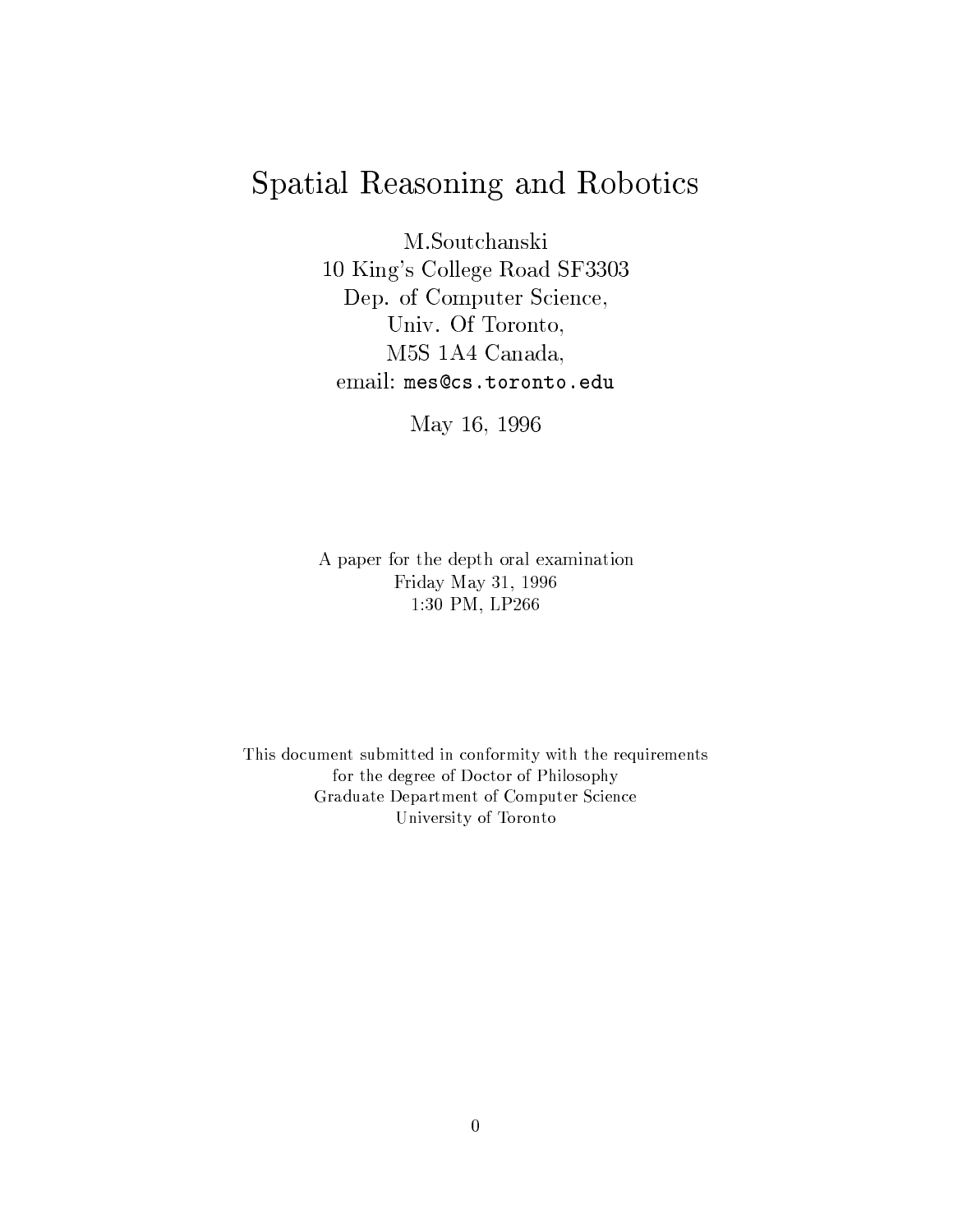## the contract of the contract of the contract of the contract of the contract of the contract of the contract of

| T              | Introduction                                                                                                                                                                                                                     |                       |
|----------------|----------------------------------------------------------------------------------------------------------------------------------------------------------------------------------------------------------------------------------|-----------------------|
| $\overline{2}$ | <b>Exact information and accurate control</b><br>2.1<br>Complete algorithms for path planning $\ldots \ldots \ldots \ldots \ldots \ldots \ldots$<br>2.2<br>Incomplete and approximate algorithms for path planning<br>2.3<br>2.4 | 3<br>5<br>6<br>7<br>8 |
| 3              | Motion planning under uncertainty                                                                                                                                                                                                | 9                     |
| 4              | Qualitative (topological) spatial information<br>4.1<br>4.2                                                                                                                                                                      | 13<br>13<br>16        |
| $5^{\circ}$    | Absence of prior information<br>5.1<br>5.2                                                                                                                                                                                       | 20<br>20<br>21        |
| 6              | <b>Future Work</b>                                                                                                                                                                                                               | 22                    |
|                | Glossary                                                                                                                                                                                                                         | 23                    |

 

## 1 Introduction

This review is by no means a complete account of the literature related to the representation of knowledge for reasoning about actions in space and motion planning.

>¶n3~~|3~J>¶~É`}O.9t]Qjs9~\*6O~@}crf3?>µ|r}4®~@E>IQ~i)~¢}.6O~-}~}-.¾~>¶~È}.R4`\$ and one can easily count hundreds of papers published in proceedings of several different international conferences. In particular, knowledge about space can be represented |"f3|r>¶~>.5h-fr}.9 }.=i)~~}e>¶Q"6+3@>¶|r}}¾}.`}"6~~]>4`r}"6~-99~ 0O6~a  $\alpha$ ) ographic systems, for qualitative navigation and other applications. All these applications ultimately require the design of convenient data structures for representing spatial É}.9=}e4P4f3}.~-}|3|3É}~k}r}r}j6O"6F}6~Z>µ|r}.}±3}`}cr}>µ~>2}3n3E>}.~È} is partially covered in several recent reviews and books  $[Davis, 1990, Topaloglou, 1991,$ Faltings & Struss, 1992, Frank, Campari, & Formentini, 1992, Frank & Campari, 1993, Hernández, 1994, Herring & Egenhofer, 1995.

Second, reasoning about actions is a different area that deals with logical formalizations of action effects and abstract planning of actions in incompletely known environments. Actions can be understood as a high-level description of the ongoing behavior of a robot, but only in a few papers actions have been explicitly interpreted as performed by a robot in a real space. Traditionally, this area of research is more concerned with formal properties of action theories, the planning of activity in an abstract setting and solutions of the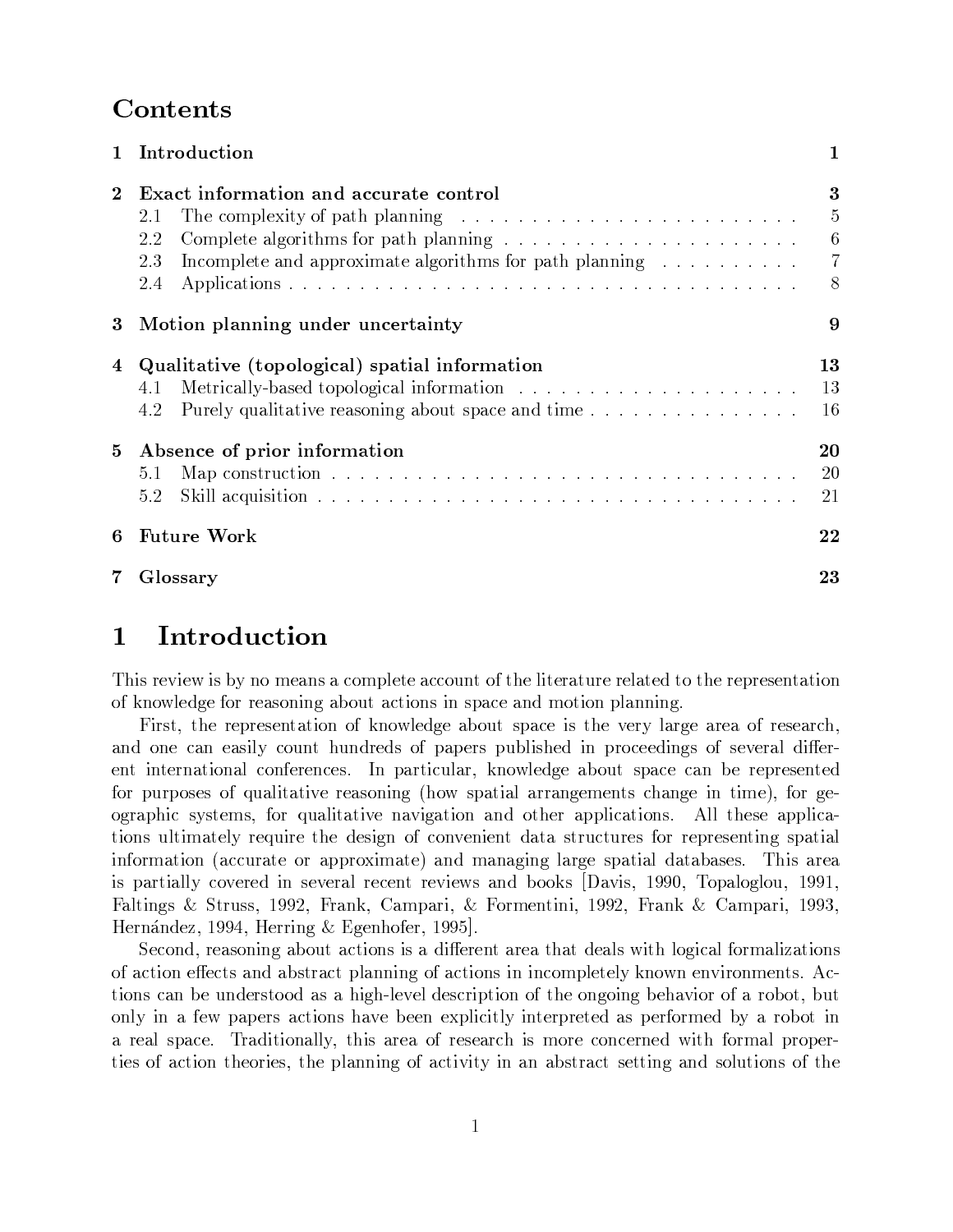frame and ramification problems for deterministic, nondeterministic and compound actions  $(procedures).$ 

Third, motion planning is a mature and mathematically advanced area of research with a basis in computational geometry, topology, the theory of complexity and differential equa-9>23n3~k|3}.3Q"6·|3ec3~ 4}.|cr~kf,639@É~-r3~ }>n9> nQj 4}.;}Lcr±9 3D or 2D space cluttered with obstacles decide (under certain information conditions) what motions to perform in order to achieve goal arrangements of physical objects specified on a high-level language. In many solutions proposed so far the task level specifications [Lozano- ®¦~~u§)iFO¤ <sup>ª</sup> }.~~® ef3R>µ]~·}r-}.~É9@v> |r}@}39¡?4|"f39"6·3~#>}È~|}.-»} ecr#U}3|,f3}s},>¶Hc>µ`}4®~>®o6=i)~F}|U|}.} t]3s/6O~~v4}.ÃÉ~>4|3O-. a workspace. As in the two other areas mentioned before, motion planning literature is very  $extensive and includes hundreds of publications. In particular, several research monographs$ }.L~]`cr)t,>n]v>4f>`>]p~~]0}>¶|r~4®R>&.u3v>0|QcQ~-O}."6¾Q~r sO4Os}`§£d}.|uF-B) sO4`\*}.§)"s)r}9"£ ¥O|X4KF-B)o<d}.Q])peFF]X¡Or}.KKFc\$\$£p}.Ocr~)r]O f#f3`}É  $\frac{1}{2}$  . Only  $\frac{1}{2}$  . Only  $\frac{1}{2}$  is a social contract of  $\frac{1}{2}$  . On  $\frac{1}{2}$ 

Several researchers have acknowledged the necessity of a mutually fruitful collaboration }."6b}ÈO~~]Q~¾}.~È}> £r§È}.3aµ ®¦~~P§)3F¤É ¥})~> )F;c\$O¡}.p3eFjcu-¡±}Pi]v> 3O] Forbus, Nielsen, & Faltings, 1991, Cui, Cohn, & Randell, 1993, Kaufman, 1991, Latombe,  $\mathcal{L}=\mathcal{L}=\mathcal{L}=\mathcal{L}=\mathcal{L}=\mathcal{L}=\mathcal{L}=\mathcal{L}=\mathcal{L}=\mathcal{L}=\mathcal{L}=\mathcal{L}=\mathcal{L}=\mathcal{L}=\mathcal{L}=\mathcal{L}=\mathcal{L}=\mathcal{L}=\mathcal{L}=\mathcal{L}=\mathcal{L}=\mathcal{L}=\mathcal{L}=\mathcal{L}=\mathcal{L}=\mathcal{L}=\mathcal{L}=\mathcal{L}=\mathcal{L}=\mathcal{L}=\mathcal{L}=\mathcal{L}=\mathcal{L}=\mathcal{L}=\mathcal{L}=\mathcal{L}=\mathcal{$ s). Soon as a 23n3~Zoon and 23n3~Zoon and 23n3~Zoon and 23n3~Zoon and 23n3~Zoon and 23n3+20 in 2014. On 24n3+20 task planning problem specified in a logical language will allow a planner to decide what 6~~v4}.p]O}O@v>3~J4~>>}.-}.|s6ef3É~Q~#>¶~}R4`@. }6O~~E4}}.|t]93~a  $\frac{1}{2}$  , and  $\frac{1}{2}$  , and  $\frac{1}{2}$  in the  $\frac{1}{2}$   $\frac{1}{2}$   $\frac{1}{2}$   $\frac{1}{2}$   $\frac{1}{2}$   $\frac{1}{2}$   $\frac{1}{2}$   $\frac{1}{2}$   $\frac{1}{2}$   $\frac{1}{2}$   $\frac{1}{2}$   $\frac{1}{2}$   $\frac{1}{2}$   $\frac{1}{2}$   $\frac{1}{2}$   $\frac{1}{2}$   $\frac{1}{2}$   $\$ |3}.339"6v> }i)~}.#c3ef>n~É~|3v>¶~I}r ~P^~>&fQR>Hr}Pi)~cr~~;}4`3~Pi)~È 9-3v> É}2 Knowledge-based motion planning is a still emerging area of research with the basis in three vast areas outlined above. Accordingly, my main selection criterion is whether a |"f"cQE4}.94Éc"f3~}.`,>}4`3~ui]9"6 3~/f39}.~?6O)}.5 3 )4~}.~-}f3O3ef> robots (equipped with noisy actuators and sensors) capable accept high-level descriptions .b`}e>&t,>¡}r¢~É~4f3~3~-i|r->`>¶=c3¢|r~µ"6 O>9 3~~}\_d 9E>>µ\$sO] Lesperance *et al.*, 1994. My review has been written with this task in mind. To make my task feasible I disregard those papers which consider only reasoning about abstract actions.

As]iÉÉ~±¡·~ui]9~P 9]>µ~4I>9@}e4P4O`3}4~s9sr}.±9]}.O v>>&f3|Q|>¶~-#cr~ available and how moving bodies are rendered. Thus, I put in one group all publications whose authors consider similar information requirements and levels of abstraction for moving bodies. Whenever possible, I will indicate what publications take into account task level specifications. The main classification schema is the following.

- $\mathcal{A}$  and  $\mathcal{A}$ . The state  $\mathcal{A}$ . The state  $\mathcal{A}$  is the state  $\mathcal{A}$ forehand and robot actuators are perfect (errors in control are negligibly small).
- $\bullet$  There are errors in the initial geometric models, robot control and sensors, but these  $z=0.2$  . The set of the set of the set of the set of the set of the set of the set of the set of the set of the set of the set of the set of the set of the set of the set of the set of the set of the set of the set of th position of the robot are not known exactly, and the actual locations of obstacles can be different from those in the robot's model, but all these errors are bounded.
- Only qualitative or topological information is available.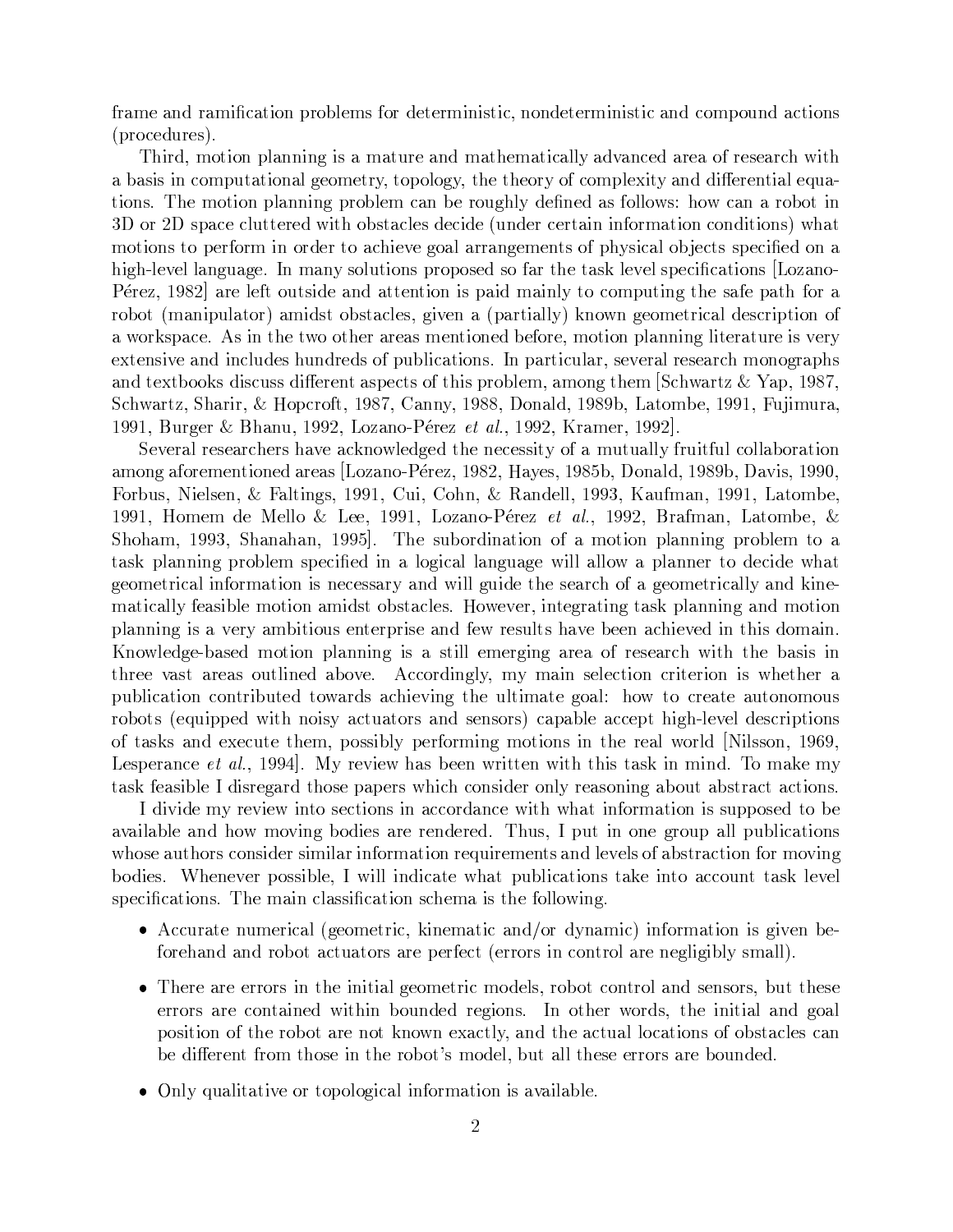• There is no prior information about the workspace where the robot has to work. It relies on its sensors (which are not perfect) at execution time to obtain the geometric information needed to accomplish its tasks.

In the sequel some of these cases are subdivided into classes which correspond to more refined assumptions about motion. *Italics* is used to emphasize notions defined in the section "Glossary".

### $\bf{2}$ **Exact information and accurate control**

"An AI task planner typically represents a task using logic-oriented constructs (e.g., predicate calculus language) which contain little information about the actual geometry of the objects and the spatial relations among them. Therefore, a plan generated by the task planner may turn out to be infeasible when developed at the motion level."

[Latombe, 1991]

Because the assumption that exact geometric and dynamic information is available beforehand facilitates theoretical analysis, a majority of results in motion planning have been obtained under this assumption. The following additional assumptions simplify analysis of motion significantly.<sup>1</sup>

Let both moving object A and obstacles  $\mathcal{B}_1, \ldots, \mathcal{B}_k$  occupy some regions in  $\mathbb{R}^n$  (n=2,3) and be such that they are

- 1. solid; i.e., no geometrical point can be inside more than one object;
- 2. rigid; i.e., the position of every point in the object is characterized by a few parameters;
- 3. only robot  $A$  is able to move and it can be considered as a uniform object which does not have external links connected by joints;
- 4. the obstacles  $B_j$  are not movable; i.e., they are stationary and the robot cannot displace them (for example, by grasping or pushing) to other locations;
- 5. there are no time constraints on how quickly the robot must achieve a goal, and there are no kinematic or dynamic constraints which limit the motions of  $A$  (i.e.,  $A$  is a  $free$ -flying object).

All mentioned assumptions can be relaxed and there are papers which discuss more elaborate motion planning problems. The basic Findpath problem [Lozano-Pérez, 1983] is: how to move  $A$  from an initial position and orientation to a goal position and orientation without causing collisions with the  $\mathcal{B}_j$ . Any path  $\tau$  that specifies a continuous sequence of positions and orientations of A avoiding contact with  $B_j$ 's and leading from the initial to the final position and orientation can be considered as a solution of this problem. Figure  $(1)$ 

<sup>&</sup>lt;sup>1</sup>Ideally, they should be stated formally, because reasoning about motion would be more flexible, if it were clear on what assumptions it depends logically.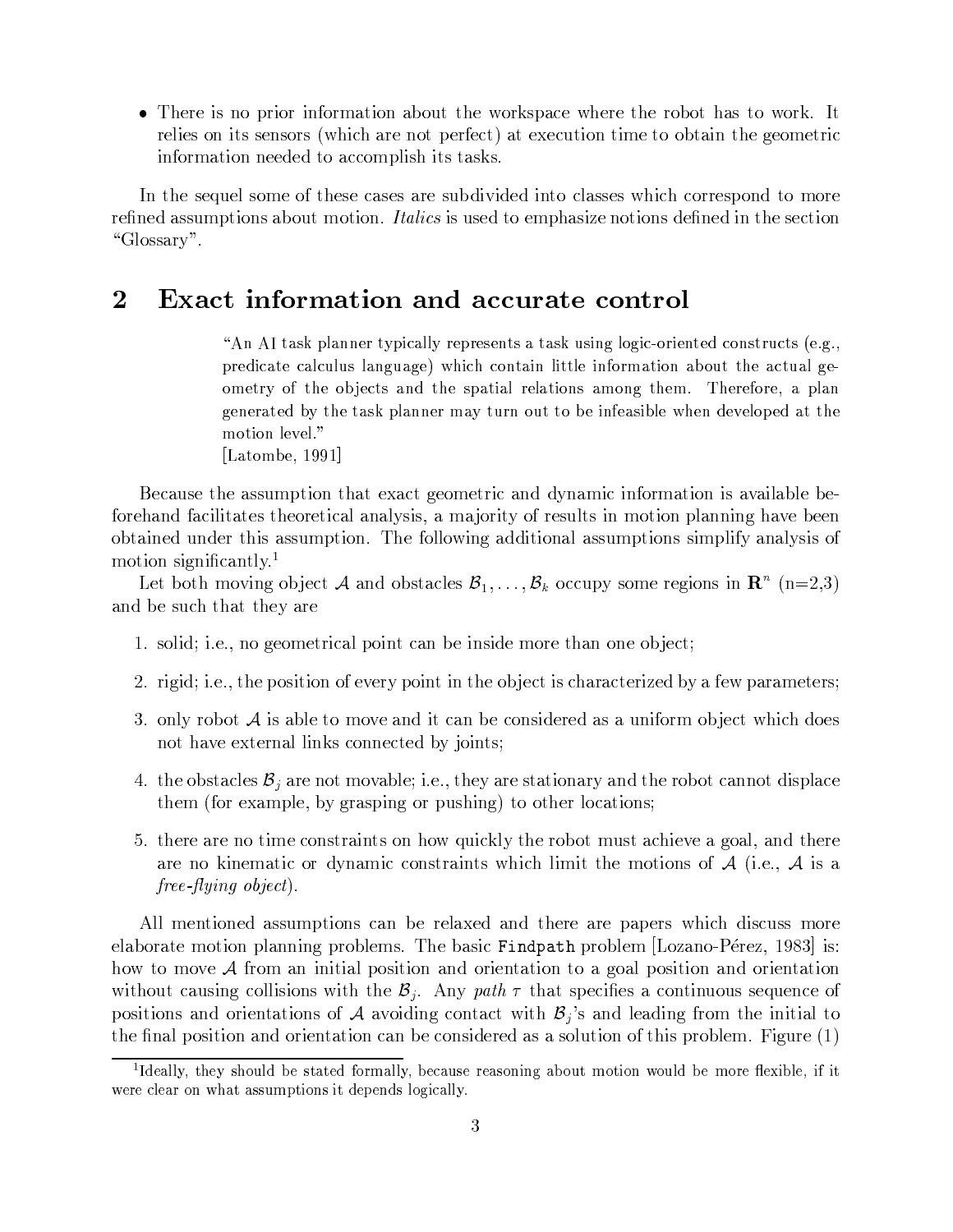$\frac{1}{2}$  . The ratio is the contract of the contract of the contract of the contract of the contract of the contract of the contract of the contract of the contract of the contract of the contract of the contract of the  $\mathcal{B}_j$  are two-dimensional, then  $\mathcal{A}$  has two translational and one rotational degree of freedom. If both a moving body and obstacles occupy regions of  $\mathbb{R}^{3}$ , then A has 3 translational }.-L`}9r}]~P6O~~>s.~~]O/2\_3nQ~3OO-.;QX6V-W&O -X6V¡E>sÉÉOf4~f3Q 3~ ~}.~Énd]~P6O~~>s.~~]O-&3~546f3}.-?:Zv> }#>¶~H.d9r]~|r~rÉ~]s|}.`}~~R> that characterize the position of every point in  $\mathcal{A}$ .



Figure 1: The Findpath problem is to find a path for A from s to q that avoids collisions with the  $B_j$ .



6ef3~X¤]AUd3~k|Oɾ¡v>O-±9>¶ ]~ the bold face border after a translation of  $A$ , then there is an intersection between  $A$  and the square  $B$ 

The major step in solution of both basic Findpath problem and its straightforward extensions is to reduce the task of planning the motion of a dimensioned object to the task of planning the motion of a point. This reduction is attained by introducing the notion of w Om-Siente de Latin de Latin de Latin de Latin de Latin de Latin de Latin de Latin de Latin de Latin de Latin 1992. The main idea behind this reduction is equivalence between Findpath problem and |3}.339"6"}»~~sOLOs}±|rÉn~|3~>¶~É9"6L: 9} QX6V-W&O -X6VCzg6- s3~~HcI>¶`}e4~J>  $B_{j}$  are expanded by the shape of  $A$ . The point which represents  $A$  is the origin 0 of a moving  $\alpha$  . A set of the set of the set of the set of the set of the set of the set of the set of the set of the set of the set of the set of the set of the set of the set of the set of the set of the set of the set of the set inside the bold face border). It is a geometric object that represents all the positions of the object  $\mathcal A$  (assuming  $\mathcal A$  can translate, but cannot rotate) with respect to a fixed Cartesian `}~s}. 4}jfI>¶~n49E>µO>s¡3~n>h-fr}.~<82AU:n~~b}jc39~s¾O`}.~)]3~·3~>µr}.|r~±\$3~ corresponding configuration space obstacle would be different for each particular orientation .:-s-~>¶|r~4® @} rÉ~<d}~J>¶}@`}~-2 ¥n~ui)~3¸#: v>±}?44~k}. 3~I69-.} moving Cartesian frame is in its center point, then the circle's orientation is irrelevant and the configuration space remains two-dimensional. The configuration space obstacles for the circle are objects  $\mathcal{B}_i$  grown by the circle radius.

 $3.5^{+1.5}_{-1.6}$  and  $3.7^{+1.5}_{-1.6}$  and  $3.7^{+1.5}_{-1.6}$  and  $3.7^{+1.5}_{-1.6}$  and  $3.7^{+1.5}_{-1.6}$  and  $3.7^{+1.5}_{-1.6}$  and  $3.7^{+1.5}_{-1.6}$  and  $3.7^{+1.5}_{-1.6}$  and  $3.7^{+1.5}_{-1.6}$  and  $3.7^{+1.5}_{-1.6}$  and  $3.7^{+1.5}_{ {\cal A}$  and obstacles are polygons then (after an appropriate non-redundant parameterization) 4O6fQ`}.O+>¶|}4~cI>¶`}e4~J>}.~-- <sup>P</sup> /W ZvO6- 2O·}|cÉÉ 9 @ 3~jQX6V-W Om-X6Vzg6-Kr}e>>¶k]9~>µO>2 £p}.#c~ 3O] <sup>ª</sup> ]~J>4cr~>\$3~ ]p~~]}3}rO|Oe6E4}.>µfI4f3~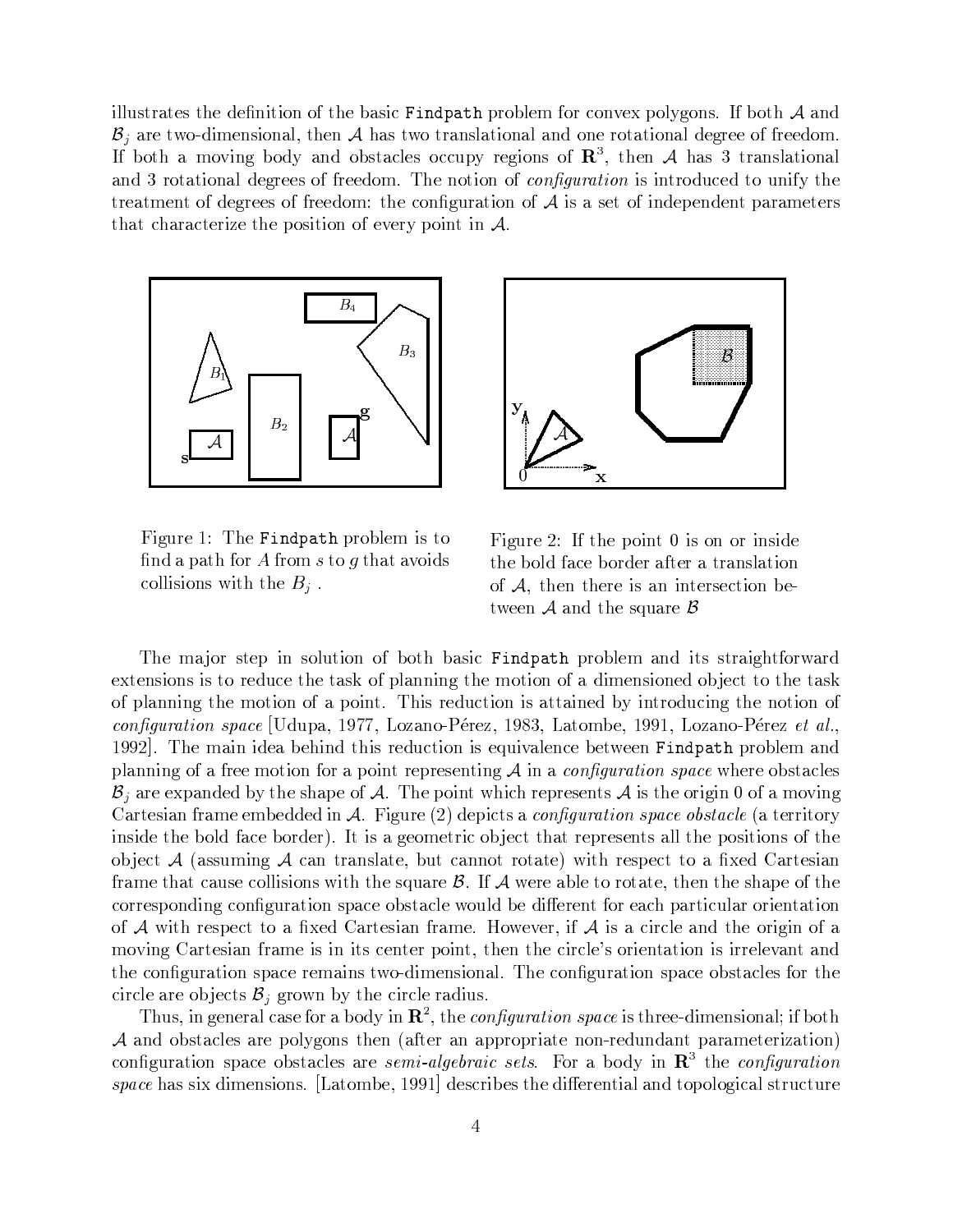as well as provides the extensive overview of algebraic and geometric properties of these spaces when all objects (including moving body  $\mathcal{A}$ ) are represented by semi-algebraic sets (in particular, he analyzes the simplest cases when A and obstacles are polygons in  $\mathbb{R}^2$  or *polyhedral regions* in  $\mathbf{R}^3$ .

The algorithmic advantage of the notion of configuration space is that the intersection of a point with a set of objects is easier to deal with than the intersection of objects themselves. For this reason, the idea of a *configuration space* is central for motion planning literature. The methodological advantage of this formulation is that it allows us to distinguish those proposals which consider spatial properties and their dynamics on purely qualitative level<sup>2</sup> from those proposals which suppose that a kind of metric (possibly uncertain) information is available<sup>3</sup>.

To the best of my knowledge, nothing has been done in the case when the moving body or obstacles do not satisfy requirements  $(1), (2)$  or both (see above). Relaxing the assumption (3) gives rise to the straightforward generalization of the basic problem: the case when a robot has several joints or the case when several robots must move independently. In all these cases, the moving system has many degrees of freedom; the appropriately generalized Findpath problem is sometimes referred to as the "piano movers' problem", or as the "generalized movers' problem" [Schwartz, Sharir, & Hopcroft, 1987, Schwartz & Yap, 1987, Reif, 1987, Reif & Sharir, 1994. Another important extension (when the assumption 4 is relaxed) arises when obstacles cannot move themselves, but their motions are under robot's control [Erdmann & Lozano-Pérez, 1987, Hopcroft & Wilfong, 1986]. The presence of movable objects is a serious challenge for a motion planner and demands more sophistication. Instead of reporting a failure in the case when there exists no feasible path to a goal in some given arrangement of the workspace, the planner may be able to create a new path by moving some obstacles to other locations. Hence, a motion plan may appear as a sequence of alternating transit and transfer motions Wilfong, 1988, Latombe, 1991, Koga et al., 1994. Finally, without the assumption (5), when we do consider kinematic or dynamic constraints, the job of a motion planner becomes even more complicated Canny & Reif, 1987, Canny, 1988, Donald *et al.*, 1993, Reif & Sharir, 1994. Many papers discuss motion planning in the presence of moving obstacles for a robot with constraints on its velocity and acceleration [Canny, Rege, & Reif, 1991, Fujimura, 1991, Donald & Xavier, 1990, Roos & Noltemeier,  $1991$ .

#### The complexity of path planning  $2.1$

In this section I review results about (worst case) lower bounds on complexity of the generalized Findpath problem. Analysis of motion planning problems is important because it provides complexity bounds for the computational geometry problems in the case when we have exact information about shapes of obstacles. Thus, it reveals difficulty of the problem if we need to compute fine-tuned motions. Moreover, it shows what parameters are crucial and suggest how real robotics problems should be simplified or reformulated to make solutions feasible.

<sup>&</sup>lt;sup>2</sup>Hence, such proposals have nothing comparable to *configuration space*.

<sup>&</sup>lt;sup>3</sup>it can be abstracted on a qualitative level, if desired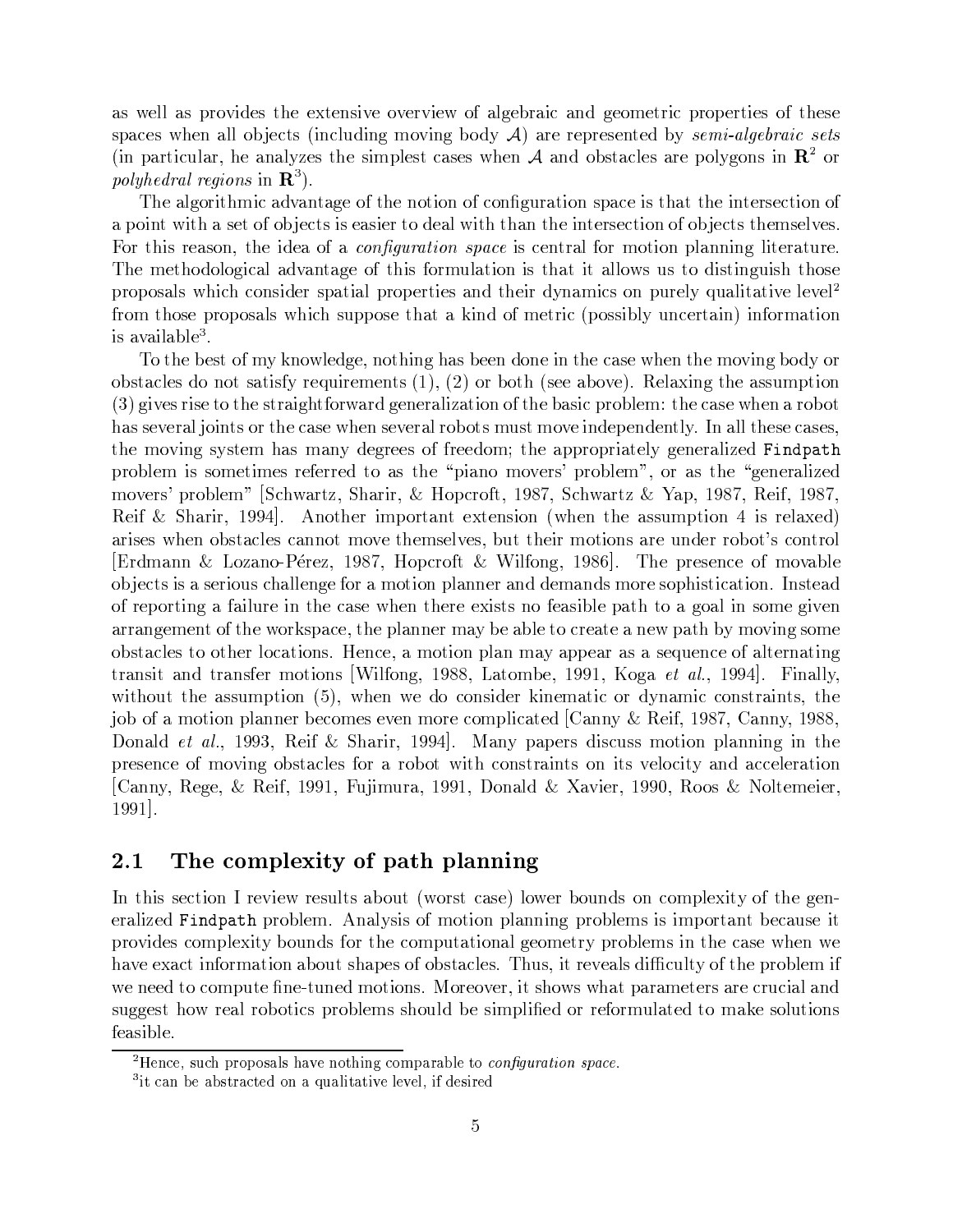$\mathbb{R}^n$  are algebra  $\mathbb{R}^n$  and  $\mathbb{R}^n$  of  $\mathbb{R}^n$  are  $\mathbb{R}^n$  . The same  $\mathbb{R}^n$  are  $\mathbb{R}^n$  and  $\mathbb{R}^n$  are  $\mathbb{R}^n$  and  $\mathbb{R}^n$  are  $\mathbb{R}^n$  and  $\mathbb{R}^n$  are  $\mathbb{R}^n$  and  $\mathbb{R}^n$  a a Findpath problem when a robot has several joints (links, bodies). Let a robot in  $\mathbb{R}^3$  be ~|3~>µ~É~¾}>"}]Om-X6V %gXSh 6O X6VLF->&fI4X} |rÉ3~É-+4}.cr~d~4É]~È}>"} r39~c3}. >¶9"6"2k{>>«f3~X}.E>µr}j 4>µE>µR>±. } r39~®>µ~¾.nU}.}.KH|r9]Q~]`} Éos3v4 }.~L~~9@9"t)~-}ÉE>¶"6ef3E>µ3~-9"tO}j6~#i)~E4®~> <sup>&</sup>gt; &F\_5¤b»}."c>µ`}4®~>k}.~>¶ }.E4AO -X6V  $\mathcal{S}=\mathcal{S}=\mathcal{S}=\mathcal{S}=\mathcal{S}=\mathcal{S}$  . The set of the set of the set of the set of the set of the set of the set of the set of the set of the set of the set of the set of the set of the set of the set of the set of the ]~>`49|39}e> }®c39r}.>µ9"6F33~9>¶=§~±. ±- 3|,f3sE>n3~¾~"6O-."QE>n~4®É]"6,2 ~  $\bullet$  to the set of the set of the set of the set of the set of the set of the set of the set of the set of the set of the set of the set of the set of the set of the set of the set of the set of the set of the set of the .]~P6O~~>±n~~] .:23n3~Y b- v>± ]~~93~3~I~ÉE>µ~4®~.b}9~P6)}&i)~~®] cr~«n~~I39}3}r rr}.Q|>¶9O>2 3n3~>µ~.%>¶,6->4~>µ|rr]9"6- ±- >gs·}±|>¶9i)~ answer constitutes a language. Let M be a Turing machine that has a single read/write tape s -zb¤`}|r~?4~9E> Xs3~~ -z¢E>¾}|>µ|r}4®~crfQrs3v4-v>}¡f3I49F.s3~·3|"fQ length n;  $DSPACE(s)$  denotes the set of languages accepted by a deterministic Turing machine M with the space bound  $s = s(n)$ . By using the degrees of freedom of P to encode the configuration of a polynomial space-bounded Turing machine<sup>4</sup>  $M$ , and by designing a set of obstacles which force the movement of robot  $P$  to simulate the computation of  $M$ ,  $\lvert \text{Reif, 1987} \rvert$  proved that

### $\blacksquare$  . The state of the state of the state of the state of the state of the state of the state of the state of the state of the state of the state of the state of the state of the state of the state of the state of the

Several subsequent publications reported  $PSPACE$ -hardness for a variety of path plan-39"6¡|QcQ~?>s|>µ|Q~HO~8>µ|~J4X4HcrOE49>¶,>¶~?> sO4`\*}.`§)'s r}.£ ¥|X4. 1987. In particular, Hopcroft, Schwartz, & Sharir, 1984, Hopcroft & Wilfong, 1986 consider the 'Warehouseman's Problem', formulated for several independent rectangular robots translating in an empty rectangular workspace with sides parallel to the sides of the workspace boundary. The problem is to plan the coordinated motion of the rectangles between two 6=i)~)4O6ef3`}O> >¶-r}.I3~ ]-3OIÉ~>¶~4u2|3nQE>|3c39~ v>A !#"a«4O|39~~-2 3nOf> )d~gcrf3">7O3~4®|"fQ`}.Or}.X4O|3~]9=±.M b- ¢}.r>¶}\$|3ec3~?>g>¶QjH is reasonable to believe) that single-exponential time may be required to solve these problems  $37.4$  for  $11.3$  for  $1.3$  for  $1.4$  for  $1.4$  for  $1.4$  for  $1.3$  for  $1.3$  for  $1.3$  for  $1.3$  for  $1.3$  for  $1.3$  for  $1.3$  for  $1.3$  for  $1.3$  for  $1.3$  for  $1.3$  for  $1.3$  for  $1.3$  for  $1.3$  for  $1.3$  for  $1.3$  for Canny, 1993 that needs in the worst case single-exponential time (in the number of degrees of freedom); thus, it establishes a "close" upper bound on the problem complexity. The complexity of this algorithm is discussed below.

## $2.2\quad$  Complete algorithms for path planning  $\;$

As far as complete<sup>5</sup> algorithms for generalized Findpath problem are concerned, several algoritms with different complexity were proposed Schwartz & Sharir, 1983, Schwartz, Sharir, £ ¥O|o4®.&eFbB <d}3É)iFeF <sup>ª</sup> 283\$|3}-}-c>µ`}4®~a~~kO@ 3~9nOtÉ"6?>µ|r}4®~)'d~  $3-2$  and  $3-2$  and  $3-2$  and  $3-2$  and  $3-2$  and  $3-2$  and  $3-2$  and  $3-2$  and  $3-2$  $\mu$  many cases, the geometric constraints arising from obstacles have an algebraic description.  $\sim$  . In the fact that the state of the state of the state of the state of the state of the state of the state of the state of the state of the state of the state of the state of the state of the state of the state of the

 $\bar{z}$  , we can also found the position of the position  $\bar{z}$ 

Rlw|x%oK{yoz%{|o w|x,pQww|x~ozsSU~n <sup>p</sup> qrozvpQq,UpQwyxUozwGozoz]wG}?{yUozTS,oznz} USU\*~ pQwyr}\*%{2 rwozvr{|wy{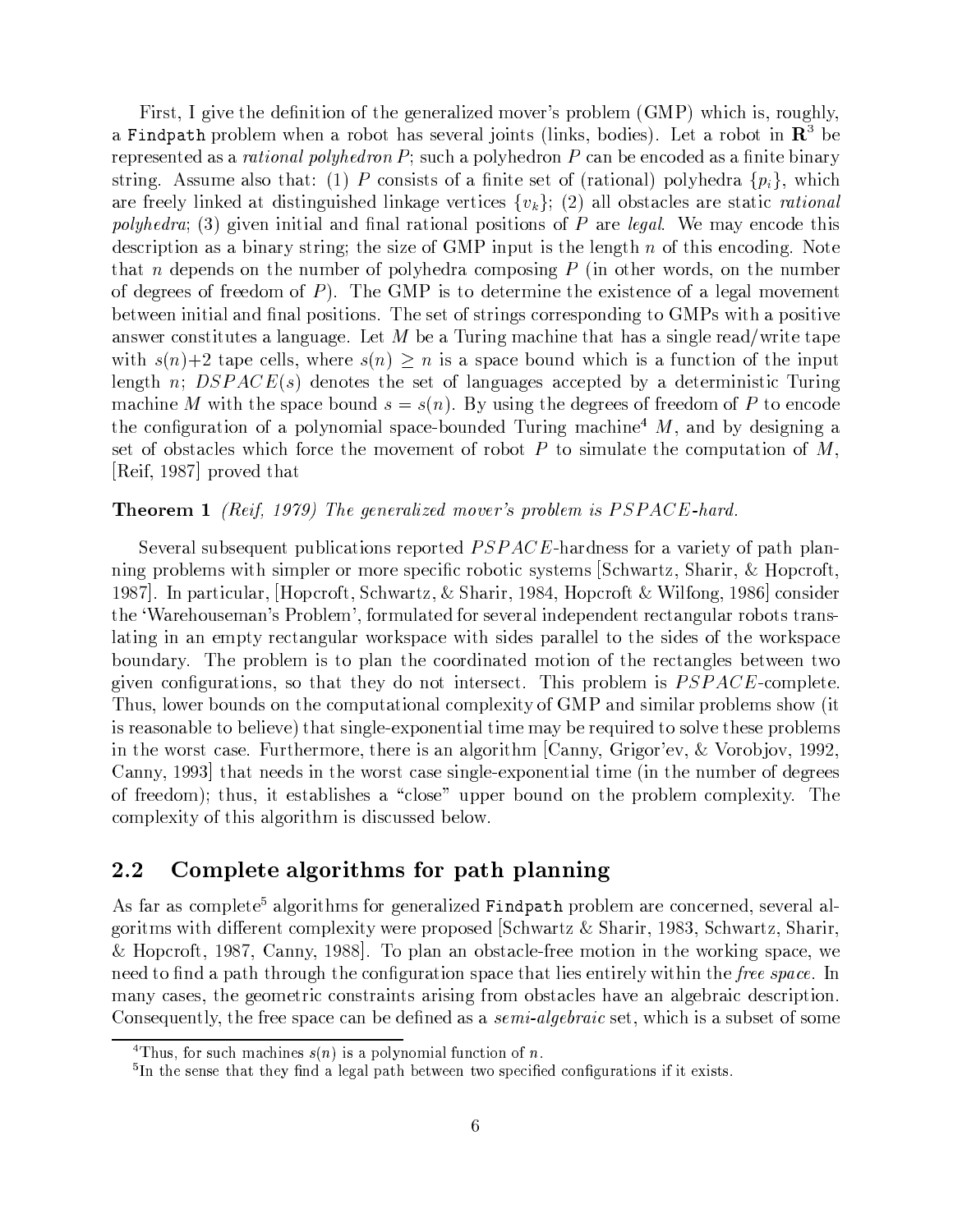~È}.>µ|r}4~ @LO~ÈcÉ@É~R>¶~J49>±}r/f33O>±.b}6~uc3`}E4®>&fQ¶5}4®~>2-+3n3~]~>¶9 of this space depends only on the number of degrees of freedom. Thus, obstacles can be  $\blacksquare$  . The state of the state of the state of the state of the state of the state of the state of the state of the state of the state of the state of the state of the state of the state of the state of the state of the

 $\sim$  . It is that is a pion of the state  $\sim$  . It is a pion of the state  $\sim$ ~È}.E>·}. ~9r}9F.5hbf}.É~R>i)~I~}.iO}. }jc39~> <O9>®±-B;]T 6O~uiK±FeF]  $\Omega$  \*  $\Omega$  Boti Botipson  $\Omega$  and  $\Omega$  is  $\Omega$  and  $\Omega$  is  $\Omega$  . The  $\Omega$  is the  $\Omega$  is the  $\Omega$  is the  $\Omega$  is the  $\Omega$  is the  $\Omega$  is the  $\Omega$  is the  $\Omega$  is the  $\Omega$  is the  $\Omega$  is the  $\Omega$  is the  $\Omega$  is the  $\Omega$  i cr}e>¶~ ON4®~=f3}¾}.=6~Pc3}.v4¡]~J4|r>¶O <99> -B;É n~\*a )±§~\$£~ eF <sup>ª</sup> \$v> used to decompose the free space, and the existence of a collision-free path is demonstrated by computing cell adjacency Schwartz & Sharir, 1983. However, this algorithm runs in «sE4~a=~É|r3~]}.d9~ isQ~-]9~>µ .k3~4O6ef3`}O>µ|r}4®~NKcr~4}jf>µ~-}.=6~PcQ`}.v4 4~9]~4®|r->µ-~h-f3~>±&sv4~a5~É|O3~É }.Ã~R2#AU ]~>¶9-.b}?4O6ef3`}O >¶|r}e4~ rÉ~KQ}.r¡3~ ~~8>¶|}4~±v>n}®>µ~s]~r3~cÉ-@|r9]3O}X4>µ}.ÉR>."}.É}.]~P6~~ 3r}  $\frac{1000}{2}$  and  $\frac{1000}{2}$  and  $\frac{1000}{2}$  and  $\frac{1000}{2}$  and  $\frac{1000}{2}$  $($  'algebraic complexity').

{ ]p~~É·}.|Q|3 }4`E>I`}jt)~ <d}.3É)±FFªµ\_cr}e>¶~O3~q44®~|3I.X}- }ba5}.|u which is a one-dimensional subset of the robot's configuration space. Let  $S \subset \mathbf{R}^f$  denote }/>&f,c>¶~I±3~¡~~?>¶|}4~-2"2 <d}.3É¢É~-r3~>I}@)}Oba=}.|Ns3v4 r}>3~|3O|~µ r}.·}] connected component of S contains a single connected component of the road-map. Starting from an arbitrary point p that belongs to S, it is possible to construct a path from p to a  $\sim$  1) as in the set of  $\sim$  in the set of  $\sim$  . In the set of  $\sim$  4 decays. In the set of  $\sim$  4 decays. In the set of  $\sim$ lie in the same connected component of S, and, if they do, a candidate path can be found between them. In addition to proving a key property of connectivity in motion planning, the author also proves that the road-map is a semi-algebraic set and derives a representation for  $\bullet$  . O  $\bullet$  or  $\bullet$  in the sound of  $\bullet$  and  $\bullet$   $\bullet$   $\bullet$   $\bullet$   $\bullet$   $\bullet$ rrÉ"6¾|r}>&}.&r}e>4|Q~ɵ9 e6 s3~~ ¡v>i3~sOf3#cr~ip|OÉ3}.v>  $\blacksquare$ .d3~1  $\blacksquare$  $F$  , is a cross-cross-cross-cross-cross-cross-cross-cross-cross-cross-cross-cross-cross-cross-cross-cross-cross-cross-cross-cross-cross-cross-cross-cross-cross-cross-cross-cross-cross-cross-cross-cross-cross-cross-crossd=crf3 F3~-Of3cr $\sim$  1  $\sim$  2007  $\sim$  100  $\sim$  100  $\sim$  100  $\sim$  100  $\sim$  100  $\sim$  100  $\sim$  100  $\sim$  100  $\sim$  100  $\sim$  100  $\sim$  100  $\sim$  100  $\sim$  100  $\sim$  100  $\sim$  100  $\sim$  100  $\sim$  100  $\sim$  100  $\sim$  100  $\sim$  100  $\sim$  100 terms of n. [Canny, Grigor'ev, & Vorobjov, 1992, Canny, 1993] later improved the original road-map algorithm (making it applicable in the general case).

-}.É O3~N 4®|39~~eI}6O93?>r}Pi)~Zcr~~^|3|r->µ~ 3~)>µ=f39^·3~Nc}>¶v4  $\overline{S}$ Donald, 1987, Latombe, 1991, Reif & Storer, 1994. Some address simplified, but still realistic problems, and solve them with a reasonable efficiency.

## $2.3$  ) Incomplete and approximate algorithms for path planning

There are also several approximate methods [Lozano-Pérez, 1981, Lozano-Pérez, 1982, Brooks & Lozano-Pérez, 1985, Kambhampati & Davis, 1986. They are not guaranteed to find a free path if one exists, but because the precision of the approximation can be tuned, these meth- $\bullet$  . The state  $\mu$  and  $\bullet$  and  $\bullet$  and  $\bullet$  and  $\bullet$  is the state  $\bullet$  is the state  $\bullet$ cell decomposition methods divide the working space into cells of a simple shape (e.g., rect-}.,6O">RR2 A=]~9R>. >µ~^4~v>&}¡9~±9>¶ ]~±Q~»~~9>¶|r}e4~)Os39~O3~4~v>7}IO4P4f3|]

<sup>&</sup>lt;sup>6</sup>An algebraic surface is the set of points in  $\mathbb{R}^{f}$  that satisfy a polynomial inequality.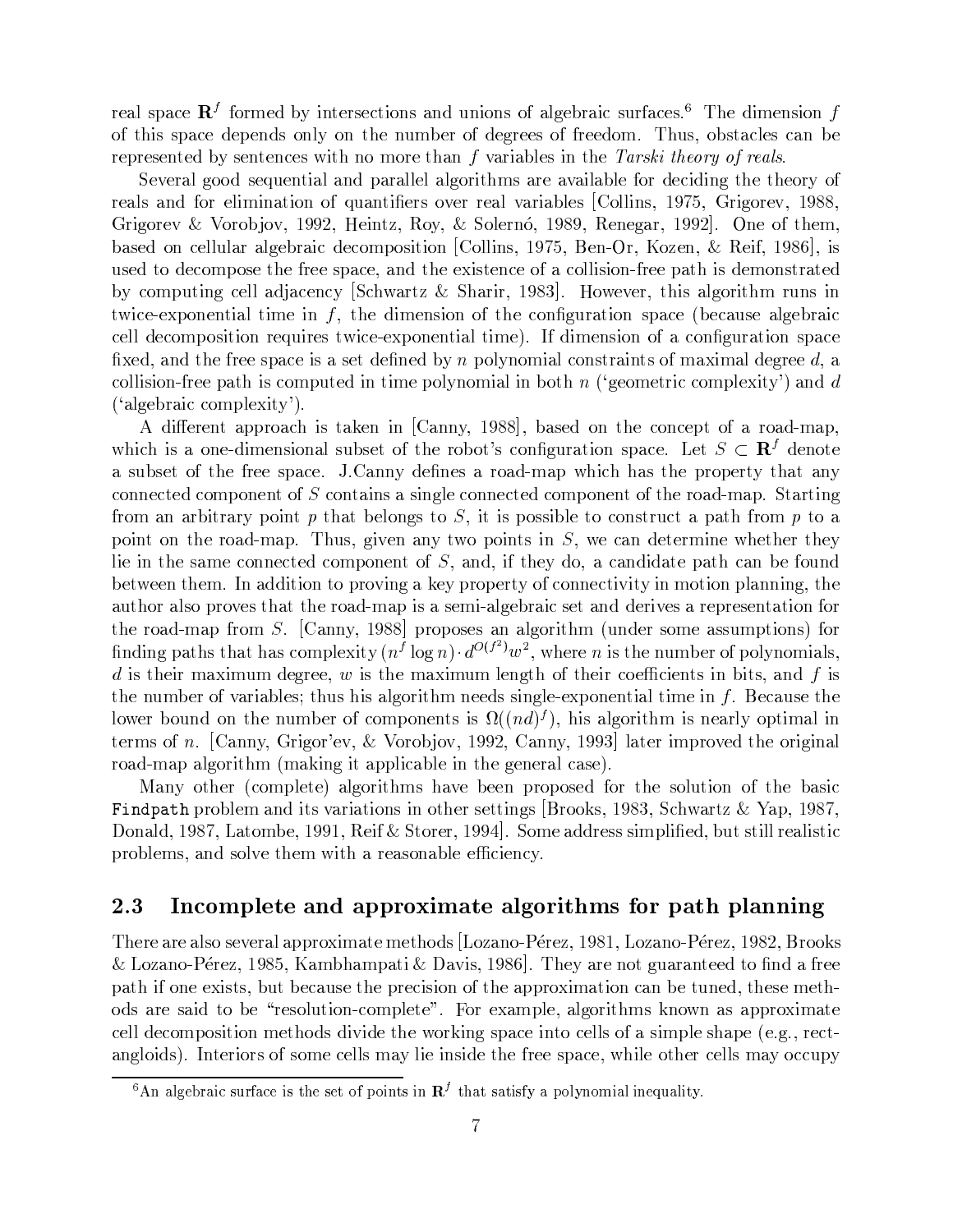part of the *free space* and part of a configuration obstacle. These border-line cells can be recursively decomposed until a resolution limit is achieved or there are no border-line cells. At a certain level of resolution, the connectivity graph can be easily constructed from information about adjacency only between cells inside the free space. Thus, algorithms of this type employ a special data structures for the representation of spatial properties known as 'quadtrees'<sup>7</sup> and 'octrees'<sup>8</sup> [Samet, 1990b, Samet, 1990a]. The navigation program of SRI's robot Shakey was one of the first attempts to use quadtrees for motion planning [Nilsson, 1969 (the lowest resolution available for Shakey was 12 inches). Approximate methods are also used for real-time collision avoidance Shaffer, 1992 and for kinematic reasoning Olivier, Ormsby, & Keiichi, 1995. E.Davis considers a different approach to the issues of shape approximation in kinematic mechanical systems and configuration space approximation Davis, 1995b, Davis,  $1995a$ .

As far as incomplete<sup>9</sup> algorithms for the generalized Findpath problem are concerned, the most popular method is based on a collision-avoiding attractive *potential field* over the configuration space [Khatib, 1986, Latombe, 1991]. The idea is to apply an artificial force to the mobile robot so that it is repelled by the obstacles while being attracted to the destination point. In comparison to other methods, potential field methods can be very efficient because they are essentially fastest descent optimization methods. The three major problems of this approach are that the robot may get trapped in local minima, that the robot's path may oscillate in certain situations and that some common robotic devices (such as car-like vehicles) cannot move easily in the way that the potential field is directing them. There are several proposals on how to improve the *potential field* method: (1) design better potential functions [Rimon & Koditschek, 1992]; (2) mingle the basic *potential field* method with a global motion planning method or another mechanism to escape from local minima Canny & Lin, 1990, Barraquand & Latombe, 1991, Qin, Cameron, & McLean, 1995.

#### Applications 2.4

"Surprisingly, the robot program to assemble a typewriter is not likely to have any subroutines that would be useful in assembling a bicycle or even a different model of typewriter. (...) If robots are to fulfill their scientific and economic potential, this programming bottleneck must be eliminated." [Lozano-Pérez et al., 1992]

Because precise geometric information can be expected either in computer graphics (automatic animation) or in computer-aided design and computer-aided manufacturing systems (assembly planning), algorithms proposed for solution of the generalized Findpath problem may have significant impact [Kusiak, 1990, Popplestone, Liu, & Weiss, 1990, Homem de Mello & Lee, 1991, Lozano-Pérez et al., 1992, Gottschlich, Ramos, & Lyons, 1994, Wilson & Latombe, 1994. Meanwhile, the importance of exact geometric information should not be overestimated. Imagine that an animation generator [Koga *et al.*, 1994, Bergacker, Williams,

<sup>&</sup>lt;sup>7</sup>A tree such that each vertex represents a rectangle in  $\mathbb{R}^2$  decomposed into 4 identical rectangles.

<sup>&</sup>lt;sup>8</sup>A tree such that each vertex represents a cube in  $\mathbb{R}^3$  decomposed into 8 identical rectangles.

<sup>&</sup>lt;sup>9</sup>In the sense that they can miss a legal path even if one really exists.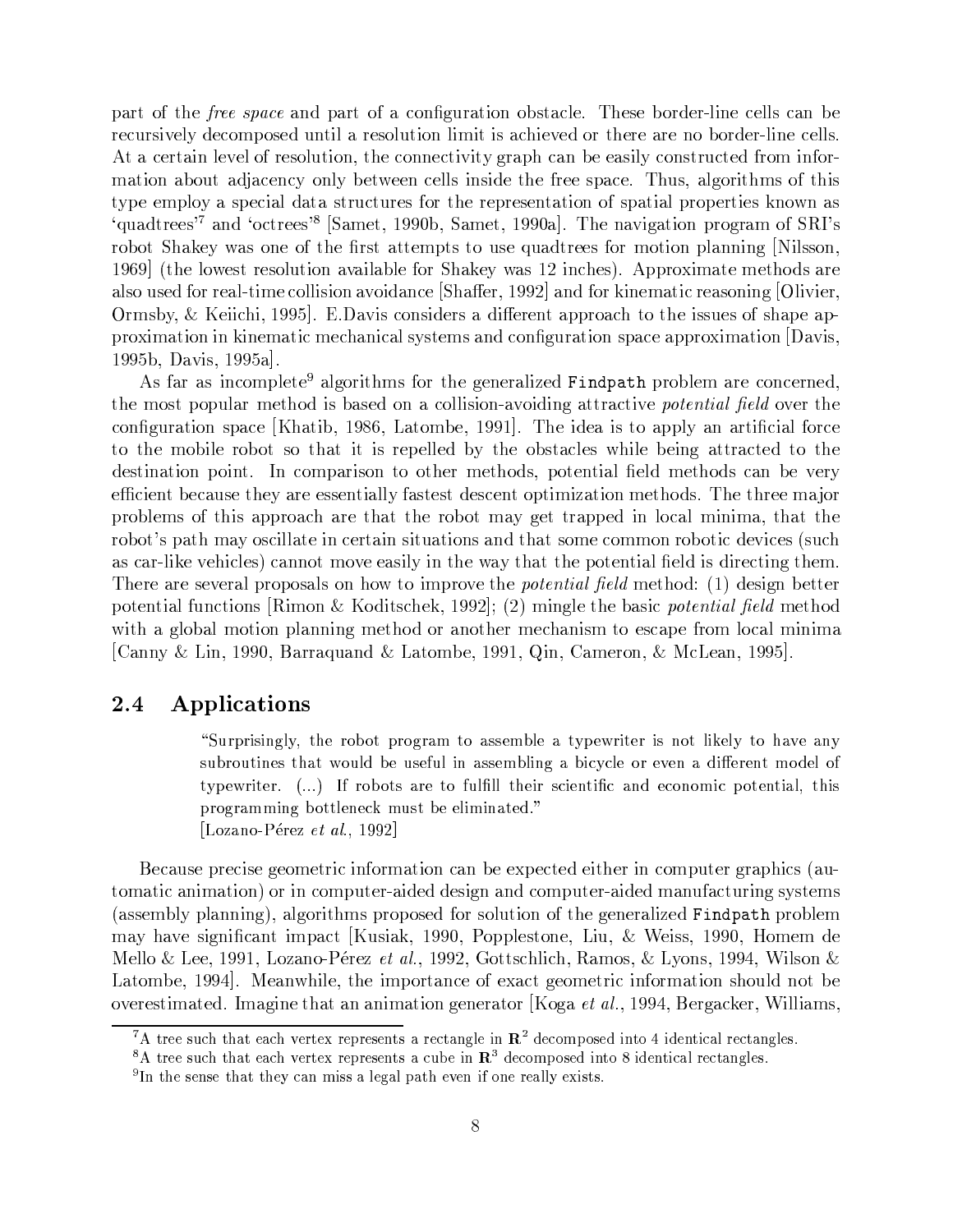& Kalita, 1994 has to plan the motion of an agent in a digital garden containing simulated bushes, trees and flowers from one point on a lawn to another. It seems that the easiest way to treat this scene would be to consider grass in this digital garden as a smooth surface and localize the Findpath problem to the smallest region that includes departure and destination points. Other task level properties relevant to the scene may determine how to approximate shapes of objects and guide decisions whether collision with an object may or may not occur.

The authors of [Lozano-Pérez et al., 1992] describe the system (called Handey after 'hand+eye') developed in MIT. The research was centered around interrelationships between task-level specifications and implemention of commands on the motion level. The book reports the results of several years efforts towards developing a general-purpose modelbased industrial robot capable of picking up user-specified objects and placing them at user-specified positions (these manipulation problems are called pick-and-place problems). Handey is a robot programming system with a substantial level of pick-and-place competence. It means that **Handey** needs a description of the task rather than a specification of the robot motions required to carry out the task. Given a goal to achieve and a polyhedral description of the environment and of the robot, **Handey** computes a desired sequence of commands (with numerical parameters) to carry out the task. The key property of a task-level robotic system is that it works reliably in different environments. There are many examples in the book which show that motions planned initially on purely local considerations may happen to be infeasible during the execution. For example, obstacles in a position where an object has to be grasped constrain possible grasping points, but when an arm with the object approach a destination, it may happen that due to obstacles there, arm cannot place the object without a collision. In those cases when the task has a solution, robotic system should be able to find a temporal position where the object has be regrasped in such a way that it can be placed in the destination. Thus, regrasp planning becomes an important issue related to recovery from a failed motion sequence. Because there are infinitely many qualitatively different arrangements of obstacles in the destination, the robot's task cannot be solved using a standard library of reactive procedures. Authors of the book conclude that "the key problem in grasp planning is how to choose grasps that enable successful completion of the whole task, not just the initial grasp." They also points out that task-level programming in workspace with substantial uncertainty still requires fundamental research.

### 3 Motion planning under uncertainty

"Two difficulties became apparent with Shakey. The first was that uncertainty mattered. Someone had to implement low-level routines to deal with uncertainty. The second difficulty was that the symbolic states used to represent the robot's configuration were too simple. Once one proceeds to more complicated tasks, such as the assembly of intricately shaped tasks, these symbolic states are insufficient. Instead, it seems to be necessary to consider geometry in detail". [Erdmann, 1995]

Geometry was discussed in the previous section. The second thread of work (that deals with uncertainty) is discussed in this section.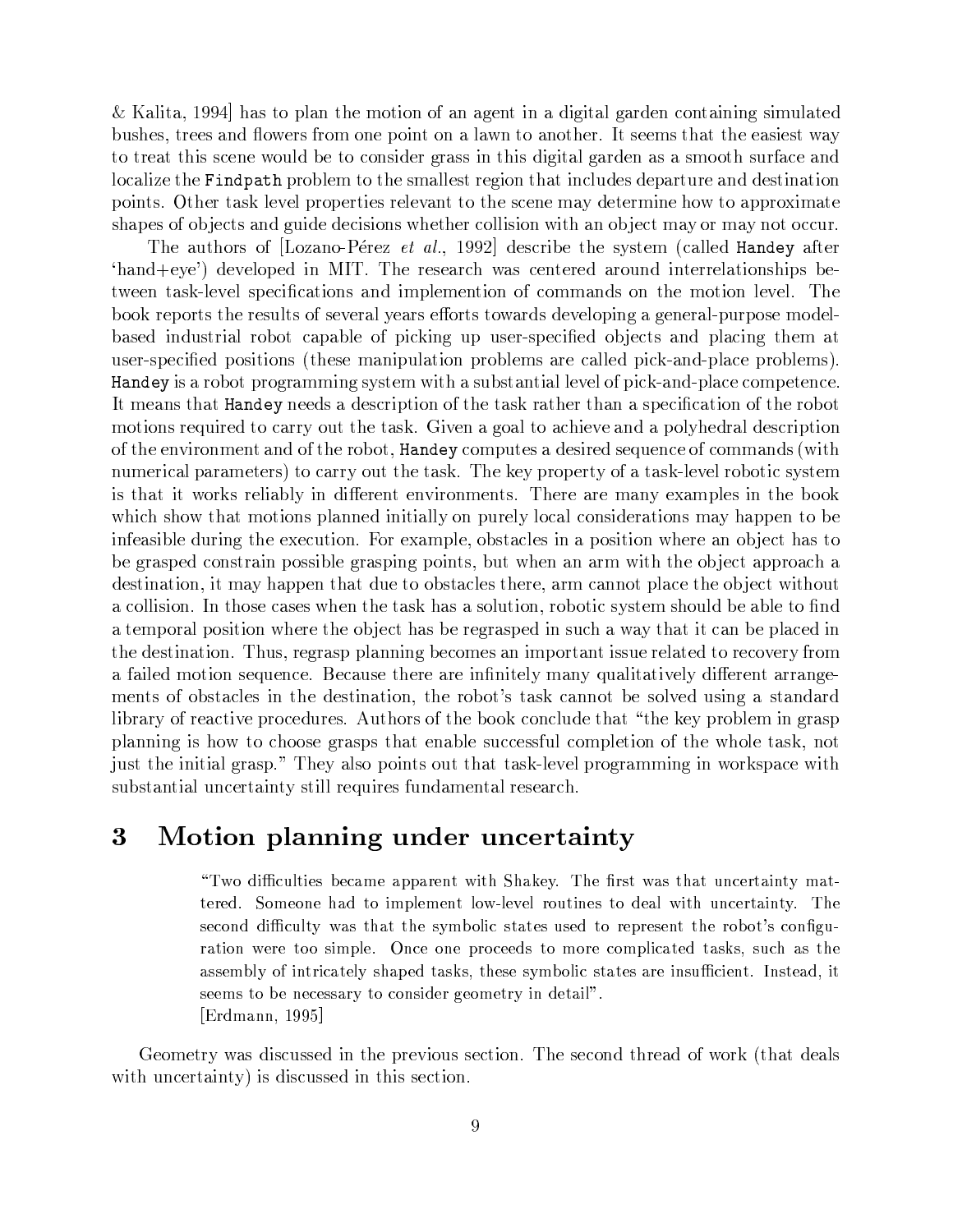Robot motion planning with uncertainty is a sufficiently explored area Lozano-Pérez, Mason, & Taylor, 1984, Canny & Reif, 1987, Erdmann, 1986, Donald, 1989a, Latombe, Lazanas,  $\&$  Shekhar, 1991. The uncertainty can arise from several sources, including (partial) information about the location of some obstacles, sloppy control, and imperfect sensors. Sensing and control uncertainty can be modelled either in probabilistic terms or in terms of "adversarial" influences. The latter distort sensing and control in a systematic but unpredictable way. For example, it is assumed that the actual velocity of a robot is a vector in a cone centered around a commanded velocity (and the angle of this control uncertainty cone is acute) such that orientation and the modulus of the actual velocity can vary arbitrary (but continuously) within these finite uncertainty bounds. In regard to the sensing error, it is further assumed that the difference between an actual (unknown) configuration  $q_a$  and the sensed configuration  $q$  varies from one measurement to another. The only assumption about uncertainty made by the "adversarial" model is that variations are bounded:  $||q_a - q|| \le \epsilon$ . Consequently, it is **not** assumed that the average value  $\frac{\sum_{i=1}^{n} q_i}{n}$  of repetitive measurements converges (in a probabilistic sense) to the actual value  $q_a$  if *n* increases ("adversarial" influences can be considered as a multiplicative noise). In contrast, modelling uncertainty in probabilistic terms would assume that identification of the actual configuration  $q_a$  is possible with some statistical degree of confidence. Modeling control uncertainty in probabilistic terms can give rise to stochastic versions of the *potential field* method where motion follows the stochastic quasi-gradient of a potential over *configuration space* and new directions of motion are decided upon measuring values of a potential. Under certain assumptions,<sup>10</sup> stochastic quasi-gradient algorithms are able to find the minimum value of a function (possibly, measured with noise). Hence, methods developed in stochastic optimisation theory could be applied to successful tracking of a goal in this setting. However, the applicability of this approach seems questionable because stochastic optimisation algorithms usually have relatively low speed of convergence. In the section 5 I briefly review some other approaches based on different ideas from the theory of learning.

Almost all publications consider the "adversarial" model of uncertainty. The archetypical problem considered in these publications is the 'peg-into-hole' problem. More realistic assembly problems (3D objects must be mated) can be viewed as a point-into-volume problem in some appropriate configuration space [Lozano-Pérez, 1981, Lozano-Pérez, 1983]. The generalized Findpath problem with uncertainty is to produce a plan which is guaranteed to succeed even if the robot cannot perfectly execute it due to control error. Early papers consider the enhancement of planning and execution systems by special feedback loops and force control strategies that combine motion and sensing commands in a manner that reduces uncertainty. One of the strategies, compliant motion, was developed for robots equipped both with a position and with force sensors. Compliant motion [Mason, 1981] occurs when a robot is commanded to move into an obstacle, but instead of pursuing a command, it complies with the geometry of the obstacle. In contrast to the ordinary Findpath problem, which can be addressed without regard to the robot dynamics, compliant motion was studied using certain dynamic models that describe the behavior of robots in contact with obstacles: 'generalized spring' and 'generalized damper' models [Mason, 1981, Lozano-Pérez, Mason, & Taylor, 1984,

<sup>&</sup>lt;sup>10</sup>Typical assumptions are the following: the expected value of noise is 0; its variance is bounded by a known amount and the potential function is differentiable on configuration space.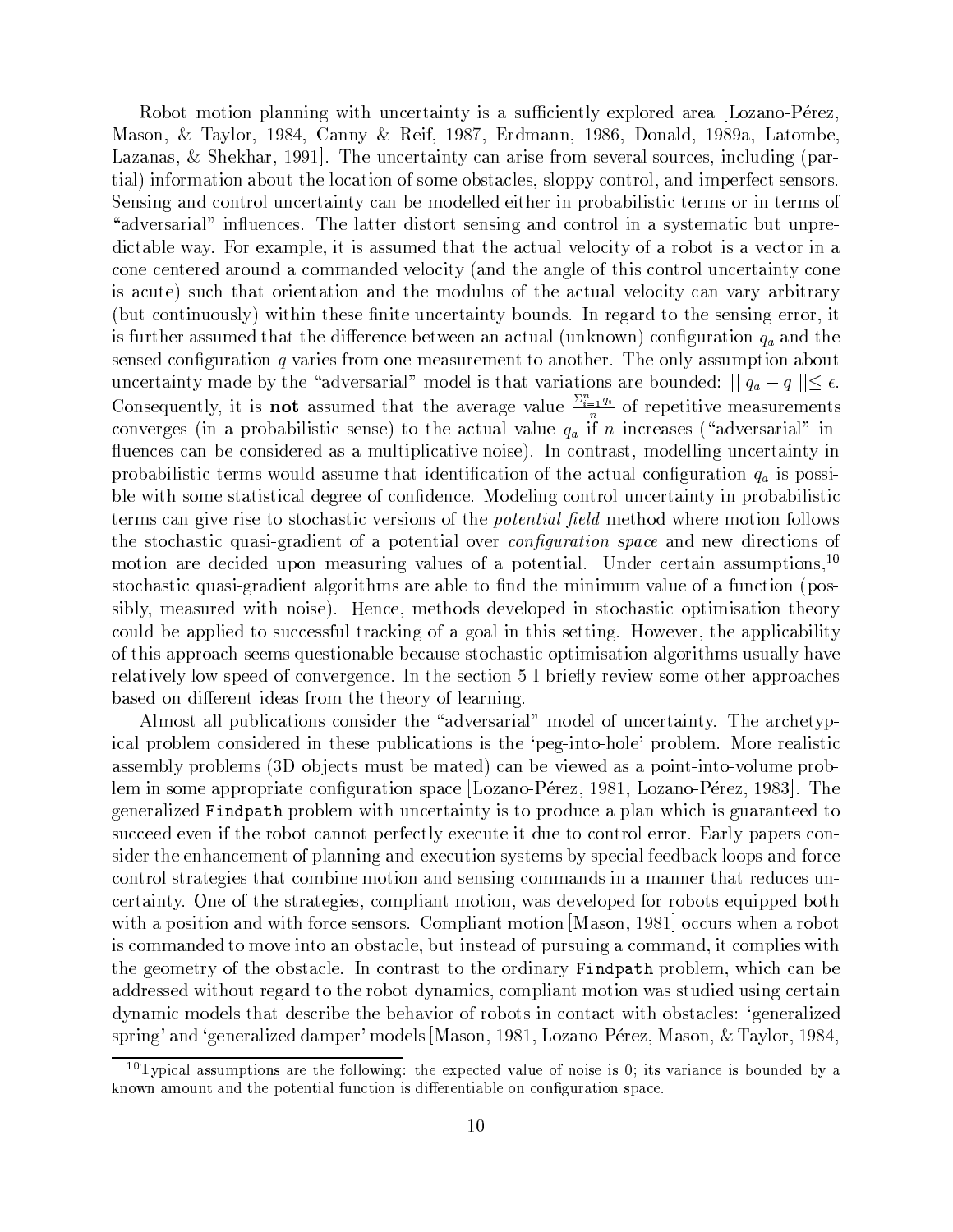Khatib, Craig, & Lozano-Pérez, 1992, Latombe, 1991. They are taken into account by motion planners because compliant motion strategies employ obstacles as a kind of landmarks to compensate for uncertainties in control and lead robots to the goal reliably.

Early work on planning in the presence of uncertainty is based on the idea of skeleton strategies [Brooks, 1982]. Skeleton strategies are programs converted from the task specification by a global motion planner assuming ideal position information and control accuracy. The strategies obtained after the first phase contain feedback parameters because they should be tailored to fit the particular geometric environment. During the second phase, skeleton strategies are iteratively modified using sensor-based readings and sensor-guided motions. [Lozano-Pérez & Winston, 1977] describe a task-level planner called LAMA which uses geometric simulation to predict the outcomes of plans. These outcomes are used to constrain variable values in skeleton plans. Thus, the skeleton refining approach deals with imperfections of the data and control errors only in a second phase of planning. Consequently, this approach can be successful only if uncertainty does not affect the overall structure of the skeleton plan generated initially.

Lozano-Pérez, Mason, & Taylor, 1984 propose formal method of planning with uncertainty based on *preimages*. Their method directly incorporates the effect of uncertainty within the planning process. The preimage of a goal is the set of positions in a free space from which particular commanded motions are guaranteed recognizably to attain their goal, despite errors in control and uncertainty in sensing. Given bounds on uncertainties, the maximal *preimage* is the biggest area from which the robot can start. Typical motion commands include "move in direction  $\theta$  with speed v". The method (called preimage backchaining) consists of iteratively computing preimages of the goal, preimages of computed preimages being taken as intermediate goals, for various possible motion commands. This recursive computation succeeds eventually if some preimage contains the initial subset of configurations in which the robot is known to be before mo-Thus, a chain of preimages determined by a planner specifies a sequence tion starts. of motion commands guaranteed to reach the goal. The sequence of commands is the desired motion strategy. The preimage backchaining approach is applicable even when there is no uncertainty and with different dynamic models of contact. In fact, it corresponds to a very general planning method known as "goal regression" [Waldinger, 1977, Nilsson, 1980. The geometric specificity manifests itself in representation of the search space and in the way how particular regressions (preimages) are computed.

The preimage approach provides a formal framework for approaching the problem of planning with uncertainty, but raises difficult computational issues. Several subsequent papers propose practical methods for computing preimages in low dimensional *configuration* spaces. [Erdmann, 1986] notes that it is worthwhile to separate the issue of goal reachability and the issue of recognizing that goal is attained. He suggests replacement of a goal region by one or more subsets such that their attainment is recognizable. After that, the problem reduces to planning of motions that reach one of these sub-regions. The paper provides a method for constructing regions called backprojections, from which particular motions are guaranteed to reach a goal. A backprojection of a goal differs from a preimage by the fact that the condition of recognizability is ommitted. Hence, the backprojection of  $G$  for any given motion command is an upper bound on the maximal preimage (if any) of  $G$  for the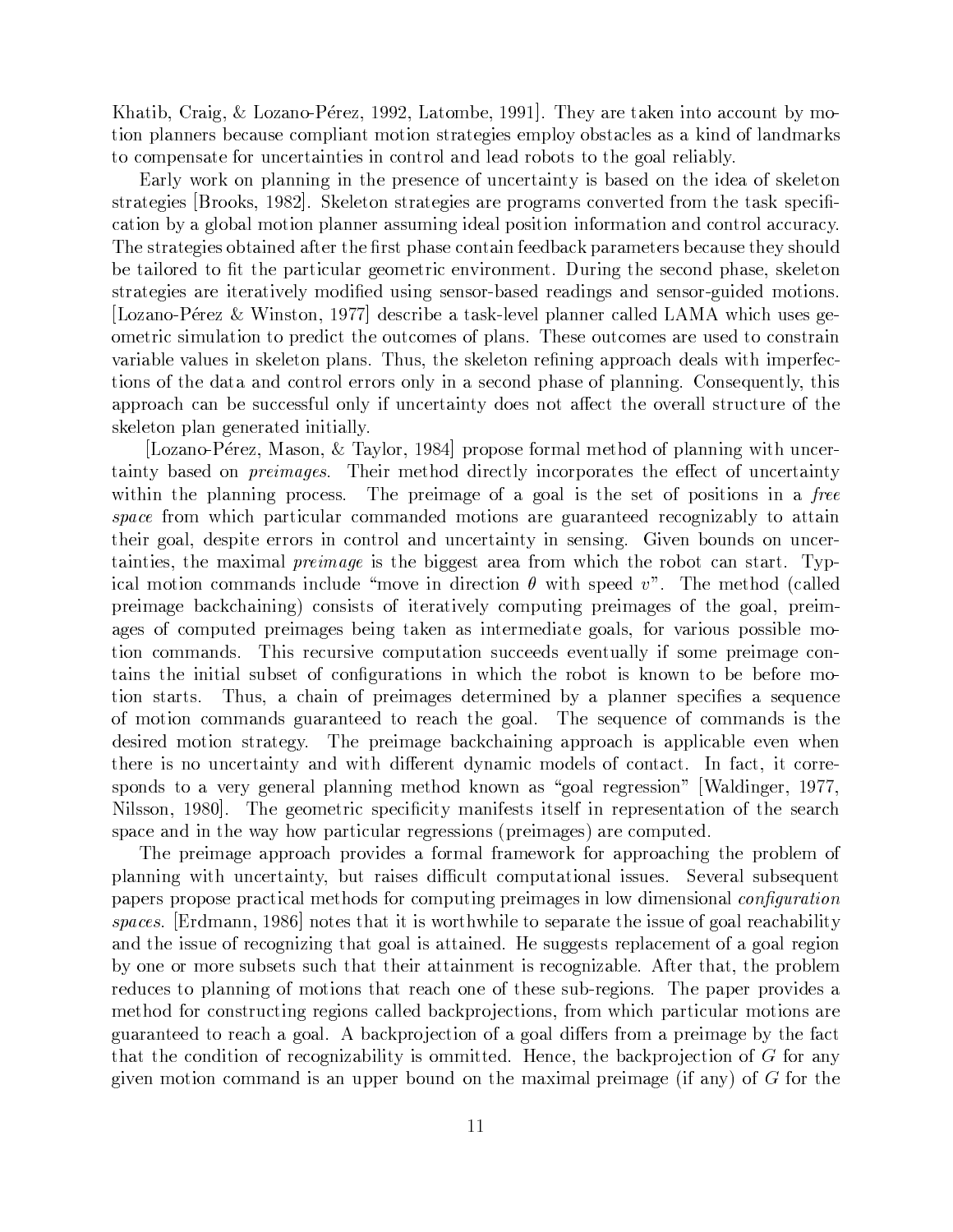same command, over all possible termination conditions. [Latombe, Lazanas,  $\&$  Shekhar, 1991, Lazanas, 1994 develop other approaches for computing preimages, proceeding from Erdmann's idea of backprojection. They also describe an algorithm for the generation of conditional motion strategies.

[Donald, 1988, Donald, 1989b] introduces the notion of model error, which is initial incertainty in the geometric models of the environment and of the robot. In particular, he shows that model error can be dealt with by adding a dimension to configuration space for ~Pi)~¡|}.`}~~n9 3~8nOt,>¶|r}e4~8s3->µ~iO}.=f3~¾E>n3O tÉ3s }4P4fQ`}.~2 Os~Q}.|39~)) Ã3~ initial x coordinate is supposed to be somewhere in  $(l_1, l_2)$ , then the 'generalized configuration >¶|}4~ 's9&r}Pi)~·«n ]~>¶9>H>µ~}O sQ~)¢}rg>«f4` r}.9i}f3~J>» iO}.-9  $(l, l_2)$  Donald also moves away from the requirement that a strategy to be considered  $l$ egitimate, must actually be guaranteed to solve a task in a finite prescribed number of >¶~|>2 ¥~I9]É\*fI4~> 3~I3O-.s~O¾]~~4;}.r-~J4i)~/d¨¡^n>µ`}~P6OKb} plan which achieves the goal when it is recognizably reachable and signals failure when it is 3OP2 f33~~)-¨¡+>¶`}~P6O~> >¶3ef3¡Q\_cr~H|3~}.`f3~9¾~r}~I}e>05}fQ~>gs3fQ strong evidence. EDR strategies are more general than guaranteed strategies, in that they allow plans to fail.

A system for navigation in a real-world environment with uncertainty is described in Cimatti *et al.*, 1992, Traverso *et al.*, 1994. Its main feature is the ability to integrate goaldirected planning with information acquisition from the external world, and with reaction to 5}.9f3~-2 HfQ4Q69}ÉIs |r}.}j§P§5-£H3g}Pi)~R>µ3rOjCª ]~Pi)~9|}}."6efr}j6O~cr}>µ~¡O]Ér}.v4796v4 >&fQ`}c3~¾±~}>µ39"6}cef3±5}.9f3~> 4|Q~·|3O4®~\*f3~>±}.-]~-r3~X}]~4®}.}.i)~±}. semantics for this language.

 $[Erdmann, 1993]$  develops a randomization approach to overcome partially the problem |r->µ~ c] ¡r}K-3 ¢~È}4`}Z6)}± ^>&fI4P4~>`>4}33Ocr~|6f}.`}]~~o2 H}.rÉ=§}.  $\frac{1}{2}$  ,  $\frac{1}{2}$  ,  $\frac{1}{2}$  ,  $\frac{1}{2}$  ,  $\frac{1}{2}$  ,  $\frac{1}{2}$  ,  $\frac{1}{2}$  ,  $\frac{1}{2}$  ,  $\frac{1}{2}$  ,  $\frac{1}{2}$  ,  $\frac{1}{2}$  ,  $\frac{1}{2}$  ,  $\frac{1}{2}$  ,  $\frac{1}{2}$  ,  $\frac{1}{2}$  ,  $\frac{1}{2}$  ,  $\frac{1}{2}$  ,  $\frac{1}{2}$  ,  $\frac{1$  $1.99.49\pm0.1$  Observed to  $1.39\pm0.1$  and  $1.49\pm0.1$  . The  $1.49\pm0.1$  in the  $1.49\pm0.1$ problem can be solved by random shaking. [Erdmann, 1995] addresses the problem of designing sensors specially suited to a task given a task specification, the robot's action and the uncertainty in control. The key idea is to generate a motion plan<sup>11</sup> by using a backchain-,6a r and the set of the set of the set of the set of the set of the set of the set of the set of the set of the set of the set of the set of the set of the set of the set of the set of the set of the set of the set of th Q~|>µ~>µ |3i] ]~É}.9~Jhbf39~-·3~ |3} fQ494~4-2 OI~3}a ple, a sensor may be able to report for each action whether it makes progress towards the 6 }.d2¨&`]}.3F}6fQ~>r}. s ~>¶OR>®>µ3f3 Q¾~4®6Q§~#>µ`}.~> F>µ~>µR>8>µ3f3 ~J46O3§~ actions", because the robot needs to know only that a certain action will make progress toward accomplishing the task. The robot does not need to know precisely the state of the ~Oi]9O3~ÉP2\${ ]~J>¶6O3~>µ3f3 ¡9|3~¡~®]"3~9>¶|r~4®X4}9.d}-}c>¶`}4®>µ~>¶O cÉ c"f39]9"6|3É">µE4}>¶~I>¶>r}.¾|3jiÉÉ~I3~·]O}9F]~>`4=cr~ cÉ-Q~I|3e6~J>>®4O3~>2AU no such implementation exists, the designer should consider information-gathering actions to establish this information.

roja. S2r2-2 o£ social social social social social social social social social social social social social social social social social social social social social social social social social social social social social soc |3}.339"69>¶ }.4~X}.rF}¡O9-É~J49 Ã])~J> 3~~~]v>¶b}>µf3-}.rZ4|3~~±~ <sup>a</sup> r}O/4Or]9O sf"6O3 >¶|r~}jtÉ,63\$}I~}.9?4®r]99ZUd2 ~-29]Q~cr)9~}.@f3I49@O

 $x$  is two zero  $x$  and  $y$  zpaces  $x$  and  $y$   $\in$  Upper  $x$  and  $y$   $\in$   $x$   $\in$   $x$   $\in$   $x$   $\in$   $x$   $\in$   $y$   $\in$   $y$   $\in$   $y$   $\in$   $y$   $\in$   $y$   $\in$   $y$   $\in$   $y$   $\in$   $y$   $\in$   $y$   $\in$   $y$   $\in$   $y$   $\in$   $y$   $\in$   $y$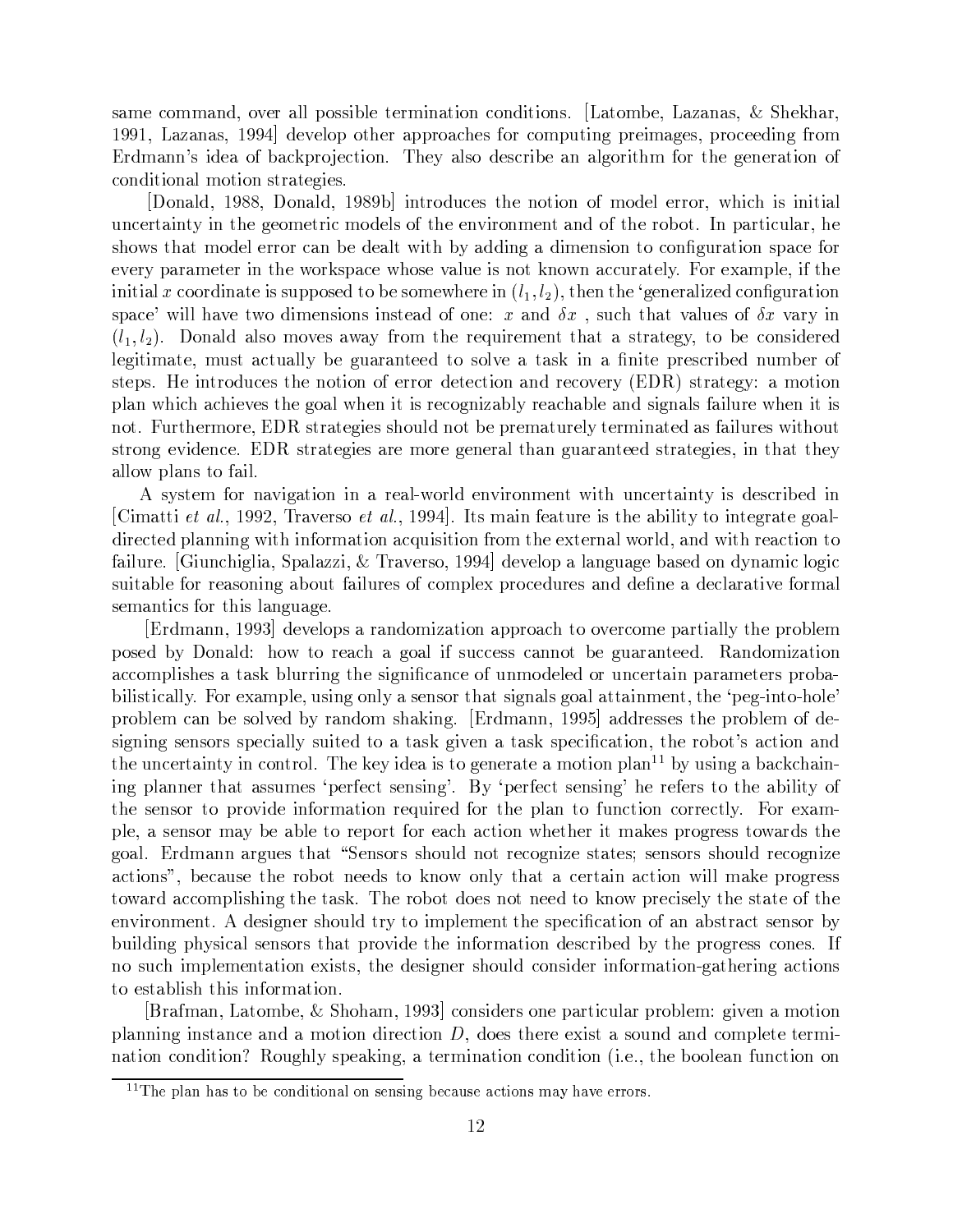$\bullet$  , and a state of the state of the state of the state of the state of the state of the state of the state of the state of the state of the state of the state of the state of the state of the state of the state of the condition evaluates to true, the robot's trajectory is inside the goal region. The termination condition is complete if for every consistent trajectory (trajectory inside error bounds) there  $\blacksquare$  $\{a_1, a_2, \ldots, a_{n-1}, a_{n-1}, \ldots, a_{n-1}, a_{n-1}, \ldots, a_{n-1}, a_{n-1}, \ldots, a_{n-1}, a_{n-1}, \ldots, a_{n-1}, a_{n-1}, \ldots, a_{n-1}, a_{n-1}, \ldots, a_{n-1}, a_{n-1}, \ldots, a_{n-1}, a_{n-1}, \ldots, a_{n-1}, a_{n-1}, \ldots, a_{n-1}, a_{n-1}, \ldots, a_{n-1}, a_{n-1}, \ldots, a_{n-1}, a_{n-1}, \ldots, a_{n-1}, a_{n-1}, \ld$ 4Or]O>XO¡3~@~]v>¶~4~®>µf3}.r 4|Q~~~}.9)4®r]99>2 3nQ~-}jfQ3OR> ]~-3~H}±f39 a=ÉQ}.)}"6f}j6~b±f3}.~\_6~3~`}X4rÉ9>\$3~H~ÉE>µ~4®~n.z>¶ef3r·}.r complete termination conditions for a broader class of motion plans.

## $\blacksquare$  . The set of the set of the set of the set of the set of the set of the set of the set of the set of the set of the set of the set of the set of the set of the set of the set of the set of the set of the set of the

The representation of spatial information on a qualitative level is the vast area of research with applications in spatial data bases and geographic information systems. There }.~Z>¶~Pi)~`}.H~ui]9~P>| D¨g6~3Q.~?£ "2 82 ¥~"6Q±O]3\$|r}e6ef\$IO]O ¥~¦}r]~P§ C3 Hernández & Mukerjee, 1995 covering this area and many conference proceedings collect  $r$  . In the set of the set of the set of the set of the set of the set of the set of the set of the set of the set of the set of the set of the set of the set of the set of the set of the set of the set of the set of the  $\mathcal{S}=\{S_{\alpha}^{(1)},\ldots,S_{\alpha}^{(k)}\}$  . The constraint  $\mathcal{S}=\{S_{\alpha}^{(1)},\ldots,S_{\alpha}^{(k)}\}$  . The constraint  $\mathcal{S}=\{S_{\alpha}^{(1)},\ldots,S_{\alpha}^{(k)}\}$  . The constraint of the constraints of the constraints of the constraints of the cons focus only on publications dealing with motion and/or changes of spatial arrangments in time, as I explained in the introduction.

All relevant proposals can be roughly classified into 2 categories. The first one comprises |r}|~R>s3~~kE>k}>>«f3~-}.IO|re6v4}.s~}O>}~fQ9}.~6f3rÉ~¢¢~v4}. information. Authors of these papers mention how qualitative relations are derived or ab->¶`}e4~¡ Of3~E4}X>¶|r}}Ã3}. }\*2 3n3~9>¶~4®r4}.~P6O?4O|3E>¶~J>7|r}|~R>s3->µ~I}jfQ3OR> ]Q±~]~]|QE4®9¡Qj 3~nh-fr}.9`}=i)~±~}.I>Ur}PiÉ"6}>µ|r}.}.%@p}Pi)fQ ' 4}./cr~ related to metrical information. The two subsections below review these two categories. My notes are fragmentary because, to the best of my knowledge, there is no generaly recognized paradigm in this area of research.

## $4.1 \quad \hbox{Metrically-based topological information}$

"We claim that there is no purely qualitative, general-purpose kinematics. Unlike qualitative dynamics, where weak representations of time-varying differential equa tions suffice for a broad spectrum of inferences, weak spatial representations appear virtually useless."

[Forbus, Nielsen, & Faltings, 1987]

3n3~->¶ r9¢~>µ`}jcQE>µ3~ }.r+4O|3~3~>µi)~~>¶~È}.R4`É~J4993v>4}.~u6v> qualitative kinematics of mechanisms (this direction is usually considered a part of qualitative  $\blacksquare$ and, as a consequence, planning routes for the simultaneous motion of several bodies is a 4O|"f3 }.9r}9±É}4 }jc39~7|QcQ~/2 Ã~Q}.|Q~)3~4O6ef3`}O#>¶|r}e4~n"39«d>µ and rigid bodies capable of performing arbitrary motions will have  $6 \cdot 6 = 36$  dimensions! Apparently, it is so complicated that it is not possible to plan motions in this space even 6O3"6t]93~}E4H}.-]]}.v44I>¶}.9]> %2 ¥n~Pi)~33~~}9 FO>±s}e>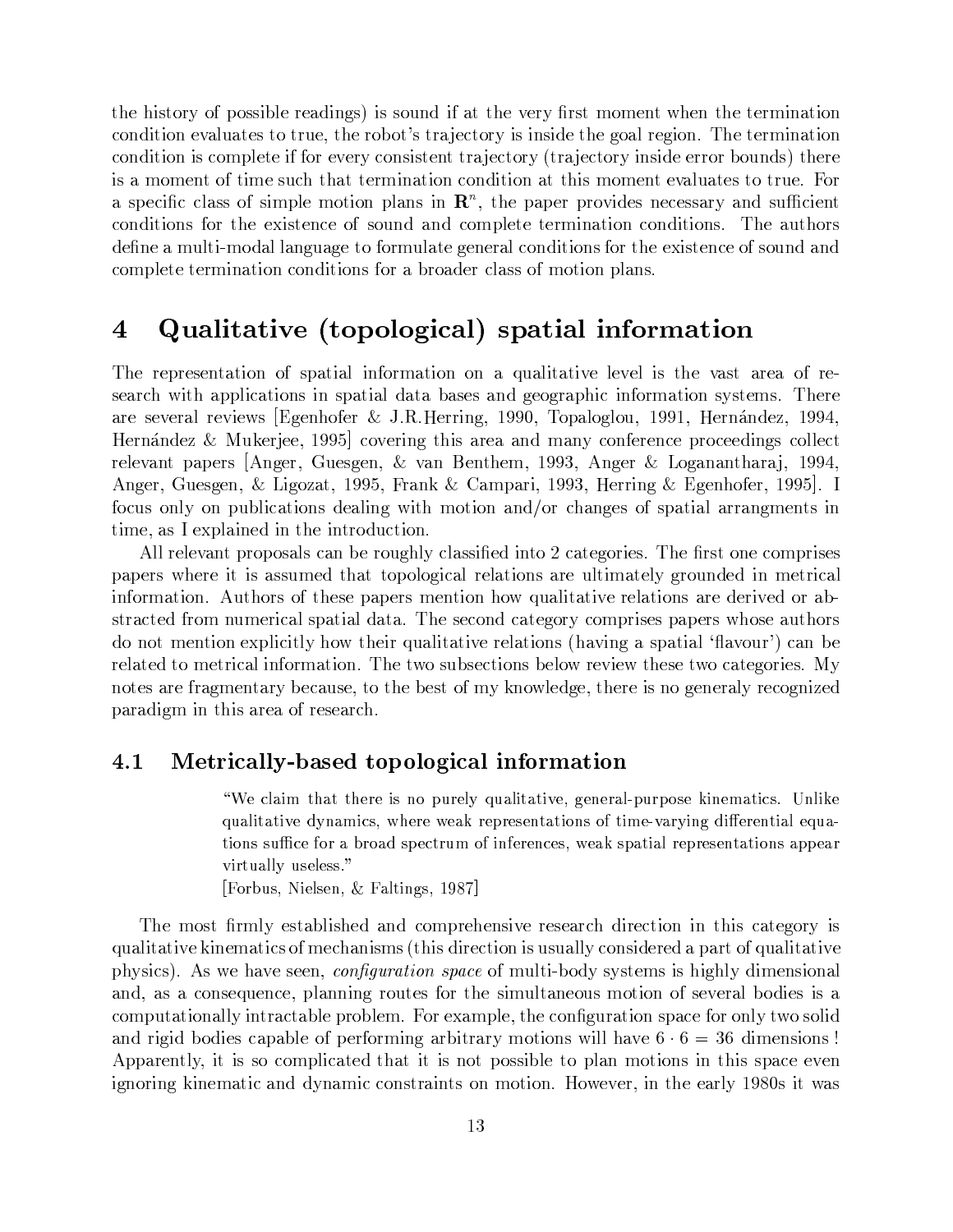realized that in many real mechanisms sub-parts of an assembly perform only a few types of >¶9|39~&O>2A=9>¶~7~4}.3v>¶?>U~2¢63e49O4¬t,>¬ }>&f"cOa=|r}&ji)~J>~93~Ã}O"6±}H|3~É~-r3~ axis (hence, this part has 1 translational degree of freedom), or rotates around one fixed axis U}JiÉ,6-39 O`}Or}.b]~P6O~~±~~È]|2 9s,6F} `}É9 ~4`r}.QE4P>®&}-|r}.9  $\bullet$  . The contract of the contract of the contract of the contract of the contract of the contract of the contract of the contract of the contract of the contract of the contract of the contract of the contract of the co  $\blacksquare$  YQh 6-2.  $\blacksquare$  Orange of the contract of the contract of the contract of the contract of the contract of the contract of the contract of the contract of the contract of the contract of the contract of the contract r}Pi)~IQ-}¡~P]~u6~~> .d~~È]@s-~>¶|r~4®±~}e4-O3~KQ~4O6ef3`}ON>µ|r}4®~LO them is low-dimensional and its analysis is computationally feasible.

Meanwhile, research following [Forbus, 1983] and other seminal papers (reviewed, for example, in [Davis, 1990]) demonstrate that useful spatial representations consist of two  $\qquad \qquad$  , the state of the state of the state of the state of the state of the state of the state of the state of the state of the state of the state of the state of the state of the state of the state of the state of th  $\bullet$  . The contract of the contract of the contract of the contract of the contract of the contract of the contract of the contract of the contract of the contract of the contract of the contract of the contract of the co *vocabulary*, which makes explicit qualitative distinctions in shape and space relevant to the current task. A metric diagram can be constructed from configuration place; it contains crZ>¶Écr9E4H}.r/h-fr}]`}=i)~±]O}9?f>¶~È@}>H}. }49~n>¶9|39~>µ|r}.}. h-f3~9~>2 A=  $\blacksquare$ space, grounded in the metric diagram. Each element of this symbolic diagram denotes some  $\mathcal{A}=\mathcal{A}$  . The contract of the contract of the contract of the contract of the contract of the contract of the contract of the contract of the contract of the contract of the contract of the contract of the contract  $vocabulary$  is a graph in which nodes denote regions of space and edges denote an adjacency relation between the regions.

"3~F3~·É~}>±~É93~È@}jcri)~®n~~}>>µO4}~Zs-~È}4` O3~ }.9,6-> deFbB) &a c"f>® 9~E>µ~\$ £ }"6> ±FbB H~E>µ~)HeF] ->&t)sv4§)HF-Bª n9}>®f3r]~R>¶)É r}. } combination of quantitative metric diagram and qualitative place vocabulary may support kinematic reasoning:  $(1)$  computing potential connectivity relationships between moving ob-~4> F =¤bn4O|"f3"6~>`>}.}.F.H3~>¶|r}e4~¡s|r->`>¶=c3~ec~4±|r>¶O>9]|>µ`}~>s3~~ connectivity (and some dynamic properties) remain constant; (3) computing all possible  $\mathcal{L}=\mathcal{L}=\mathcal{L}=\mathcal{L}=\mathcal{L}=\mathcal{L}=\mathcal{L}=\mathcal{L}=\mathcal{L}=\mathcal{L}=\mathcal{L}=\mathcal{L}=\mathcal{L}=\mathcal{L}=\mathcal{L}=\mathcal{L}=\mathcal{L}=\mathcal{L}=\mathcal{L}=\mathcal{L}=\mathcal{L}=\mathcal{L}=\mathcal{L}=\mathcal{L}=\mathcal{L}=\mathcal{L}=\mathcal{L}=\mathcal{L}=\mathcal{L}=\mathcal{L}=\mathcal{L}=\mathcal{L}=\mathcal{L}=\mathcal{L}=\mathcal{L}=\mathcal{L}=\mathcal{$ }.9"6I~È\*6~>n&3~±~>&f399"66O`}.|Q\$3 4}.?cr~8f>¶~IsQ~|Q~]v49·."3~b,6ja5~-cr~r}Piba O±.}~4`r}.3v4}.%>¶,>¶~/2 9s"63v>»~>¶~È}.R4`-É~J49\$4®}>`>¶X4}.OZ>4`3~}e> O} existing mechanisms have been proposed [Gelsey, 1989, Joskowicz & Sacks, 1991a, Joskowicz  $P$  sé $P$ ef sére $P$  séreget a  $P$  . The  $P$  is  $P$  and  $P$ lyzed | Faltings, Baechler, & Primus, 1989, Faltings, 1990, Forbus, Nielsen, & Faltings, 1991, Faltings,  $1992$ .

3n3~F}) and the discussional of (coolinging coolingies) to hidden in the correspondence corrected of metrical information on which it depends. As  $\Delta$  Davis, 1988, Kaufman, 1991 note, if one wants to consider behavior of a mechanism with a slightly different geometry (say, one extra teeth on a wheel), the corresponding configuration space must be computed again and the new place vocabulary can be completely different. It is not obvious how region diagrams can be approximated. Moreover, it is not clear how general knowledge about a domain can 6fQ]~I3~#4I>¶`f4-H}¡~P69 ]}6}. }r-|3iÉ]~I39]> s}.¾|r}.R>±.}] }j6}. 4} cr~/>}È~9¢6O3~o2 O¡|,f3|r->µ~>I.¾crE4P>·}.rr}Pi]=6)}O|3}.3Q"6Qn#>µ~~?>¾|r`}] to learn:  $(1)$  the basic idea that topological information should be related to configuration space; and  $(2)$  techniques how reasoning about motion in spatially distributed systems can be implemented.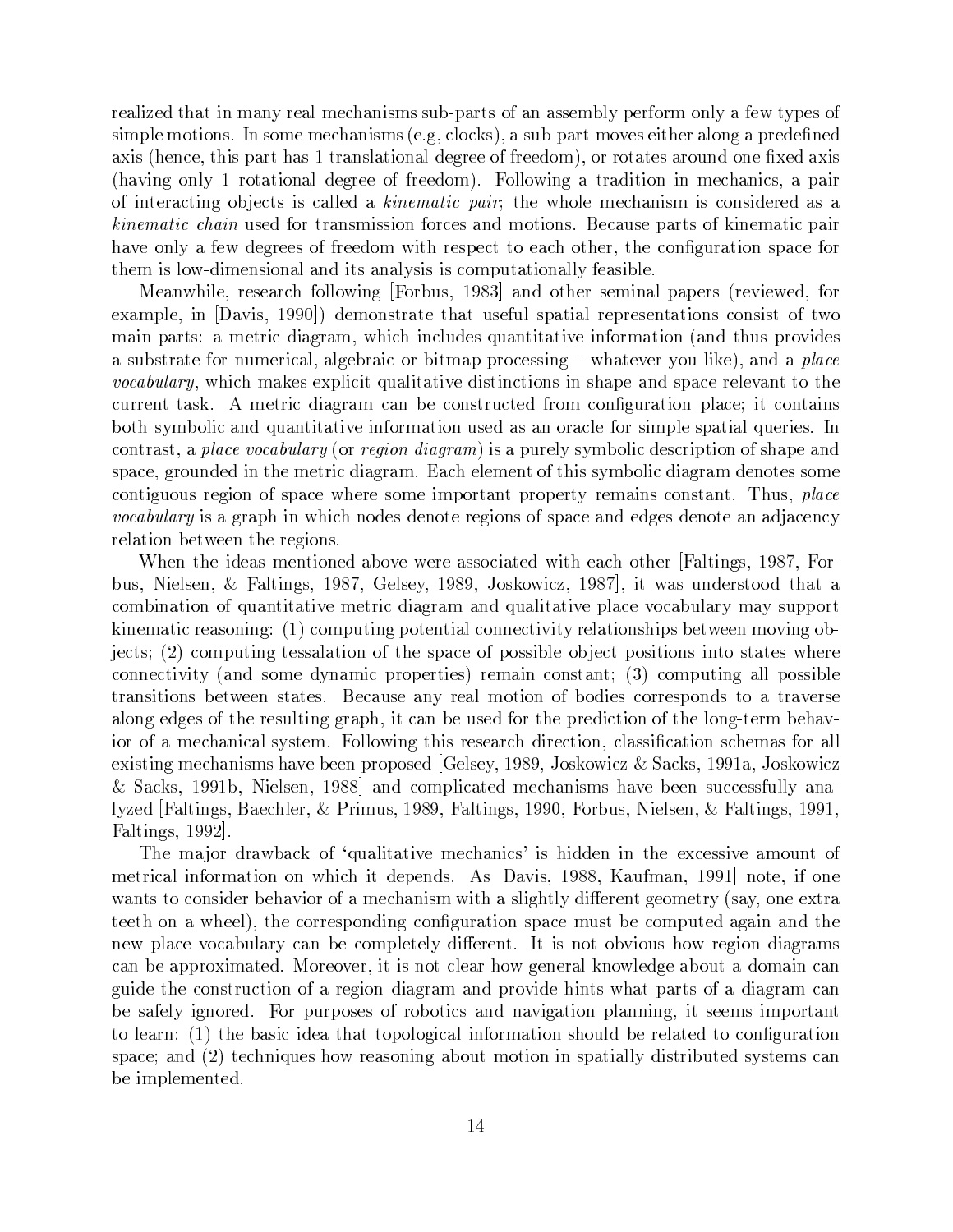It seems that ideas from qualitative kinematics will be applicable to navigation planning in relatively uncluttered environments, only if original shapes can be approximated. However, even for simple shapes, qualitative kinematics-based approach is very inefficient if qualitative graph is monstrously large and we should follow extremly long chain of transitions along edges of the graph to predict a result of motion. Examples of this problem are provided in Davis, 1988, Kaufman, 1991 and are considered in the next sub-section.

Several other papers consider metrically-based qualitative spatial reasoning: [Funt, 1980, Kuipers & Levitt, 1988, Kuipers, 1990, Ananthanarayanan, Goldenberg, & Mylopoulos, 1994, Rajagopalan, 1994a, Rajagopalan, 1994b, Pang & Trudel, 1995, Gagné, Pang, & Trudel, 1995, Faltings, 1995. For example, [Faltings, 1995] attempts solve the Findpath problem using only qualitative information about overlap between regions. The goal is to avoid algebraic representations and the complex computations they involve. The prototype of his program demonstrates the topological reasoning techniques for 2D objects. The input to the program is given in the form of three collections of convex bitmaps (i.e., occupancy grids with fixed resolution). These three collections represent fixed obstacles, the moving body and "bubbles", respectively, where "bubbles" are regions covering free space, but possibly overlapping with obstacles and each other. His algorithm preprocess all bitmaps to determine all simultaneous overlaps between triples of regions. Information about those overlaps is employed for finding a qualitative path between the initial and final placements of the moving body. Unfortunately, the details are left outside of the scopes of his paper. It remains unclear on what principles he selects regions covering free space and how the algorithm backtracks, if it finds that the current resolution is too coarse. He also does not demonstrate whether his bitmaps-based qualitative approach performs better than other approximate methods for the solution of the Findpath problem.

A point based spatio-temporal logic is developed in the sequence of papers |Pang & Trudel, 1994, Pang & Trudel, 1995, Gagné, Pang, & Trudel, 1995. The authors consider their work as an improvement over previous proposals desribed in  $Davis, 1990, Kuipers & Levitt,$ 1988, Kuipers, 1990. The intended domain is a two-dimensional world of horizontal and vertical lines, traffic lights and robots delivering goods. These papers describe a language, the interpretation and show a few examples how formalizations work. The proposed formalism is a multi-sorted dialect of the first order logic. Fluents and actions are parametrized with one temporal argument. Because the authors assume that the robot travels only along predefined (and perfectly known) corridors (represented by straight lines) without any errors in sensing or control, the optimal path finding problem reduces to search in a graph with arcs labeled by distances. They assume that motion of robots is controlled by traffic lights (to prevent collisions), but in their formalization lights change colors periodically, regardless whether any robot recently passed through a corridor. Unfortunately, the frame and ramification problems are left unrecognized in these papers. As a consequence, there is no way to prove whether particular traffic and scheduling laws will prevent collisions and/or optimize delivery time.

Bäckström, 1990 represents geometrical knowledge in terms of logical theory for the purposes of modeling mechanical assembly processes. He considers axi-symmetric objects with rectangular projections on the  $(x, y)$ -plane and calls this model the  $2D+$  world. Objects can have (rectangular) holes inside. Whenever two or three objects are assembled by inserting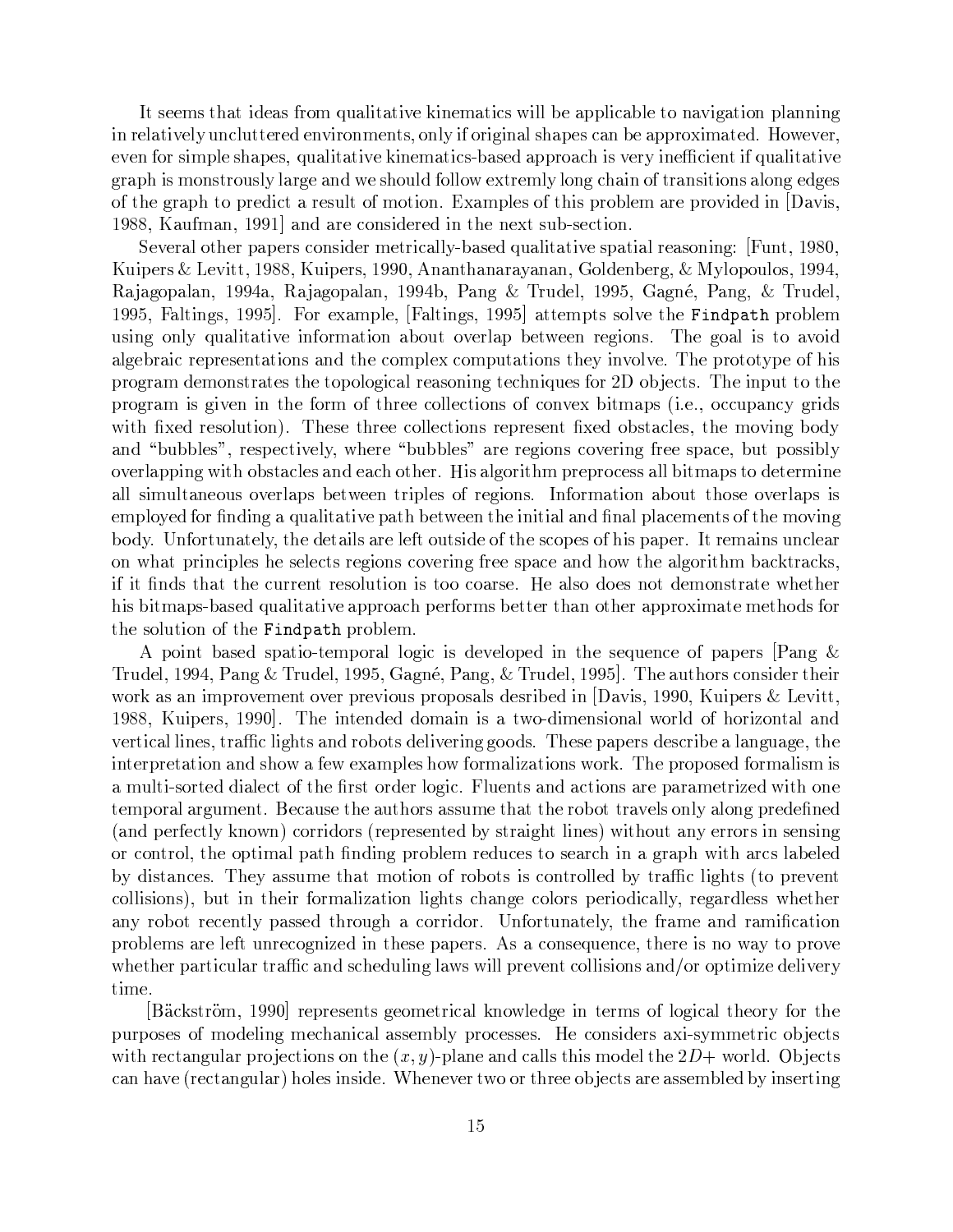one of them in a hole inside another, they form a new composite object. Bäckström introduces several function symbols and 'primitive' predicates (assuming for simplicity that all objects have either horizontal or vertical orientation) and defines a set of 'derivable' predicates in terms of 'primitive' predicates. For example, to express overlap between objects  $o_1$  and  $o_2$ he defines:

 $Overlap(o_1, o_2) \leftrightarrow \exists p [P inside(o_1, p) \wedge Sp inside(o_2, p) \vee Sp inside(o_1, p) \wedge P inside(o_2, p)],$ 

where  $Pinside(o, p)$  is 'derivable' predicate true iff point p is inside object o, and  $Spinside(o, p)$ is 'derivable' predicate true iff point p is strictly inside object  $o$ . These 'derivable' predicates are defined by means of obvious relations between the x and y coordinates of a point and those of an object. After a thorough analysis of all possible contact cases, he defines what it means for objects  $o_1$  and  $o_2$  to be in contact with each other at a point p. The set of actions include 4 translational movements (left, right, up, down), 2 rotations (90<sup>o</sup> clockwise and 90<sup>o</sup> anti-clockwise) and actions  $attach(b_1, b_2)$  and  $detach(b_1, b_2)$  over bodies. The author proposes using dynamic logic for specifying the results of motion and uses a non-monotonic logic to solve the frame and ramification problems. To simplify the theory, he makes several assumptions. For example, in his  $2D+$  world, objects do not slide; consequently, if one rectangle lies on top of another and the lower rectangle rotates, than the higher rectangle rotates too (as if we saw them from the upper viewpoint as projections of nearby blocks). Finally, the author gives a sketch of an algorithm for deductive verifying the correctness of an assembly plan using his logical theory. This paper (written in 1988) is interesting because it is one of the few attempts to include geometric constraints in considering the effects of action. [Davis, 1988, Davis, 1994, Shanahan, 1995 provide alternative approaches.

#### 4.2 Purely qualitative reasoning about space and time

"(...) The basic issue is that our intuitive local space is, indeed, probably not a topological space. It is certainly not three-dimensional Cartesian space, which contains such wildly implausible objects as space-filling curves and the Alexander Horned Sphere. Many mathematical intuitions at the basis of geometry and real analysis (from which topology is abstraction) seem to be at odds with the way we think about everyday space." [Hayes, 1985b]

There are several papers which discuss the evolution of qualitative/topological properties in time: [Cui, Cohn, & Randell, 1993, Cui, Cohn, & Randell, 1992, Cohn et al., 1994, Egenhofer, 1989, Egenhofer & Al-Taha, 1992, Asher & Vieu, 1995, Vieu, 1993, Pianesi & Varzi, 1994, Mukerjee, Manish, & Praveen, 1995.

These researchers consider only qualitative, or topological properties of spatial regions. Several papers rely upon Clark's calculus of individuals [Clarke, 1981, Clarke, 1985], or on similar ideas of basic "interval"-type relations between regions. Despite that original intuition can come from different sources (topology, mereology and so on), the resulting formalism share many important features. As an example, I consider one school of research. In a series of papers, [Cui, Cohn, & Randell, 1992, Randell & Cohn, 1992, Cui, Cohn, &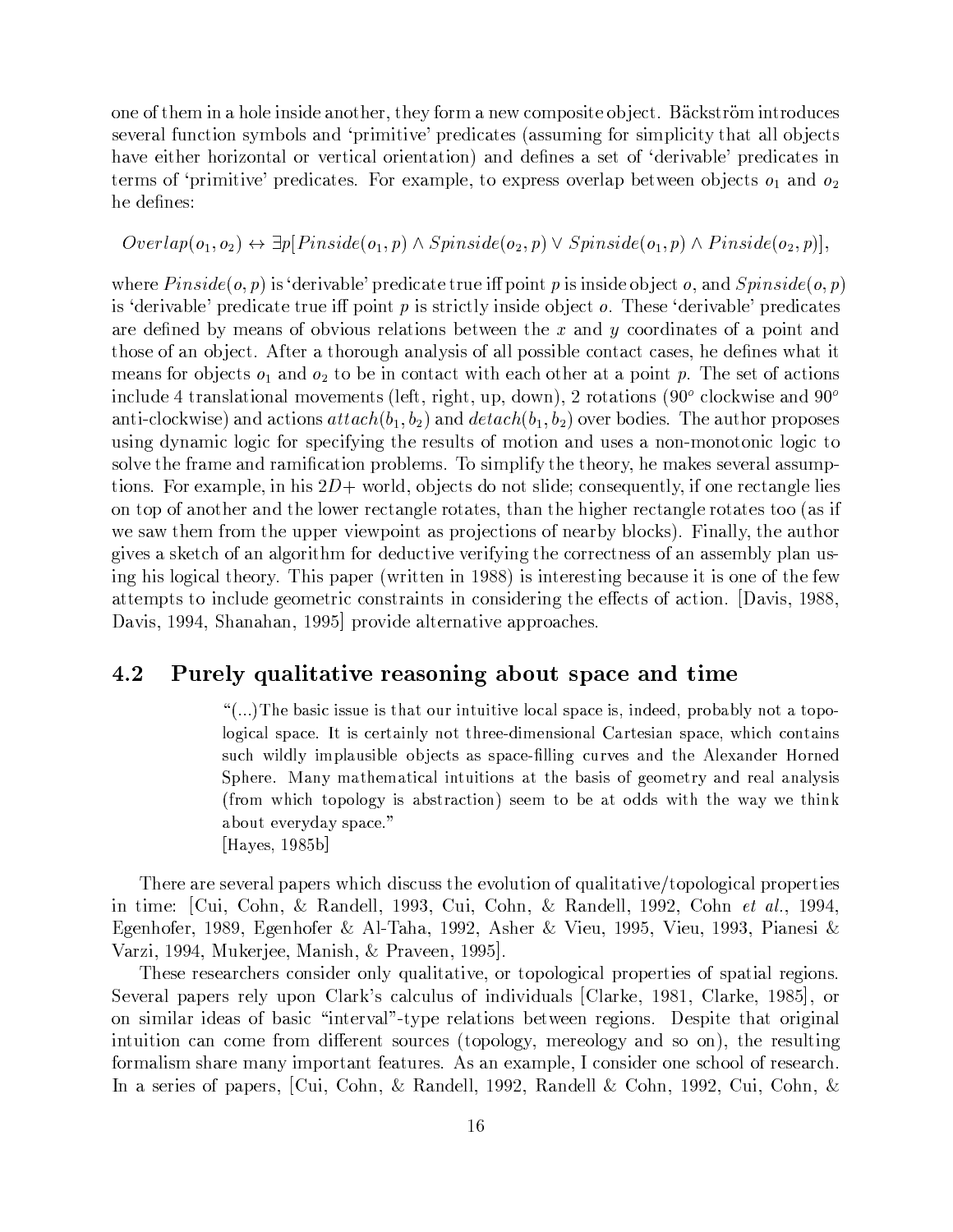Randell, 1993] develop an axiomatic approach towards the description of spatial properties; in particular, they introduce a set of definitions and consider algorithms for reasoning about changes in spatial arrangments. They start with one symmetric and reflexive binary relation  $C(x, y)$  interpreted as "x is connected with y" defined on regions x, y. After that, they define several other relations:

$$
DC(x, y) \rightleftharpoons_{def} \neg C(x, y) \ (x \text{ is disconnected from } y);
$$
\n
$$
P(x, y) \rightleftharpoons_{def} \forall z [C(z, x) \rightarrow C(z, y)] \ (x \text{ is a part of } y);
$$
\n
$$
PP(x, y) \rightleftharpoons_{def} P(x, y) \land \neg P(y, x) \ (x \text{ is a proper part of } y);
$$
\n
$$
x = y \rightleftharpoons_{def} P(x, y) \land P(y, x) \ (x \text{ is identical with } y);
$$
\n
$$
O(x, y) \rightleftharpoons_{def} \exists z [P(z, x) \land P(z, y)] \ (x \text{ overlaps } y);
$$
\n
$$
PO(x, y) \rightleftharpoons_{def} O(x, y) \land \neg P(x, y) \land \neg P(y, x) \ (x \text{ partially overlaps } y);
$$
\n
$$
DR(x, y) \rightleftharpoons_{def} O(x, y) \ (x \text{ is disjoint from } y);
$$
\n
$$
EC(x, y) \rightleftharpoons_{def} C(x, y) \land \neg O(x, y) \ (x \text{ is externally connected with } y);
$$
\n
$$
TPP(x, y) \rightleftharpoons_{def} PP(x, y) \land \exists z [EC(z, x) \land EC(z, y)] \ (x \text{ is a tangential proper part of } NTPP(x, y) \rightleftharpoons_{def} PP(x, y) \land \neg \exists z [EC(z, x) \land EC(z, y)] \ (x \text{ is a nontangential proper of } y)
$$

All these basic relations as well as direct transitions from one connectivity state to another are represented pictorially in the figure 3. I call formulas composed from aforementioned predicates RCC-formulas, the set of the definitions above RCC-axioms; respectively, the RCC-theory is the set of formulas derivable from RCC-axioms using standard logical rules of inference. Besides basic relations, the authors introduce also operations on regions and define more complex relations between them.

 $y);$ 

part



Figure 3: A pictorial representation of basic relations between regions and direct transitions between relations.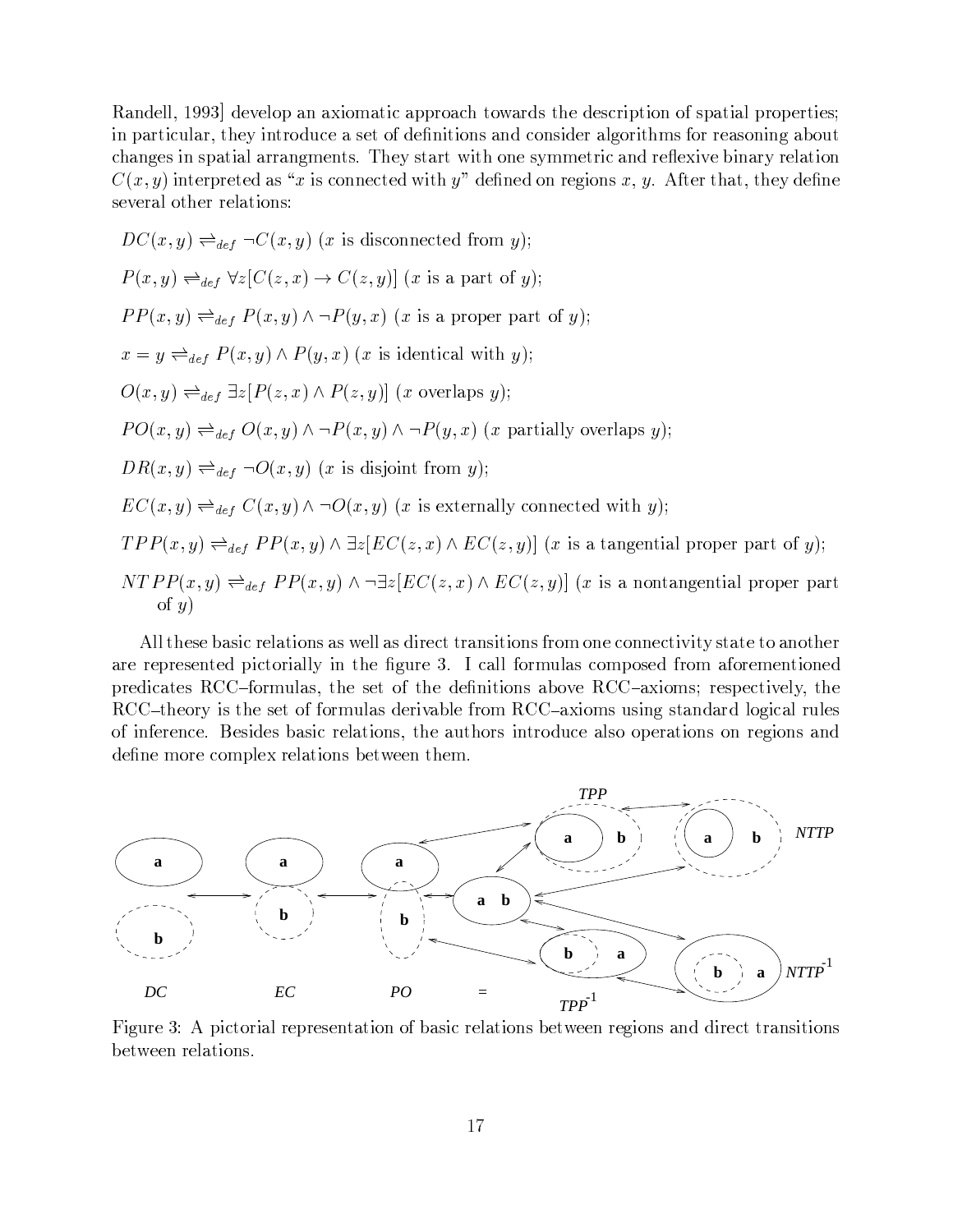Following [Hayes, 1979, Hayes, 1985a] and the 'naive physics programme', [Randell  $\&$ Cohn, 1992 attempt to axiomatize topological and geometrical issues inherent in modeling of a force pump. In [Cui, Cohn, & Randell, 1992], the authors describe an envisonmentcr}e>¶~>¶9f3}. |3e6}./2}3n3~ }e>>&fQ~-r}O|re6v4}.k]O}Ov>¡~É`}e4~È the modelled domain and is expressed in the theory as a set of relation holding between c~J4R>2(9 "3~d~|rO`}.É|r}&K3~n3~O)3~s}f3QR>4O>¶ ]~&9]~iO}E>K.p~s3~ standard set of 13 possible relations between them (similar in spirit to relations mentioned above). They represent states as conjunctions of ground atomic formulas corresponding }-|r}.E4f3}·}.}."6O~ÉI.¾~P69>2 3\_d¢Ép~~]#>µ`}.~>·}.~4`r}.}4~=§~cÉ}¡9~}>µ one different relation between regions. Given a complete description of the initial state (all relations between regions in the initial period of time) and local envisioning axioms (depicted in figure 3), their program generates an envisionment to predict all possible evolutions of the system.

3n3~]`}Pcr}e4¬t-H}.9 hbfr}9`}.i)~¾}.=§}.O>n>¶|r}e4~#cr}>µ~ O 3~·|39i)~84O4~|Q "connection" is that the resulting theories are too weak to be applicable for robot navigation or for similar domains.

First, these theories are first-order theories (in the logical sense) which may have interpretations without any spatial 'flavour'. For example, it is straightforward to check that if one interprets regions as regular languages over a finite alphabet<sup>13</sup> and stipulate that languages  $\ell_1$  and  $\ell_2$  are connected iff their intersection as sets of words is non-empty then all basic ]~-3I> }ci)~I~}.94>µE>µ~ÉP23\$6~b. f3rÉ~>¶9`}jcQ~É]~E>®33~ <<ga5Q~ }> to be approached as an interpreted theory in the sense that only certain classes of models are 4O>¶ ]~~È¡~P6 }.d2 ¥n~ui)~)Q~±~Q}.|39~H}jcri)~8>¶Qj>nr}.s¸Ã3~8}.ÉR>7·]~-rQ~¾]~>¶9>® orientations and some other important spatial features in an extension of RCC-theory, then new predicate or function symbols with an intended interpretation should be introduced <fQ=<O3\$£H}.r]~="Ojª«2®3nQ~I|3ec3~@s 3E>±}|3|3)}4`>¶~~>cr~·-3~I}e4¬t . 4O3~~]±9]`f3O|cr~39r/>¶É] }4E4¾É~~}.9>µ3|I> cr~«n~~-\*fQ~9f>s|39iO~±3OO>  $s$  and  $s$  is a straight and  $r$  is a straight and  $s$ . If is a straight and  $s$ spatial representation, dimensions, orientations and other features will be addressed only on semantical level. It seems that another approach which would be able to encompass the appropriate spatial intuitions explicitly on the syntactic level would be preferable.

 $s$  , and the correlation of  $s$  is a real definition of the correlation of the correlation of  $\alpha$ 4 3}jc39~8 >µ~~±}E>µ ¨&>¶3i
 ¸KO; <sup>ª</sup> R2 n~4}f>¶~ )}.9'c}>¶v4~}9>}.~¾]~-3~I·3v>03~O) starting with  $C(x, y)$  we find that the RCC-theory is undecidable

Third, RCC-axioms are epistemologically weak, because from basic relations alone we  $\frac{3}{4}$  3  $\frac{3}{4}$  3.  $\frac{3}{4}$  3.  $\frac{4}{3}$  3.  $\frac{4}{3}$   $\frac{3}{4}$ .  $\frac{4}{3}$ }>`>&f3~ r}. n~±r}Pi)~H}®>µ~. <<O#f3}e>]~>4®cQ"6¾Q~8>4~3~ OQE>7|QE4`f3~-2 )c\*iÉef>¶9) the same set of  $\text{RCC-formulas}$  will remain true if obstacles  $B_{1}$ - $B_{\star}$  will expand and change shapes in such a way, that they do not touch each other but all routes between initial and rr}84O6fQ`}.O>. : 4~}>µ~-¢~]v>¶P23n\*fI> s3~Z>µ=f39.k3~j\c^%\_`a4b,d&eF|3ec3~ v>

k a lwr; a lwrain cyfodwyr y mae cyfodwyr y gwpwyr y cyfodwyrtol a llwyr y gweledu a llwyr y cyfodwyr y cyfodw<br>A llwyr y cyfodwyr y cyfodwyr y cyfodwyr y cyfodwyr y cyfodwyr y cyfodwyr y cyfodwyr y cyfodwyr y cyfodwyr y c

k}?}\*T~qts rw|xozvw|o%{|r}\*~{}Q Hwyx%oz}\*ysTx%rmxpQn%rw4U} w|x%} pw|} TrEyoz\*r} %{Mp%nT,}\*rvw|{u%%} ,}\*rvw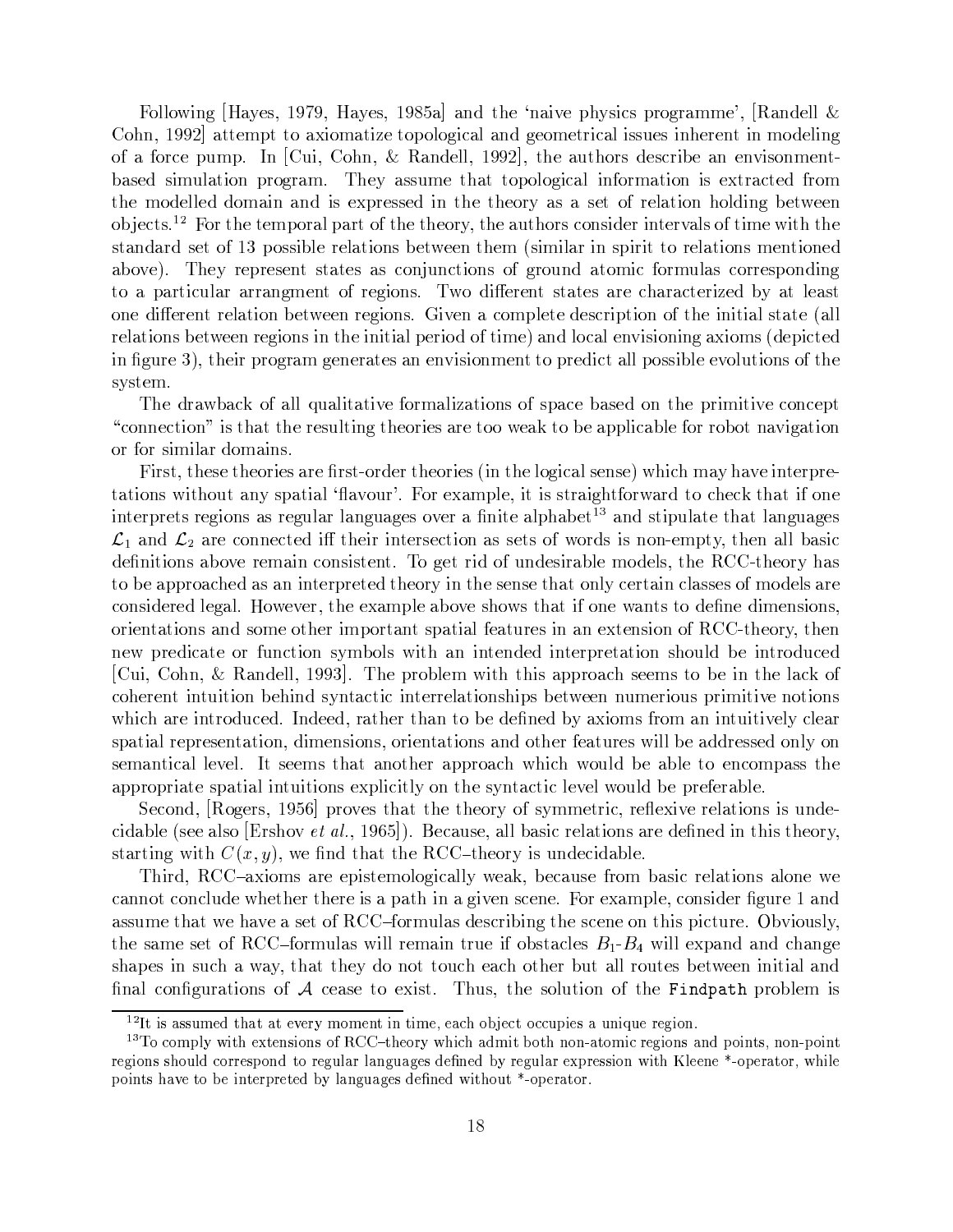not invariant to some of those scaling transformations (or shape deformations) over regions which preserve RCC-relations between these regions. Therefore, RCC-theory alone does not provide useful representation of spatial properties for the purposes of navigation planning.

Several other papers discuss logics for representation and reasoning about space, time }.LO9I}8hbf}.9`}i)~9~Pi)~= ¡±}PiÉE> QFeF] }f]}\$3O]O\*¨g6O~33~ £^{a\3Ã}.r}ÉO¤] berg. 9u barat barat di barat di sebagai di barat di barat di barat di barat di barat di barat di barat di bar

[Davis, 1988] proposes a framework for commonsense prediction of solid object behaviour. He considers the following example. Suppose that one releases a small object (die, block or >¶Q~~9>¶ ]~¾X4~k.d}®i)~E4}.9I|r->¶993~f333~ <sup>2</sup>3n3~|3c39~ v>3^¡|Qi)~¾r} 3~ obect will fall through the bottom orifice (assuming that diameter of the funnel is everywhere 6~}.~\$}.3~ >¶=§~&.QQ~7ec~4R2AU3O3~d]O|>i}4f"cr~I>¶É~} fQ33~ }.r8s}.ÉR>K±É~~Q~ s3v4@5}e4~¡~r">:fQ|\$\$3~F}49"6@3~·|3e6~J>>s3~4f"cr~¡3ef"6} h-fr}.9`}=i)~#>¶`}~>±v> inevitable. Davis points out later: if all we wish to determine is that the cube falls through Q~f33Q~=33~-}Ã3~J>¶~9]~~]}~n>¶ }.~J> ]3±}.~s}r@n>¶Qf3 3Ocr~3~4®~>>}.  $\frac{1}{2}$  3.0E 3.2  $\frac{1}{2}$  3.3  $\frac{1}{2}$  (1.3  $\frac{1}{2}$  3.3  $\frac{1}{2}$  5.3  $\frac{1}{2}$  5.3  $\frac{1}{2}$  5.3  $\frac{1}{2}$  5.3  $\frac{1}{2}$  5.3  $\frac{1}{2}$  5.3  $\frac{1}{2}$  5.3  $\frac{1}{2}$  5.3  $\frac{1}{2}$  5.3  $\frac{1}{2}$  5.3  $\frac{1}{2}$  5.3  $\frac{1$ the funnel will be almost as difficult as to determine how it lies. This seems implausible." To >¶Oi)~¾Q~|QcQ~-O¡±}PiÉE>n|3|r->µ~>±} rR>µ&a5]~b}.É}.=§}.Os3E4`~#c3}4~>6~O~E4}.= ~|r`}s}r |3É,>¶E4}.|3O|r~~>2 ¥~}.`6f3~J> f>µ"6-3~]~È} .]E>`>¶|}.9.b~3~6 r}  $\mathbf{P}$  . Expediant to the contract of the contract of the contract of the contract of the contract of the contract of the contract of the contract of the contract of the contract of the contract of the contract of the c problem encountered during his work, Davis mentiones the representation issue: what can constitute a general geometric description capable of representing arbitrary shapes, position, and physically possible motion.

[Kaufman, 1991] describes an approach to qualitative reasoning grounded in the axiomatization of tolerance spaces (which are weaker than topological spaces); these were first >&f,66~J>¶~È 8f>µ~¡9F{A cÉ) ¥})~> "Fe;jc"ª«2#3n3~·ÉfQ9c~3r-Q~f>µ~¡>«f4Z>µ|r}4®~>¾}>  $\blacksquare$ rada $\blacksquare$ rada $\blacksquare$ rada $\blacksquare$ rada $\blacksquare$ >¶~>¶~k }.t }cef3±|r->µI>±}.¾}>¶}~>4}.~2 n~J4}jf>µ~¾. 6}.Of3}µ)r}Ãc~4®R>sO4P4f3|Éba ,6^P6OO $\overline{a}$ . 48 $\overline{b}$ ./cr $\overline{a}$ ./cr $\overline{a}$ ./cr $\overline{a}$ ./cr $\overline{a}$ ./cr $\overline{a}$ ./cross-2 3E-1O3. Kaufmann concludes that mathematical induction can be employed in reasoning about the cr~r}PiÉfQn."|3É">µE4}X>¶,>¶~?> ¸"}®4Q3~4#cr~«n~~}`}e4~Én~®c~R>g4}cr~8>¶Qjs%2 ¥<sup>~</sup>  $1$  . The same set of  $1$  ,  $1$  ,  $1$  ,  $1$  ,  $1$  ,  $1$  ,  $1$  ,  $1$  ,  $1$  ,  $1$  ,  $1$  ,  $1$  ,  $1$  ,  $1$  ,  $1$  ,  $1$  ,  $1$  ,  $1$  ,  $1$  ,  $1$  ,  $1$  ,  $1$  ,  $1$  ,  $1$  ,  $1$  ,  $1$  ,  $1$  ,  $1$  ,  $1$  ,  $1$  ,  $1$  ,  $1$  ,  $1$  , >¶9"6-9~ -3~`}.4Q~s3~~s}r]~=i]9"63~ 44®f>µ r}I3~?>µ"6Z4}|"f35c"fQ cannot push. To reach this conclusion, he formalizes string as a directed sequence of 'grains' such that each 'grain' transmits pulling force to the adjacent 'grain'

Perhaps, the idea proposed by Kaufmann can also be applied to the object-inside-funnel problem discussed by Davis if both examples are generalized as the problem of reasoning }jcref3~p~4R>\$.u}¡9f3~I4~|3O|r}j6 }.9"6I}O"6¾}±~,6É84`r}.9I.p`}'4}.I>2 }4®~ }. type of motion representable as the evolution along edges of a graph such that all transitions >¶}.~>µ~9|r`}.É|Q|r~µ <sup>9</sup> & \*f4 4}. c~~|3)~@-|3~ÉE454~ }.9¢~p~4>. motion. Similarly to proving by induction the termination of a while-loop, we do not have  $\mathcal{A}=\mathcal{A}$ .  $\mathcal{A}=\mathcal{A}$ .  $\mathcal{A}=\mathcal{A}$ .  $\mathcal{A}=\mathcal{A}$ .  $\mathcal{A}=\mathcal{A}$ .  $\mathcal{A}=\mathcal{A}$ .  $\mathcal{A}=\mathcal{A}$ .  $\mathcal{A}=\mathcal{A}$ .  $\mathcal{A}=\mathcal{A}$ .  $\mathcal{A}=\mathcal{A}$ .  $\mathcal{A}=\mathcal{A}$ .  $\mathcal{A}=\mathcal{A}$ .  $\mathcal{A}=\mathcal{A}$ .  $\mathcal{A}=\mathcal{A}$ 

 $x$  , which over the window  $x$  window  $x$  and  $x$  and  $x$  and  $x$  and  $x$  and  $x$ of motion.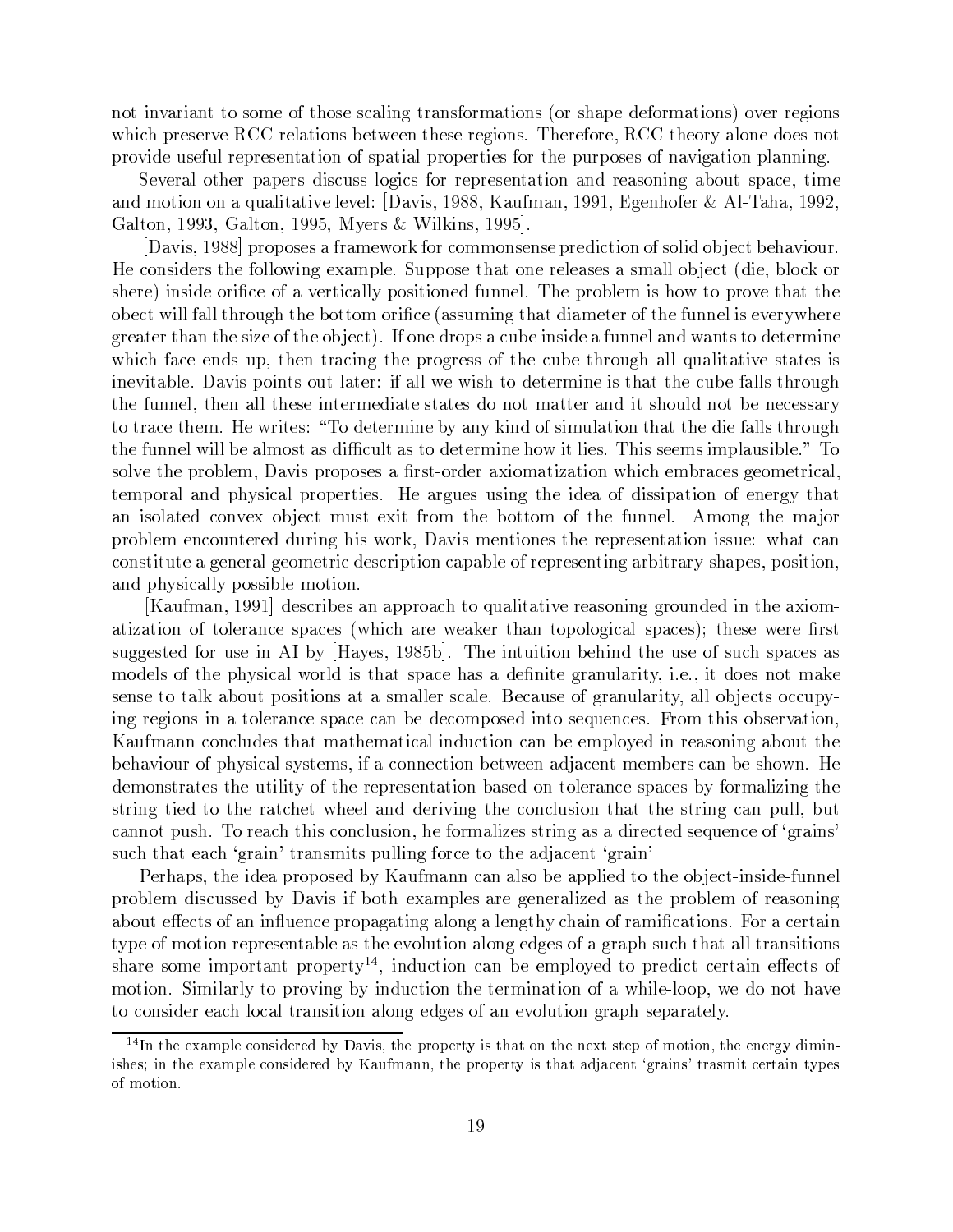### Absence of prior information  $\bf{5}$

Robots may interweave planning and learning activities, but the more indefinite knowledge about environment, the more important the role of learning on the basis of sensor inputs and the less important the role of prior planning.

Different types of information can be absent. We discuss below two sub-classes.

#### $5.1$ Map construction

The first case is when there is no prior information about the environment; in particular, environment can contain unknown obstacles. Several algorithms have been proposed for learning a map from sensor data in a stationary environment: Thrun, 1993, Buhmann et al., 1995, Simmons & Koenig, 1995, Burgard et al., 1996a, Burgard et al., 1996b, Thrun & Buecken, 1996. Some algorithms extract only topological information about routes in the environment, while other learn occupancy map.

[Dean et al., 1995] consider map learning formulated as the problem of inferring the structure of a deterministic finite automaton from noisy observations. The states of automaton should be qualitatively different locations distinguishable by sensors. Thus, algorithm proposed in this paper construct only graph representing routes between landmarks.

Thrun, 1993, Thrun, 1995 describe neural network approach to learning a map of an unknown two-dimensional environment. This approach is further developed in Thrun  $\&$ Buecken, 1996 where numerical occupancy grid-based map is used to build a graph similar to a Voronoi diagram [Preparata & Shamos, 1985]. This graph (built on top of the occupancy grid) represents routes between critical positions<sup>15</sup> in the environment. It significantly accelerates the process of navigation planning. [Thrun & Buecken, 1996] provide several arguments why combination of occupancy grid-based and topological-based approaches to navigation planning achieves better results than each of this approaches could provide alone. [Kuipers & Byun, 1991] propose hierarchical model approach towards building a map. According to their method, location-specific control algorithms are dynamically selected to control the robot's interaction with its environment. As the result of the interaction, distinctive places and paths are determined and linked to form a topological network description. The authors discuss in detail how to define distinctive places and travel paths. Once a topological network is constructed, metrical information is incrementally assimilated into local descriptions of of places and edges and finally merged into a global geometric map. Kuipers and Byun argue that their approach is more robust to systematic and random errors.

Learning a map of an unknown two-dimensional environment is a difficult problem whatever sensors are used and whatever algorithms are employed to estimate distances from robot to surrounding walls. The difficulty comes from the impossibility for sensors to look throught a wall. Consequently, measurments received from different view points should be somehow integrated into a consistent representation of an environment. [Thrun, 1993] proposes a special rule which relies on a measure of confidence for occupancy estimations. For example, if robot stays initially in a corridor, then it can estimate the space in a room as being occupied, but when it goes inside the room, it may discover that this space is empty.

 $15$ Critical positions are points in the map where clearance between the robot and obstacles is minimal.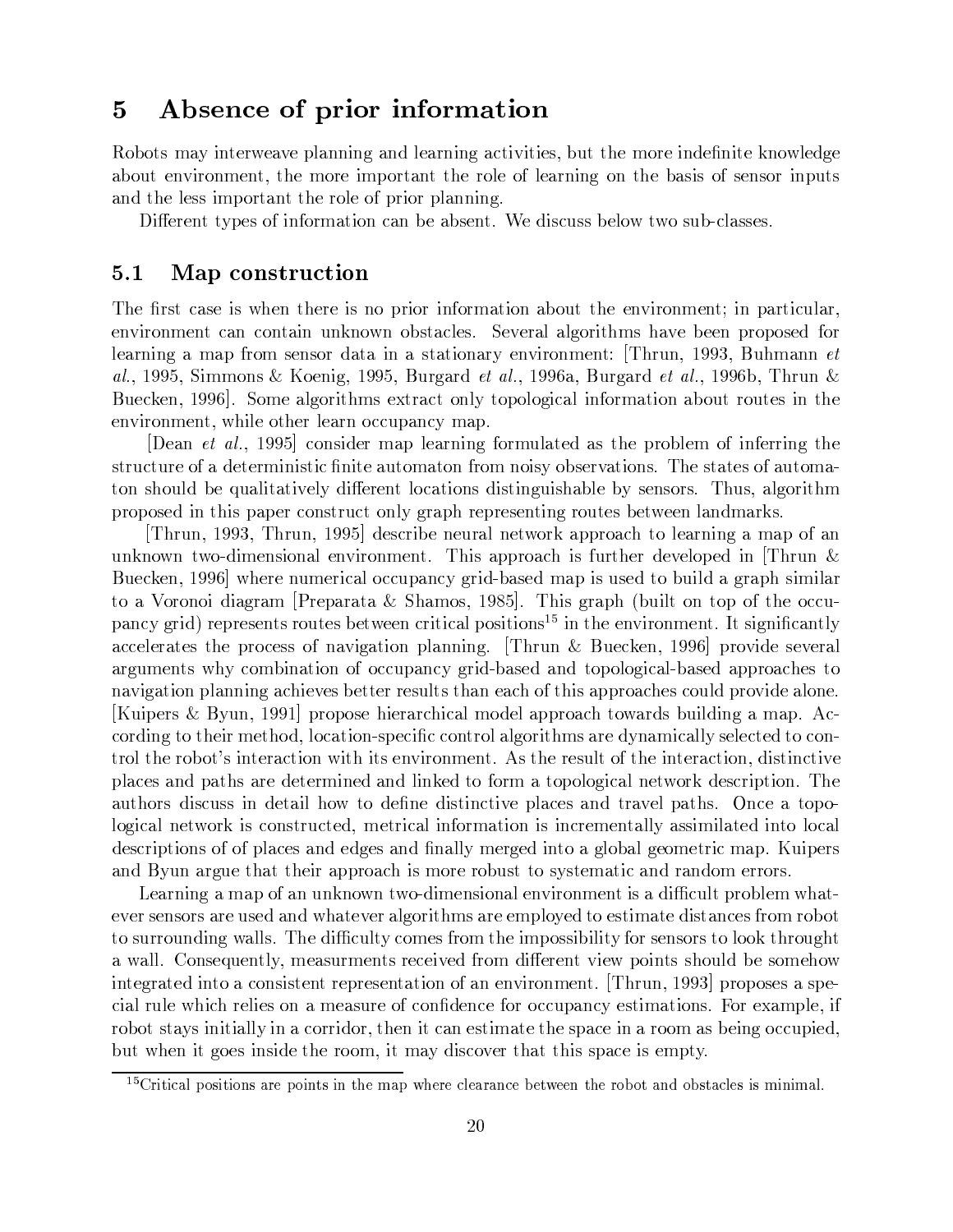s)r}r}.r}\$±ª±É~Pi)~O|>}@`}~Pdt/sQE4` 9]~P6}.~>9~}.3"6-3ef"6 r}Pi]=6)}O F} 93}?f3,t]3sF~Oi]9Q~És-~}>µ39"6-}crf3¾~J>&f39R>±.}4Z>µ~h-f3~4~J>2 ¥<sup>~</sup> proposes to use abduction for incorporating sensor data into initially incomplete model of the world. Because his approach is logic-based, there is a way to show that his algorithm for ~È}.Q"6·}@O4P4fQ|r}.4® }.|v>n|3iO}jc394~4nU9 3~¾e6E4}.>¶~>¶~2 s r}.r}r}.-~|3r}e>¶§~> importance of dealing with noise and points out that both noisy sensors and noisy actuators 4}cr~84}.|Qf3~f>µ"6k3\*a ]~~3v>¶-5}>s}}.9~r}.i)~H|Qc}jc39µ-ac}>¶~È}.|3|Q)}e4Q~>¬2 A=|r}.v4f3}H3~N>«f"66O~>¶> ~|3~>¶~É3~-3v>¶~ \*f3~FO>cÉ4>µ]~,6 f3}> s-~ÉE>¶~É}gh-fr}]r~Hi)~±3~I|r->¶99F.s3~Iecr9>¶ ]~I} ~ui)~±~É|r}.]"6 44~k. independent integrals of the superconductive inferences, but allows to draw  $\blacksquare$ an occupancy map.

### 5.2 - Skill acquisition

3n3~>¶~4®rZ4}>µ~IE>s3~FQ~~Iv> 3|39¾É}.9F}cef3fQ4~`}.9]~>s-9Z4Oa mands or when preliminary motion skills are unadequate for successfull completion of a task.

3n3~~n}~ >¶~ui)~`}|r}|~R>s3E4`94>µ]~\$3 cr>ic3 }.9:6O~3~}.O>«t]9E>r3f"6OI|39iO~ }.93"6 >µ`}4~>±96}\*fr}9 9~}.¢36O¢~ui)~&É~>4|3O>» >¶~>¶OI3|"fQR> ¡f]5}N£ £p}.#cr~)KFjCQr9~4£w@n\$\$FeF]p@=t?£ s~u6~KOÉ s~P6O~pO;jª«2

[Dufay & Latombe, 1984] describes an approach to skill acquisition (fine motion syn-Q~>¶v>¬¾Qf,6rOf4=i)~¡9~}.3,6"2N3nQ~~}~«n-}F~}e>¶O> sɢ3~|3c39~ 8>«t]9 }4uhbf3v>¶9O@O4P4f3R>2 9R>¶33~k|3`}e4v4}.ÃOiO}OE>s3~#>µ|39X4}.9Q~|36}."6  $\bullet$  . The set of the set of the set of the set of the set of the set of the set of the set of the set of the set of the set of the set of the set of the set of the set of the set of the set of the set of the set of the s ond, it is impossible to have realistic prior knowledge about the actual uncertainty of robot }.R>I~Oi]9O3~ÉP2)3n3~F}|3|3)}4`|3|r->µ~ 3v>L|r}|r~|r~}.~>¡ «nF|3r}>µ~> -3~ training phase and the induction phase. During the training phase, the motion planner and Q~I~]~J4f39-O3¾É~4É~Oa=93~#c] É~}4"6#s 3~#>¶~>¶OR>:sQE4`-I>±}.~¡ be executed. As a result, they generate multiple traces of execution with varying degree .:>&f4P4®~>>2 ¡ fQ~@F~> >¶~Pi)~`}.s~]~4f39>±3~/>}.~|Q}. } |QÉ\*f4®~-]K~~É#>¶~a quences of motions. The purpose of the induction phase is to construct a program from }N>µ~.k~É~4fQO`}4®~>2 9- 3nQ~-r\*fI49|Qr}>µ~-|3O4~~">¡3ef"6 ~`}i)~`}.I> }Ja 9-n3~®6~3~`}~@`}e4~>c~I~Ps99"6fQ~>H}.rZ4O>¶f4>±}¡}3|,f3}«a=9~Pi)~p|3e6`} including symbolic variables, conditional statements and loops. Authors point out that there is an analogy between their inductive task and the task of learning a grammar from training instances or synthesis of an automaton from examples. Morik & Rieger, 1993, Rieger, 1995 address the problem of learning action-oriented perceptual features for robot navigation formulated as the problem of inferring probabilistic automata.

Fontaine & Bidaud, 1994 describes the algorithm for finding configuration of (articf3\$. ulated) fingers optimal for stable grasp of objects with various shapes and grasping forces (exerted by fingers). The authors propose a way to produce a relatively simple and fast planner developed using a knowledge-based approach. To develop fine motion strategies,

<sup>&</sup>lt;sup>16</sup>Each trace is recorded as a linear graph of states and motions. All the graphs have the same initial and final states.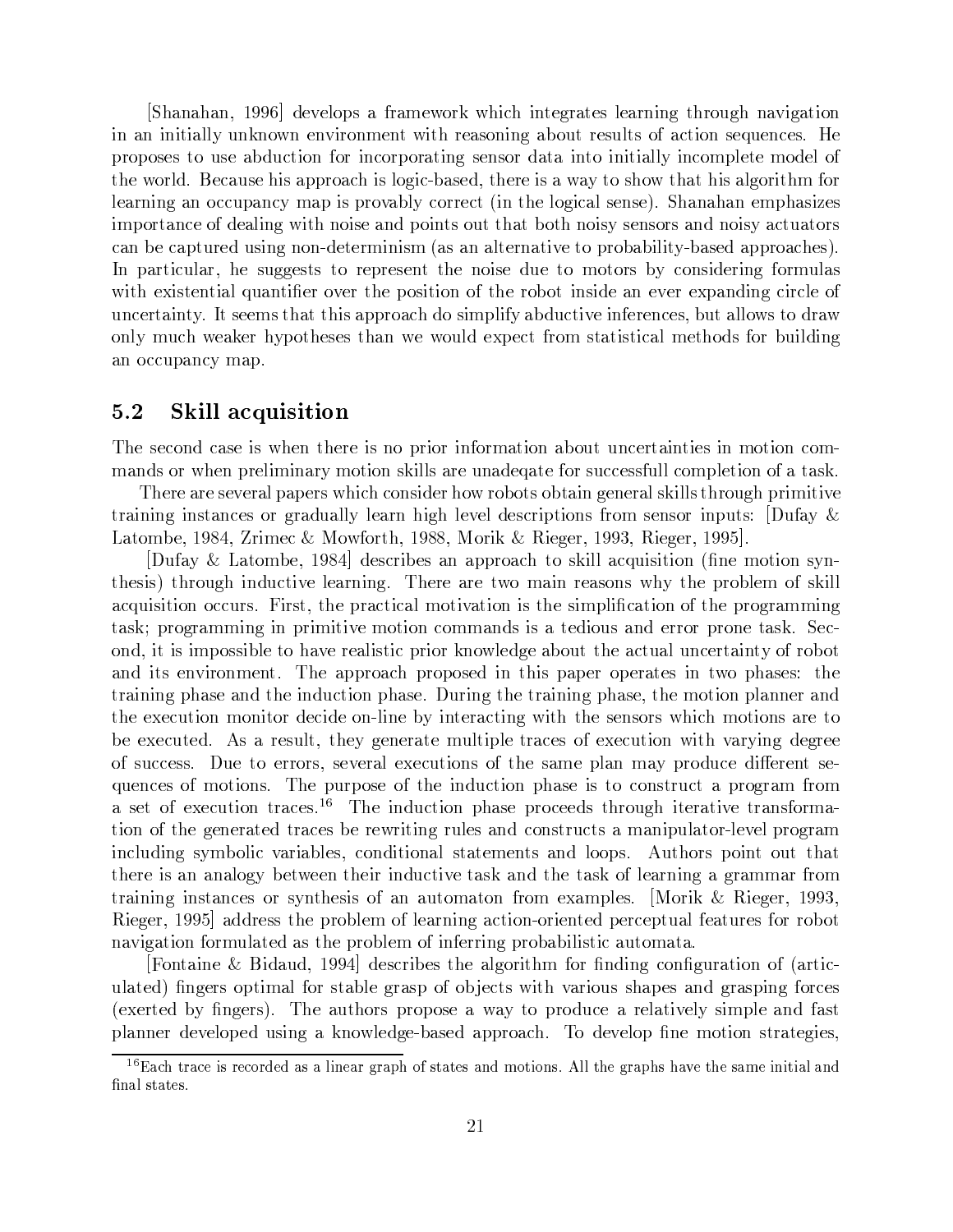effectors are equipped with limited decision-making capabilities. Their method uses inductive learning from the execution traces of a predefined plan, sequentially refines plans and ultimately generates a modified motion plan able to deal with uncertainties.

[Zrimec & Mowforth, 1988] describe an experiment in which a real robot is provided with a problem domain (object pushing) and learns the relationship between action and sensory information on the basis of performing controlled experiments in the world. The experiment involves random movement of a robot hand possibly interacting with an object. As a result, the object either is pushed (it changes its previous position) or remains unmoved. By using its vision system, the robot notes signals about position and orientation of the object before and after an action has taken place. All training examples were subjected to an induction algorithm which found certain regularities that relate variables in terms of cause and effect. Refining these regularities, the robot learns causal rules organized in the form of a hierarchical model: on the simplest level the robot distinguishes "push" from "no-push", on the next level it learns that "push" belongs either to "move\_right" cluster, or to "move\_left" cluster; finally, the robot learns more detailed specification of "push" in terms of "right\_rotation", "translation" and "left\_rotation".

### **Future Work** 6

We have examined a wide range of issues relating to integration of high-level reasoning with motion planning. Because the general problem of the integration is too difficult and has many application-specific features which can be addressed only on engineering level, futther research has to focus on feasible problems rising important theoretical questions. Assuming that research will address the navigation problem for an indoor robot in an office environment, and that specifications are given to the robot in a high-level logical language (e.g., a version of GOLOG), I briefly outline a few potential (closely-connected) areas for research.

- Representation. What representation of space is useful and sufficient both for reasoning about motion and for navigation planning? Assuming that some simple model (rectangloids, occupancy grids) does the job, on what principles declarative and procedural aspects should be divided between algorithms, that search for a path, and a logical theory, that gives high-level commands?
- 'Intelligent' version of the Findpath problem: how reactive and planning aspects should be represented in the high-level language? If robot failed to reach the destination following given task-level instructions because the selected path happens to be obstructed, how the high-level program can be modified? If robot encounters an unexpected obstacle, but it knows that the obstacle is a movable object and robot can push it to clean the path, robot should be able to make the appropriate decision on-fly. However, the problem is not in developing of good algorithms for pushing objects, because a path can be obstructed in many different ways (for example, by people). It means that a high-level language must support local planning and reactive behaviour. Thus, appropriate enhancement of GOLOG-type languages should be developed on the basis of the appropriately extended situation calculus.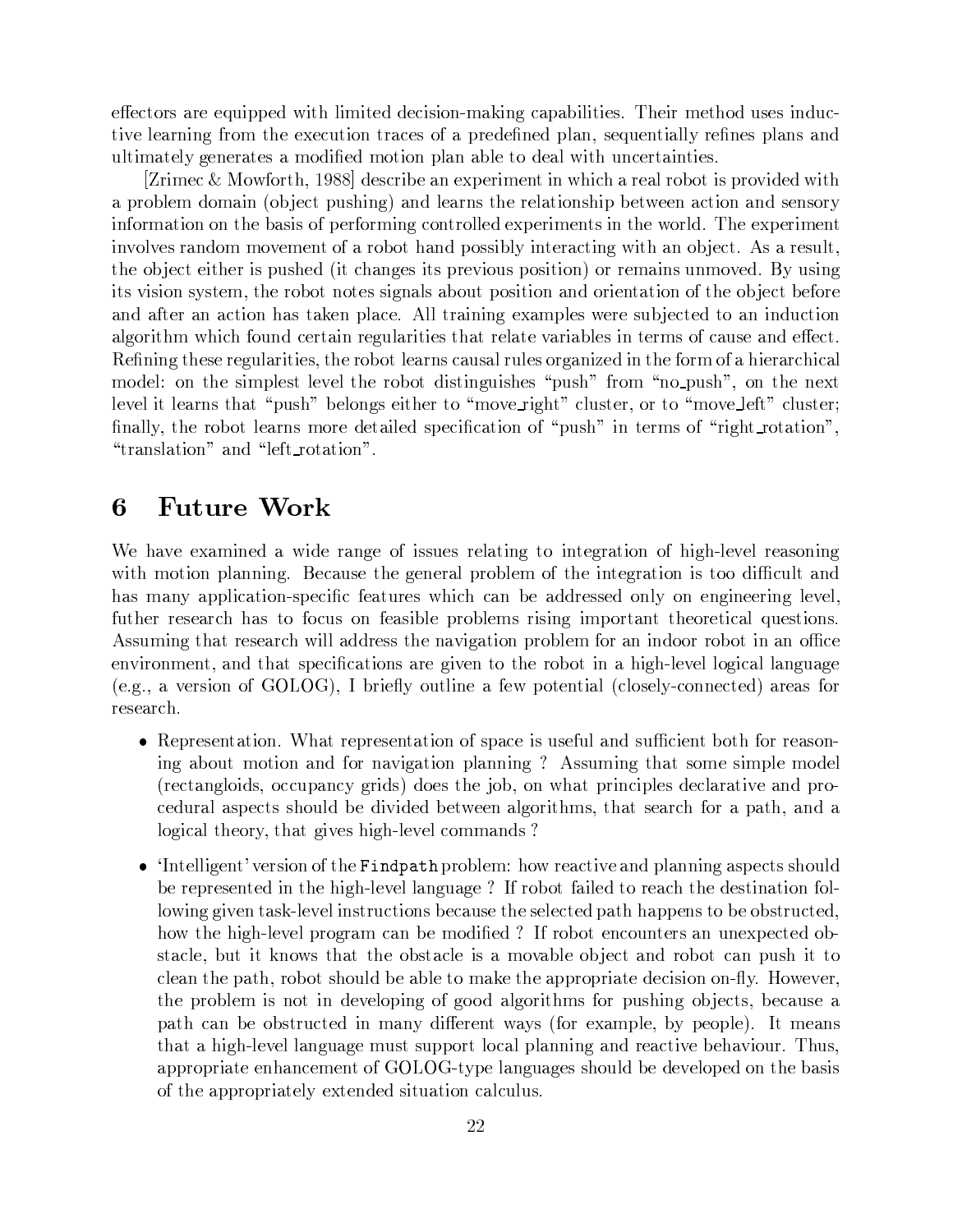- 'Intelligent' map learning. While robot moves and its view point changes, sensor information received from surrounding walls and objects may undergo abrupt changes at certain points. This points of topological significance (corridor junctions, doors) also have properties important for navigation. It seems that map learning and sensing have to be grounded in some general theory of space with appropriate parameters (in the sense that measured values of those parameters correspond to a particular map). Given such logical theory, sonar sensor data will serve only for tuning values of parameters in the theory. Otherwise, if learning relies on the tabula rasa paradigm, sensor data are used both for restoring the general structure of space and for map construction. The corresponding research issues are what part of learning process should be represented in a version of the situation calculus and how?
- Actions with probabilistic effects. Any serious research dealing with real equipment should address issues of noise and uncertainty. Because representation and reasoning about actions with probabilistic effects and about noisy sensors are issues on the reaserch frontier, their interaction with spatial reasoning should be also explored.

### Glossary  $\overline{7}$

A **blocked region** is a region inside a configuration obstacle. All configurations inside blocked region are **illegal**.

A completely constrained motion of a body A is a motion completely determined by a motion of other body.

A configuration q of a movable body A occupying a compact subset of  $\mathbb{R}^n$  is a specification of the position and orientation of a moving Cartesian frame  $\mathcal{F}_{\mathcal{A}}$  embedded in  $\mathcal A$  with respect to a fixed Cartesian frame  $\mathcal{F}_W$  embedded in a workspace  $W = \mathbb{R}^n$  This definition assumes that A is a rigid object so that each point in A has fixed coordinates in  $\mathcal{F}_{\mathcal{A}}$ .

The configuration space of A is the space C of all possible configurations of A. A unique arbitrarily selected configuration of C is called the **reference configuration** of  $\mathcal{A}$ . It is denoted by 0.

A configuration obstacle  $\mathcal{CB}_i$  is a region of a configuration space C obtained by 'growing' the corresponding workspace obstacle  $\mathcal{B}_i$  by the shape of the movable body  $\mathcal{A}$ :  $\mathcal{CB}_i = \{ \mathbf{q} \in \mathcal{C} \mid \mathcal{A}(\mathbf{q}) \cap \mathcal{B}_i \neq 0 \}.$ 

A configuration space constraint forms boundary between a free region and a blocked region. It is defined by a pair of objects and corresponds to either a vertex or a boundary segment of one object touching the boundary of the other. The former is called vertex constraint and the latter – boundary constraint. From any configuration on the boundary of free space, points in both blocked and in free space can be reached by arbitrarily small motions.

A free region is a region inside the free space. All configurations inside a free region are legal. The free space  $\mathcal{C}_{free}$  is the subset of configuration space  $\mathcal C$  outside all configuration obstacles:  $\mathcal{C}_{free} = \mathcal{C} - \bigvee_{i=1}^{k} \mathcal{C} \mathcal{B}_i$ , where k is the number of obstacles. Thus, free space is the set of all legal configurations.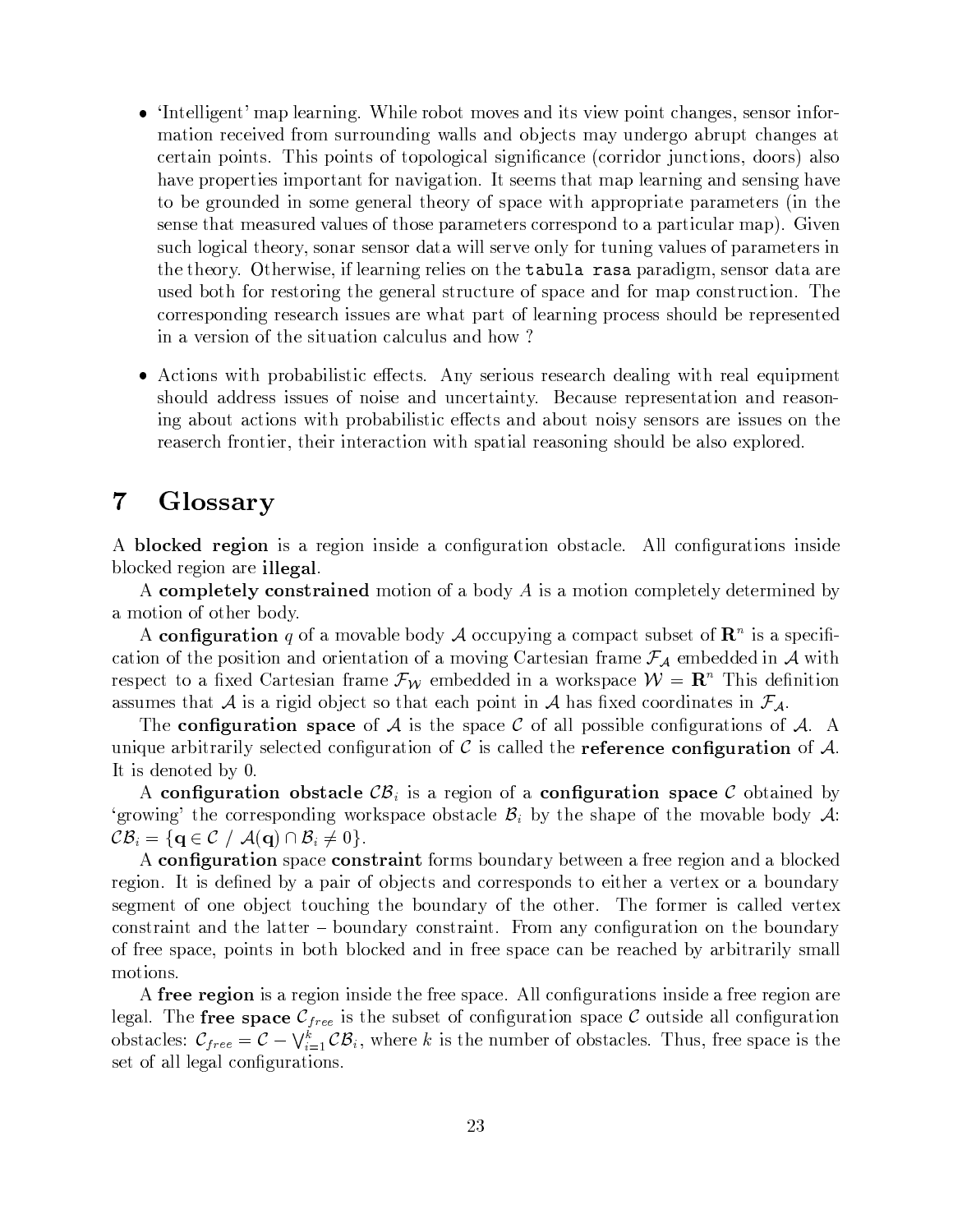The free-flying object assumption claims that in the absence of obstacles, any path of  $\mathcal A$  is feasible; i.e., motions of  $\mathcal A$  are not limited by any kinematic or dynamic constraints.

A kinematic chain is a chain (sequence) of interacting *kinematic pairs*. A mechanism is a kinematic chain used for the transmission of forces and motion.

A kinematic pair is a couple of rigid and solid objects linked together such that their relative motion is *completely constrained*.

A legal position of a polyhedron P (specified by a finite union of convex polyhedra  $p_i$ ) is any position where each constituent polyhedron  $p_i$  intersects no obstacle and intersects no other polyhedron of P except at its specified linkage vertices. A legal movement of P is a continuous sequence of simultaneous translations and rotations of the polyhedra  $\{p_i\}$  of P through legal positions only.

A path of the body  ${\cal A}$  from the initial configuration  ${\bf q}_{init}$  to the goal configuration  ${\bf q}_{goal}$ is a continuous map  $\tau : [0,1] \rightarrow C$ , with  $\tau(0) = \mathbf{q}_{init}$  and  $\tau(1) = \mathbf{q}_{goal}$ .

A place is a connected region of space in which all points share relevant properties. Each place is distinguished by allowable motion and contact.

A place vocabulary is the set of all places covering the space of interest (alternative name: **region diagram**); it can be represented by a connectivity graph. The vertices of this graph are the places, and each place is connected by edges to the places forming its boundaries, and possibly to adjacent places within the same connected region (i.e., to freespace subdivisions).

A **potential field** is a function defined on configuration space as the sum of two other functions: the attractive and repulsive potentials. The attractive potential can be defined, for example, as a quadratic well with its minimum at the goal position. The repulsive potential is a function which equals zero far away from configuration obstacles, but tends toward infinity when the distance to obstacles decreases. The negated gradient of the potential field represents an artificial force that drives robot toward the goal position while pushing it away from obstacles.

The class **PSPACE** =  $\bigcup_{c>1} DSPACE(n^c)$ , where  $DSPACE(n^c)$  denotes the class of languages accepted by a deterministic Turing machine in space  $n<sup>c</sup>$  which is a polynomial function of n and n is the size of input words. Thus,  $PSPACE$  corresponds to the problems that can be solved by a polynomial space bounded Turing machine. The following problem (quantified satisfiability) is  $PSPACE$ -complete: Given a boolean expression E with variables  $x_1, \ldots, x_n$  decide whether  $(Q_1 x_1) (Q_2 x_n)$ ,  $\ldots, (Q_m x_n) E$  is true or not, where  $Q_i$  is either  $\exists$  or  $\forall$  and quantifiers can alternate arbitrarily.

A convex polyhedral region  $\mathcal P$  in  $\mathbb R^3$  is the intersection of a finite number of closed half-spaces (any plane in  $\mathbb{R}^3$  decomposes the space into two half-spaces). A polyhedral region is any subset of  $\mathbf{R}^3$  obtained by taking the union of a finite number of convex polyhedral regions. A **rational convex polyhedron** is specified by a finite set of linear inequalities with rational coefficients.

A **preimage** of a (sub-goal) region G is a subset P of free space such that if the robot's configuration is in  $P$  when it starts to follow the commanded trajectory, then it is guaranteed that (1) robot will reach G (goal reachability) and (2) it remains in G when the termination condition  $TC$  evaluates to true and motion stops (goal recognizability). It is assumed that  $TC$  has sensory inputs, the motion history and the elapsed time as its arguments and that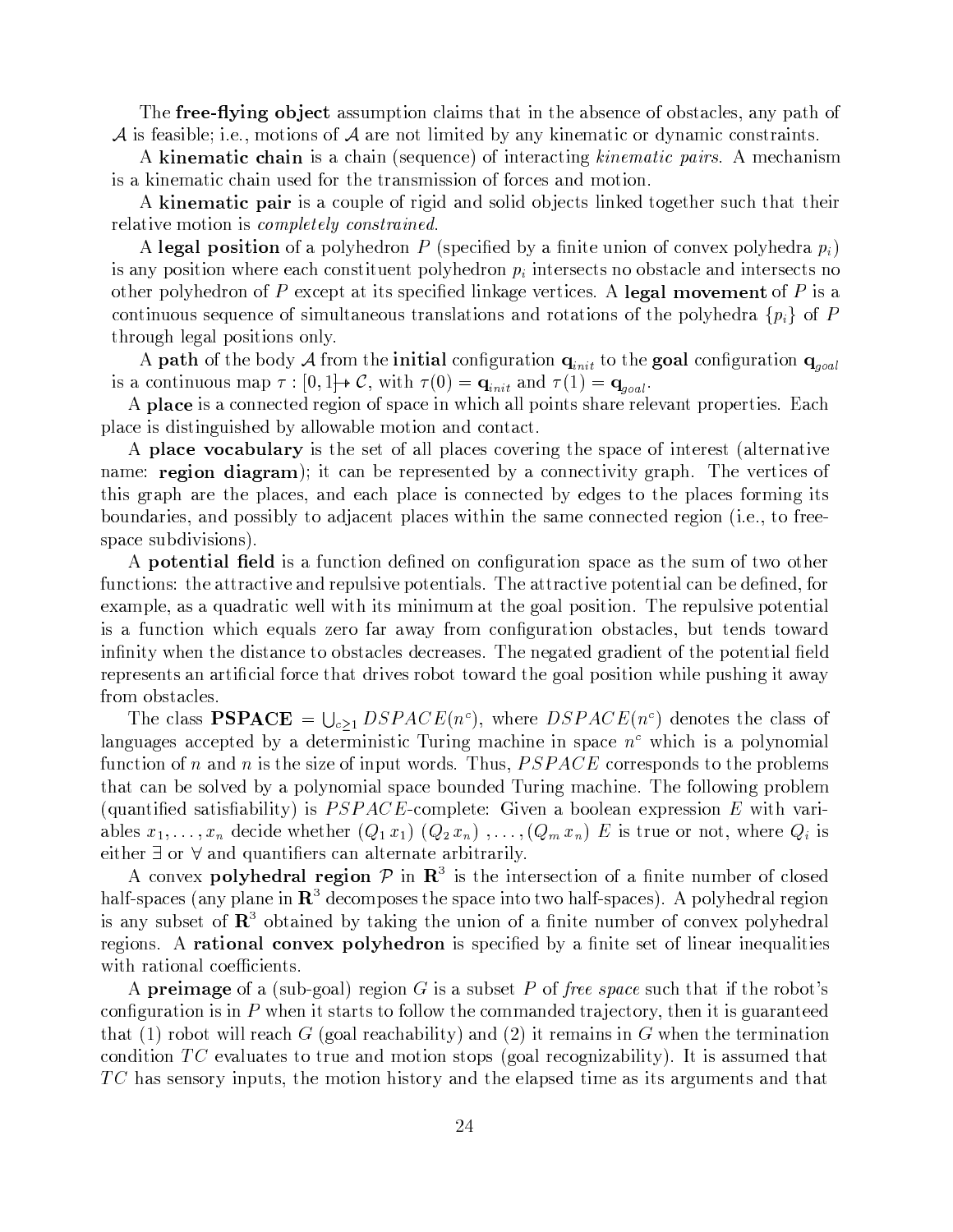motion stops instantaneously as soon as  $TC$  becomes true.

A semi-algebraic set is a subset of  $\mathbb{R}^n$  whose points satisfy a *polynomial expression*. Let  $P(x) \bowtie 0$  be an atomic polynomial expression over  $\mathbb{R}^n$ ; i.e. P is a polynomial in n real variable with rational coefficients,  $x \in \mathbb{R}^n$  and  $\bowtie$  is any symbol in  $\{ =, \neq, >, <, \geq, \leq \}.$  A polynomial expression over  $\mathbb{R}^n$  is any finite boolean combination of atomic polynomial expressions over  $\mathbf{R}^n$ .

A Tarski sentence is any polynomial expression prefixed by a finite number, possibly zero, of  $\exists$  and  $\forall$  quantifiers applying to some of the variables in the sentence. All variables range over the set of the reals. Thus, a *polynomial expression* is a quantifier-free Tarski sentence. For example, the formula  $\exists x(a \cdot x^2 + b \cdot x + c = 0)$  is a Tarski sentence if a, b, c are rational constants.

## References

- [10th-IJCAI, 1987] International Joint Conferences on Artificial Intelligence, Inc. 1987. Proceedings of the 10th International Joint Conference on Artificial Intelligence, Milan, Italy: Morgan Kaufmann.
- [14th-IJCAI, 1995] International Joint Conferences on Artificial Intelligence, Inc. 1995. Proceedings of the 14th International Joint Conference on Artificial Intelligence, Montrèal, Canada: Morgan Kaufmann.
- [Ananthanarayanan, Goldenberg, & Mylopoulos, 1994] Ananthanarayanan, S.; Goldenberg, A.; and Mylopoulos, J. 1994. A qualitative theoretical framework for 'common-sense' based multiple contact robotics manipulation. *Robotica* 12:175-186.
- [Anger & Loganantharaj, 1994] Anger, F., and Loganantharaj, R., eds. 1994. Proceedings of the Workshop on Spatial and Temporal Reasoning at the 12th National Conference on Artificial Intelligence.
- Anger, Guesgen, & Ligozat, 1995 Anger, F.; Guesgen, H.; and Ligozat, G., eds. 1995. Proceedings of the Workshop on Spatial and Temporal Reasoning at the 14th International Joint Conference on Artificial Intelligence.
- [Anger, Guesgen, & van Benthem, 1993] Anger, F.; Guesgen, H.-W.; and van Benthem, J., eds. 1993. Proceedings of the Workshop on Spatial and Temporal Reasoning at the 13th International Joint Conference on Artificial Intelligence.
- [Asher & Vieu, 1995] Asher, N., and Vieu, L. 1995. Toward a geometry of common sense  $-$  a semantics and a complete axiomatization of mereotopology. In 14th-IJCAI [1995], 846–852.
- [Bäckström, 1990] Bäckström, C. 1990. Logical modeling of simplified geometrical objects and mechanical assembly processes. In Chen  $|1990|$ ,  $35-61$ .
- [Barraquand & Latombe, 1991] Barraquand, J., and Latombe, J.-C. 1991. Robot motion planning: A distributed representation approach. International Journal of Robotics Research  $10(6):629-$ 649.
- [Ben-Or, Kozen, & Reif, 1986] Ben-Or, M.; Kozen, D.; and Reif, J. 1986. The complexity of elementary algebra and geometry. J. Comput. Syst. Sci. 32:251-264.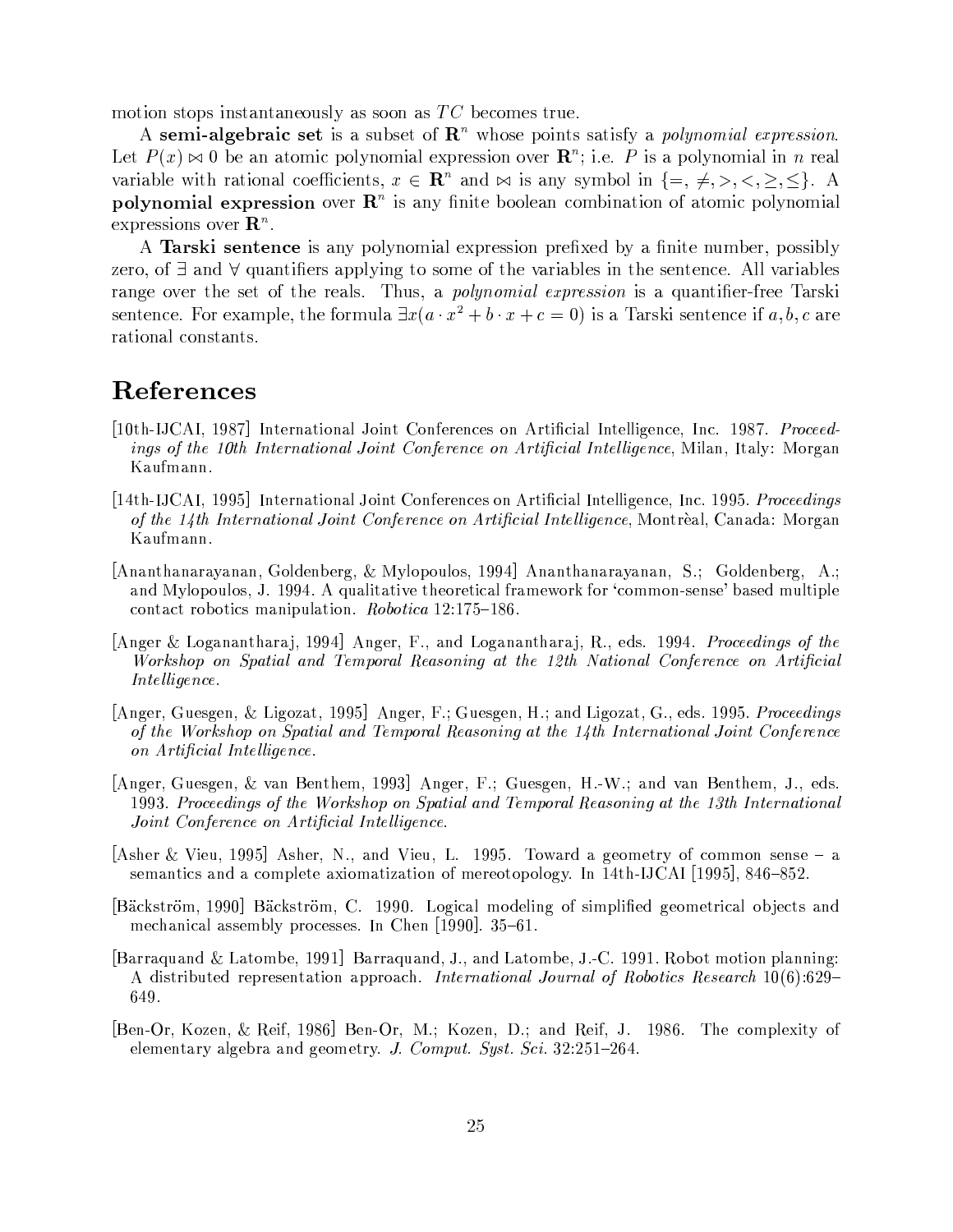- [Bergacker, Williams, & Kalita, 1994] Bergacker, D.; Williams, J.; and Kalita, J. 1994. Issues in planning realistic motion from natural language instruction. In Anger and Loganantharaj [1994],  $77 - 84.$
- [Brafman, Latombe, & Shoham, 1993] Brafman, R.; Latombe, J.-C.; and Shoham, Y. 1993. Towards knowledge-level analysis of motion planning.
- [Brooks & Lozano-Pérez, 1985] Brooks, R., and Lozano-Pérez, T. 1985. A subdivision algorithm in configuration space for **findpath** with rotation. IEEE Trans. Syst. Man Cybern. 15(2):224– 233.
- [Brooks, 1982] Brooks, R. A. 1982. Symbolic error analysis and robot planning. *International* Journal of Robotics Research  $1(4):29-68$ .
- [Brooks, 1983] Brooks, R. A. 1983. Planning collision-free motions for pick-and-place operations. International Journal of Robotics Research 2(4):19-44.
- [Buhmann et al., 1995] Buhmann, J.; Burgard, W.; Cremers, A. B.; Fox, D.; Hofmann, T.; Schneider, F.; Strikos, J.; and Thrun, S. 1995. The mobile robot rhino. Artificial Intelligence Magazine  $16(2):31-38.$
- [Burgard *et al.*, 1996a] Burgard, W.; Fox, D.; Hennig, D.; and Schmidt, T. 1996a. Estimating the absolute position of a mobile robot using position probability grids. In *Proceedings of the 13th* National Conference on Artificial Intelligence. Portland, Oregon: AAAI.
- [Burgard et al., 1996b] Burgard, W.; Fox, D.; Hennig, D.; and Schmidt, T. 1996b. Position tracking with position probability grids. Technical Report ?, Computer Science Department III, Bonn University, Germany.
- [Burger & Bhanu, 1992] Burger, W., and Bhanu, B. 1992. Qualitative Motion Understanding, volume 184 of The Kluwer International Series in Engineering and Computer Science. Dordrecht: Kluwer.
- [Canny & Lin, 1990] Canny, J., and Lin, M. 1990. An opportunistic global motion planner.
- [Canny & Reif, 1987] Canny, J., and Reif, J. 1987. New lower bound techniques for robot motion planning problems. In 28th Annual Symposium on Foundations of Computer Science, 49–60. Los Angeles, California: IEEE.
- [Canny, Grigor'ev, & Vorobjov, 1992] Canny, J.; Grigor'ev, D.; and Vorobjov, N. 1992. Finding connected components of a semialgebraic set in subexponential time. Applicable Algebra in *Engineering, Communication and Computing 2:217-239.*
- [Canny, Rege, & Reif, 1991] Canny, J.; Rege, A.; and Reif, J. 1991. An exact algorithm for kinodynamic planning in the plane. *Discrete Comput. Geom.* 6:461-484.
- [Canny, 1988] Canny, J. 1988. The Complexity of Robot Motion Planning. ACM Doctoral Dissertation Awards, 1987. Cambridge, MA: MIT Press.
- [Canny, 1993] Canny, J. 1993. Computing roadmaps of general semi-algebraic sets. The Computer  $Journal~36(5):504-514.$
- [Chen, 1990] Chen, S.-S., ed. 1990. Advances in Spatial Reasoning, volume 1 and 2. Norwood, NJ: Ablex.
- [Cimatti et al., 1992] Cimatti, A.; Traverso, P.; Dalbosco, S.; and Armando, A. 1992. Navigation by combining reactivity and planning. In Proceedings of the Intelligent Vehicles Symposium.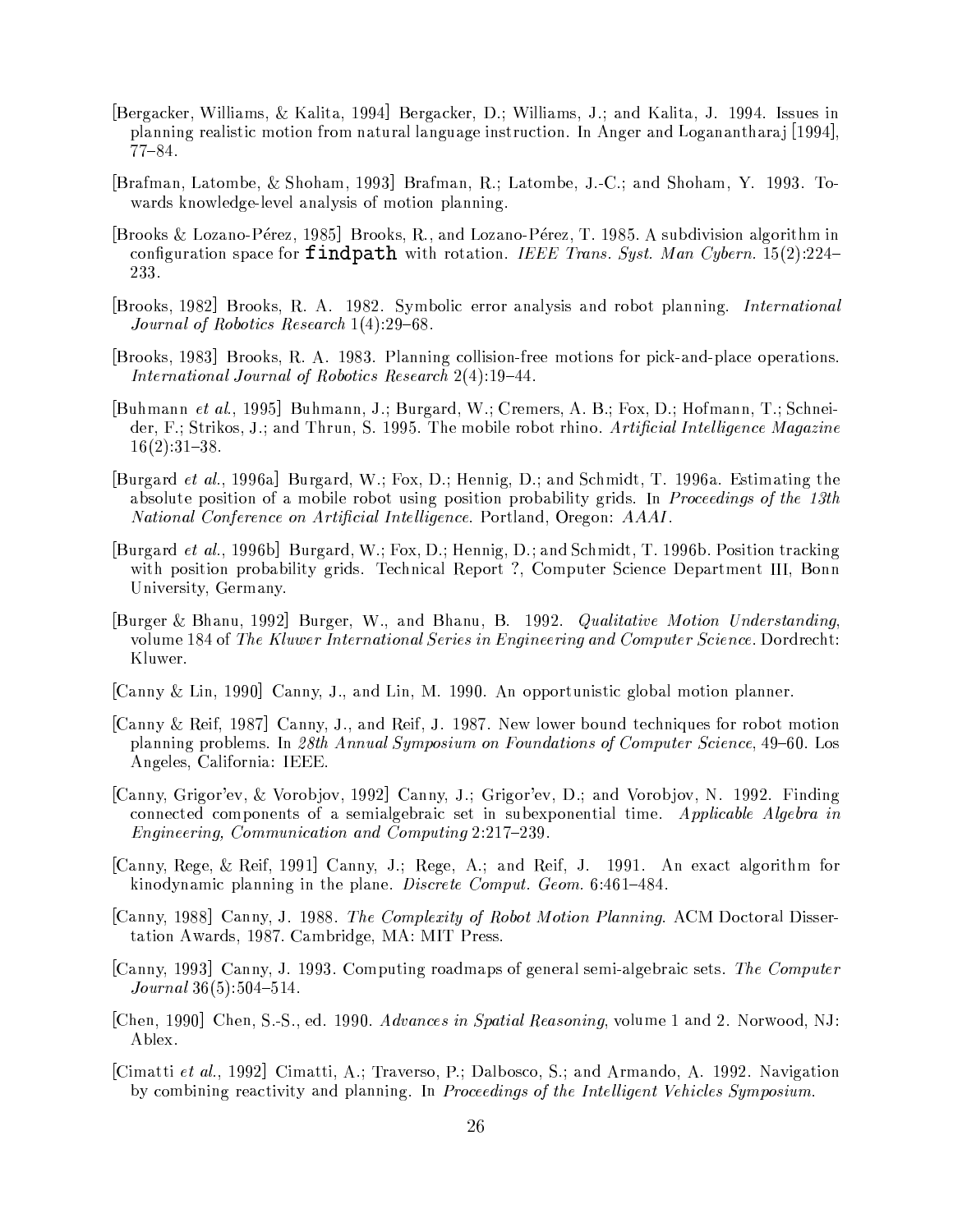- [Clarke, 1981] Clarke, B. 1981. A calculus of individuals based on "connection". Notre Dame Journal of Formal Logic  $22(3):204-218$ .
- [Clarke, 1985] Clarke, B. 1985. Individuals and points. Notre Dame Journal of Formal Logic  $26(1):61-75.$
- [Cohn et al., 1994] Cohn, A.; Gotts, N.; Cui, Z.; Randell, D.; Bennett, B.; and Gooday, J. 1994. Exploiting temporal continuity in qualitative spatial calculi. In Golledge, R. G., and Egenhofer, M. J., eds., Spatial and Temporal Reasoning in Geographical Information Systems. Elsevier.
- [Collins, 1975] Collins, G. 1975. Quantifier elimination for real closed fields by cylindrical algebraic decomposition. In Automata theory and formal languages, Kaiserslautern (FRG), volume 33 of Lecture Notes in Computer Science. New York: Springer Verlag. 135-183.
- $|Cui, Cohn, \& Randell, 1992| Cui, Z.$ ; Cohn, A.; and Randell, D. 1992. Qualitative simulation based on a logic of space and time. In *Qualitative Reasoning about Physical Systems*, 6th International Workshop, Edinburg, 15pp.
- [Cui, Cohn, & Randell, 1993] Cui, Z.; Cohn, A.; and Randell, D. 1993. Qualitative and topological relationships in spatial databases. In Advances in Spatial Databases, 3rd Intern. Symposium on Large Spatial Databases SSD'93, volume 692 of Lecture Notes in Computer Science, 296-315. Berlin: Springer.
- Davis, 1988 Davis, E. 1988. A logical framework for commonsense predictions of solid object behavior. Int. J. of the Artificial Iintelligence in Engineering  $3(3):125-140$ .
- [Davis, 1990] Davis, E. 1990. Representations of commonsense knowledge. Morgan Kaufmann.
- [Davis, 1994] Davis, E. 1994. The kinematics of cutting solid objects. Technical Report tr541, Courant Institute, May 25, Department of Computer Science, New York University.
- [Davis, 1995a] Davis, E. 1995a. Approximation and abstraction in solid object kinematics. Technical Report tr706, Courant Institute, September 26, Department of Computer Science, New York University.
- [Davis, 1995b] Davis, E. 1995b. Approximations of shape and configuration space. Technical Report tr703, Courant Institute, September 15, Department of Computer Science, New York University.
- [Dean et al., 1995] Dean, T.; Angluin, D.; Basye, K.; Engelson, S.; Kaebling, L.; Kokkevis, E.; and Maron, O. 1995. Inferring finite automata with stochastic output functions and an application to map learning. Machine Learning 18:81-108.
- Donald & Xavier, 1990 Donald, B. R., and Xavier, P. G. 1990. Provably good approximation algorithms for optimal kinodynamic planning for Cartesian robots and open chain manipulators. In Proc. 6th Annu. ACM Sympos. Comput. Geom., 290-300.
- [Donald et al., 1993] Donald, B.; Xavier, P.; Canny, J.; and Reif, J. 1993. Kinodynamic motion planning. Journal of the  $ACM40(5)$ :1048-1066. Revised version of the paper 'On the complexity of kinodynamic planning' published in the Proc. 29th Annu. IEEE Sympos. on Found. Comput. Sci.,  $1988, 306 - 316$ .
- [Donald, 1987] Donald, B. 1987. A search algorithm for motion planning with six degrees of freedom. Artif. Intell.  $31(3):295-353$ .
- [Donald, 1988] Donald, B. 1988. A geometric approach to error detection and recovery for robot motion planning with uncertainty. Artif. Intell.  $37(1-3)$ :  $223-271$ .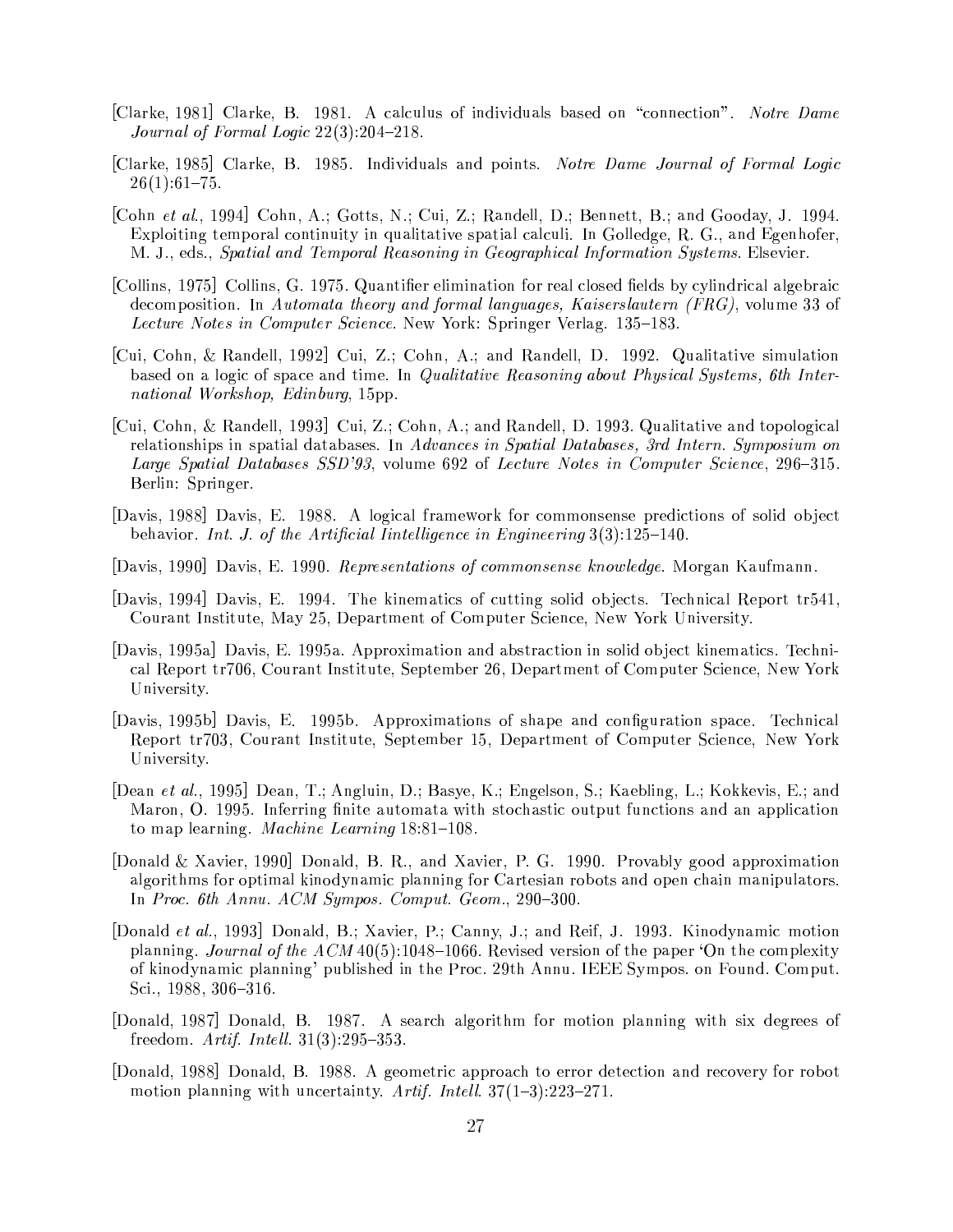- [Donald, 1989a] Donald, B. 1989a. Planning and executing robot assembly strategies in the presence of uncertainty. Technical Report 89-1060, Cornell Computer Science Robotics Laboratory, Cornell University, Ithaca.
- [Donald, 1989b] Donald, B. R. 1989b. *Error Detection and Recovery in Robotics*, volume 336 of *Lecture Notes in Computer Science*. Berlin: Springer.
- Dufay & Latombe, 1984 Dufay, B., and Latombe, J. 1984. An approach to automatic robot programming based on inductive learning. *Intern. Journal of Robotics Research* 3(4):3-20.
- Egenhofer & Al-Taha, 1992 Egenhofer, M. J., and Al-Taha, K. K. 1992. Reasoning about gradual changes of topological relationships. In Frank et al.  $[1992]$ ,  $196-219$ .
- [Egenhofer & J.R.Herring, 1990] Egenhofer, M., and J.R.Herring. 1990. A mathematical framework for the definition of topological relationships. In Proc. of the 4th Intern. Symp. on Spatial Data Handling, volume 2, 803-813.
- [Egenhofer, 1989] Egenhofer, M. J. 1989. A formal definition of binary topological relationships. In Litwin, W., and Schek, H.-J., eds., *Third International Conference on Foundations of Data* Organization and Algorithms, volume 367 of Lecture Notes in Computer Science, 457–472. Berlin: Springer.
- Erdmann & Lozano-Pérez, 1987 Erdmann, M., and Lozano-Pérez, T. 1987. On multiple moving objects. Algorithmica  $2.477-521$ .
- [Erdmann, 1986] Erdmann, M. 1986. Using backprojections for fine motion planning with uncertainty. International Journal of Robotics Research  $5(1)$ :19-45.
- [Erdmann, 1993] Erdmann, M. 1993. Randomization for robot tasks: Using dynamic programming in the space of knowledge states. Algorithmica 10:248-291.
- Erdmann, 1995 Erdmann, M. 1995. Understanding action and sensing by designing actionbased sensors. The International Journal of Robotics Research  $14(5)$ :483-509. Special issue on integration among planning, sensing, and control.
- [Ershov et al., 1965] Ershov, Y.; Lavrov, I.; Taimanov, A.; and Taitslin, M. 1965. Elementary theories. Russian Mathematical Surveys 20(4):35-106. Translated from: Uspekhi Mathematicheskikh Nauk, 20,  $\mathcal N$  4 (124), pp. 37–108, Moscow, 1965.
- [Faltings & Struss, 1992] Faltings, B., and Struss, P., eds. 1992. Recent Advances in Qualitative *Physics.* Cambridge, MA: The MIT Press.
- [Faltings, Baechler, & Primus, 1989] Faltings, B.; Baechler, E.; and Primus, J. 1989. Reasoning about kinematic topology. In  $JCAI-89$ , 1331–1336. Detroit, MI: International Joint Conferences on Artificial Intelligence, Inc.
- [Faltings, 1987] Faltings, B. 1987. Qualitative kinematics in mechanisms. In 10th-IJCAI [1987], 436–442. Reprinted in  $[?]$ .
- Faltings, 1990 Faltings, B. 1990. Qualitative kinematics in mechanisms. Artificial Intelligence  $44:89-119.$
- [Faltings, 1992] Faltings, B. 1992. A symbolic approach to qualitative kinematics. Artificial Intelligence  $56(2)$ .
- [Faltings, 1995] Faltings, B. 1995. Qualitative spatial reasoning using algebraic topology. In International Conference on Spatial Information Theory, COSIT-95, volume 988 of Lecture Notes *in Computer Science*. Berlin: Springer-Verlag.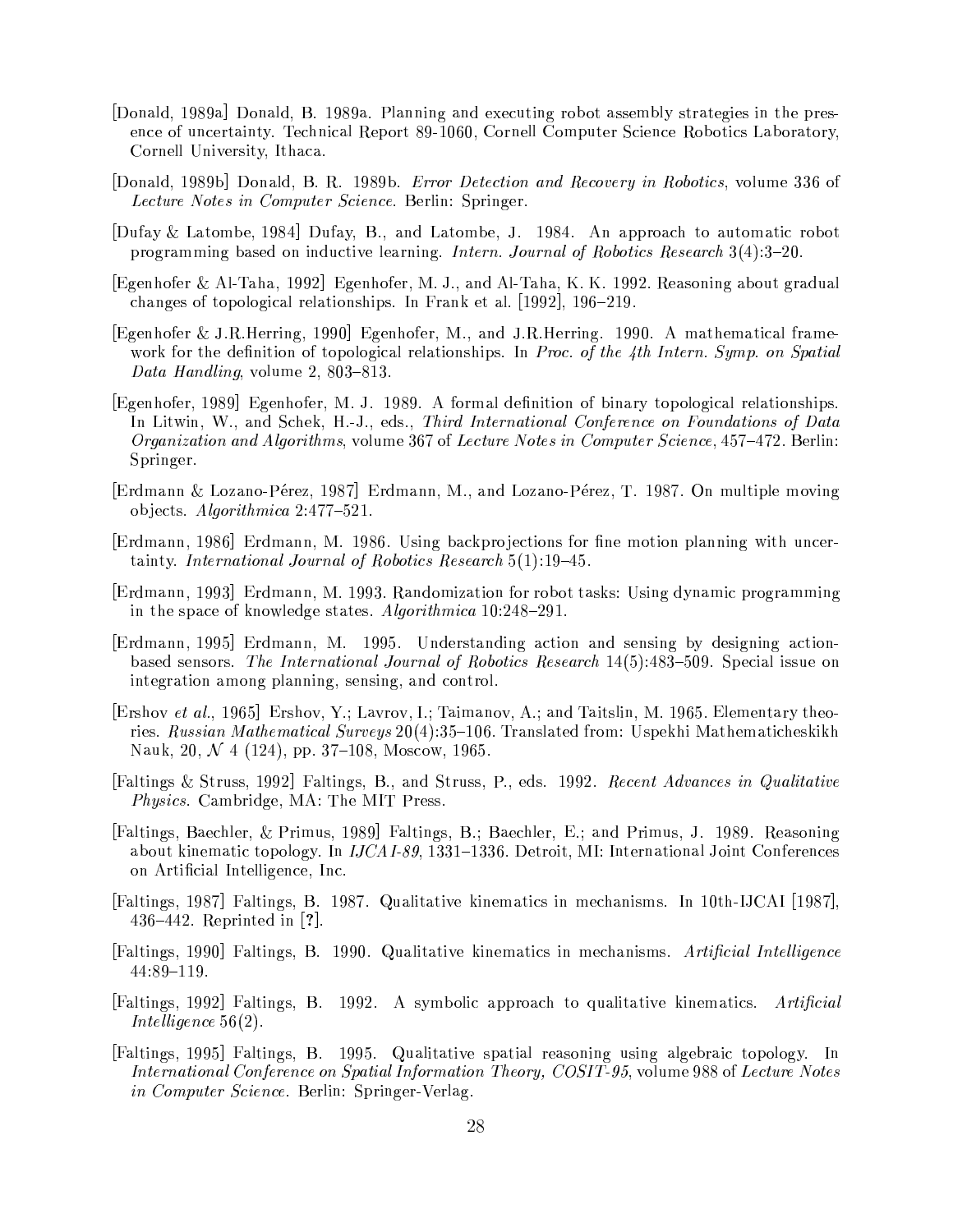- [Fontaine & Bidaud, 1994] Fontaine, D., and Bidaud, P. 1994. Design and implementation of an inductive learning control system for a manipulator gripper. *Robotica*  $12(2)$ :187-192.
- [Forbus, Nielsen, & Faltings, 1987] Forbus, K. D.; Nielsen, P.; and Faltings, B. 1987. Qualitative kinematics: A framework. In 10th-IJCAI [1987], 430–435. Reprinted in [?].
- [Forbus, Nielsen, & Faltings, 1991] Forbus, K. D.; Nielsen, P.; and Faltings, B. 1991. Qualitative spatial reasoning: the clock project. Artificial Intelligence  $51(1-3)$ : 417-472.
- [Forbus, 1983] Forbus, K. D. 1983. Qualitative reasoning about space and motion. In Gentner, D., and Stevens, A. L., eds., *Mental Models*. Hillsdale, N.J.: L. Erlbaum Associates. 53-73.
- Frank & Campari, 1993 Frank, A. U., and Campari, I., eds. 1993. Spatial Information Theory. A Theoretical Basis for GIS. European Conference, COSIT'93, volume 716 of Lecture Notes in Computer Science. Marciana Marina, Italy: Springer.
- [Frank, Campari, & Formentini, 1992] Frank, A. U.; Campari, I.; and Formentini, U., eds. 1992. Theories and Methods of Spatio-Temporal Reasoning in Geographic Space. Intl. Conf. GIS—From Space to Territory, volume 639 of Lecture Notes in Computer Science. Pisa: Springer.
- [Fujimura, 1991] Fujimura, K. 1991. Motion Planning in Dynamic Environments. Computer Science Workbench. Tokio: Springer.
- [Funt, 1980] Funt, B. V. 1980. Problem solving with diagrammatic representations. Artificial Intelligence 13(3):201-230. Reprinted in "Readings in knowledge representation", ed. Ronald J. Brachman and Hector J. Levesque, Morgan Kaufman, 1985, p.441-456.
- Gagné, Pang, & Trudel, 1995 Gagné, D.; Pang, W.; and Trudel, A. 1995. A spatio-temporal logic for 2d multi-agent problem domains. In ITESM [1995], 372-377.
- [Galton, 1993] Galton, A. 1993. Towards an integrated logic of space, time, and motion. In Proceedings of the Thirteenth International Joint Conference on Artificial Intelligence, 1550– 1555. Chambéry, France: International Joint Conferences on Artificial Intelligence, Inc.
- [Galton, 1995] Galton, A. 1995. Towards a qualitative theory of movement. In International Conference on Spatial Information Theory, COSIT-95, volume 988 of Lecture Notes in Computer *Science*. Berlin: Springer-Verlag.
- [Gelsey, 1989] Gelsey, A. 1989. Automated reasoning about machine geometry and kinematics. In The 3rd IEEE Conference on AI Applications, 182–187. Reprinted in [?].
- [Giunchiglia, Spalazzi, & Traverso, 1994] Giunchiglia, F.; Spalazzi, L.; and Traverso, P. 1994. Planning with failure. In AIPS-94 Second International Conference on AI Planning Systems.
- [Gottschlich, Ramos, & Lyons, 1994] Gottschlich, S.; Ramos, C.; and Lyons, D. 1994. Assembly and task planning: A taxonomy. IEEE Robotics and Automation Magazine  $1(3):4-12$ .
- [Grigorev & Vorobjov, 1992] Grigorev, D., and Vorobjov, N. 1992. Counting connected components of a semialgebraic set. Computational Complexity 2:133-186.
- [Grigorev, 1988] Grigorev, D. 1988. Complexity of deciding Tarski algebra. Journal of Symbolic *Computation*  $5(1-2):65-108$ .
- [Hayes, 1979] Hayes, P. J. 1979. The naive physics manifesto. In Michie, D., ed., Expert Systems in the Micro Electronic Age. Edinburgh University Press.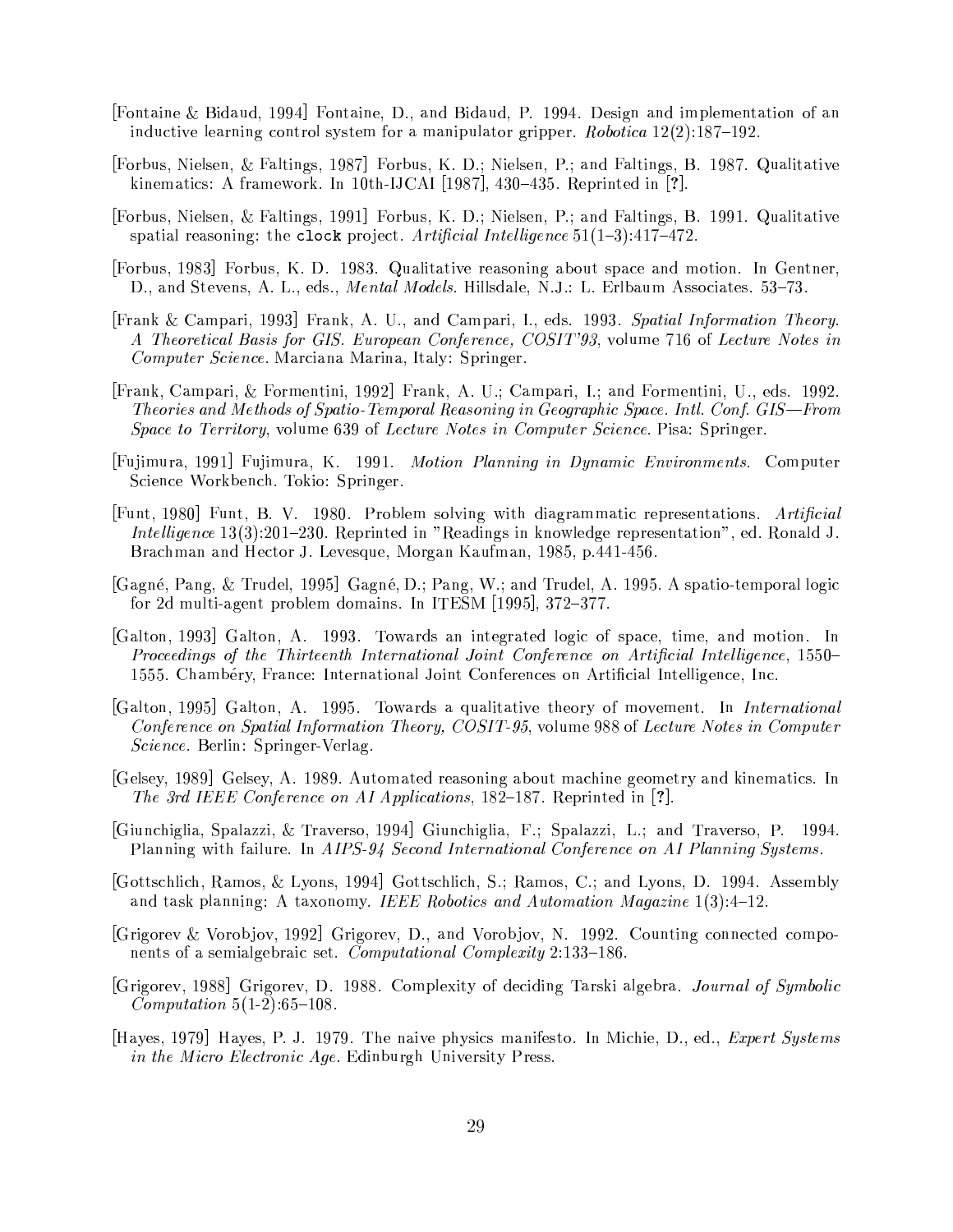- Hayes, 1985a Hayes, P. 1985a. Naive physics manifesto I: Ontology for liquids. In Hobbs, J., and Moore, R. C., eds., *Formal Theories of the Commonsense World*. Norwood, NJ: Ablex Publishing Corporation.  $71-107$ .
- Hayes, 1985b Hayes, P. 1985b. The second naive physics manifesto. In Hobbs, J. R., and Moore, R. C., eds., *Formal Theories of the Commonsense World*. Norwood, NJ: Ablex Publishing Corporation. 1-36.
- [Heintz, Roy, & Solernó, 1989] Heintz, J.; Roy, M.; and Solernó, P. 1989. On the complexity of semialgebraic sets. In Proc. of IFIP. San Francisco: North Holland. 293-298.
- Hernández & Mukerjee, 1995 Hernández, D., and Mukerjee, A. 1995. Representation of spatial knowledge. Ijcai'95 tutorial, http://www.cs.albany.edu/ amit/tutijcai.html.
- [Hernández, 1994] Hernández, D. 1994. *Qualitative Representation of Spatial Knowledge*, volume 804 of Lecture Notes in Artificial Intelligence. Berlin: Springer. Revised version of a 1992 Ph.D. Thesis at the Institut für Informatik, Technische Universität München.
- Herring & Egenhofer, 1995 Herring, J. R., and Egenhofer, M. J., eds. 1995. Fourth International Symposium on Large Spatial Databases, SSD '95, Lecture Notes in Computer Science. Springer. to appear.
- Homem de Mello & Lee, 1991 Homem de Mello, L. S., and Lee, S., eds. 1991. Computer-aided mechanical assembly planning, volume SECS 148 of Kluwer international series in engineering and computer science. Boston: Kluwer Academic Publishers.
- [Hopcroft & Wilfong, 1986] Hopcroft, J., and Wilfong, G. 1986. Reducing multiple object motion planning to graph searching.  $SIAM$  Journal on Computing  $15(3)$ :768–785.
- [Hopcroft, Schwartz, & Sharir, 1984] Hopcroft, J.; Schwartz, J.; and Sharir, M. 1984. On the complexity of motion planning for multiple independent objects: *pspace*-hardness of the 'warehouseman's problem'. *International J. of Robotics Research* 3(4):76–88.
- [ITESM, 1995] ITESM. 1995. Proceedings of the 8th International Symposium on Artificial Intel*ligence*. Monterrey, N.L., México: Instituto Technológico y de Estudios Superiores de Monterrey, Centro de Inteligencia Artificial.
- [Joskowicz & Sacks, 1991a] Joskowicz, L., and Sacks, E. P. 1991a. Computational kinematics. Artificial Intelligence  $51(1-3)$ : 381-416.
- Joskowicz & Sacks, 1991b Joskowicz, L., and Sacks, E. P. 1991b. Incremental configuration space construction for mechanical analysis. In  $AAAI-91$ , 888-893. Menlo Park/Cambridge: American Association for Artificial Intelligence.
- [Joskowicz, 1987] Joskowicz, L. 1987. Shape and function in mechanical devices. In AAAI-87, 611-615. Menlo Park: American Association for Artificial Intelligence.
- [Kambhampati & Davis, 1986] Kambhampati, S., and Davis, L. 1986. Multiresolution path planning for mobile robots. IEEE Journal of Robotics and Automation 2:135-145.
- [Kaufman, 1991] Kaufman, S. 1991. A formal theory of spatial reasoning. In *Proceedings of the* 2nd conference on Principles of Knowledge Representation and Reasoning, 347–356. San Mateo, CA: Morgan Kaufmann.
- [Khatib, Craig, & Lozano-Pérez, 1992] Khatib, O.; Craig, J.; and Lozano-Pérez, T. 1992. The *Robotics Review*, volume 2. Cambridge, Mass.: MIT Press. Vol.1 was published in 1989.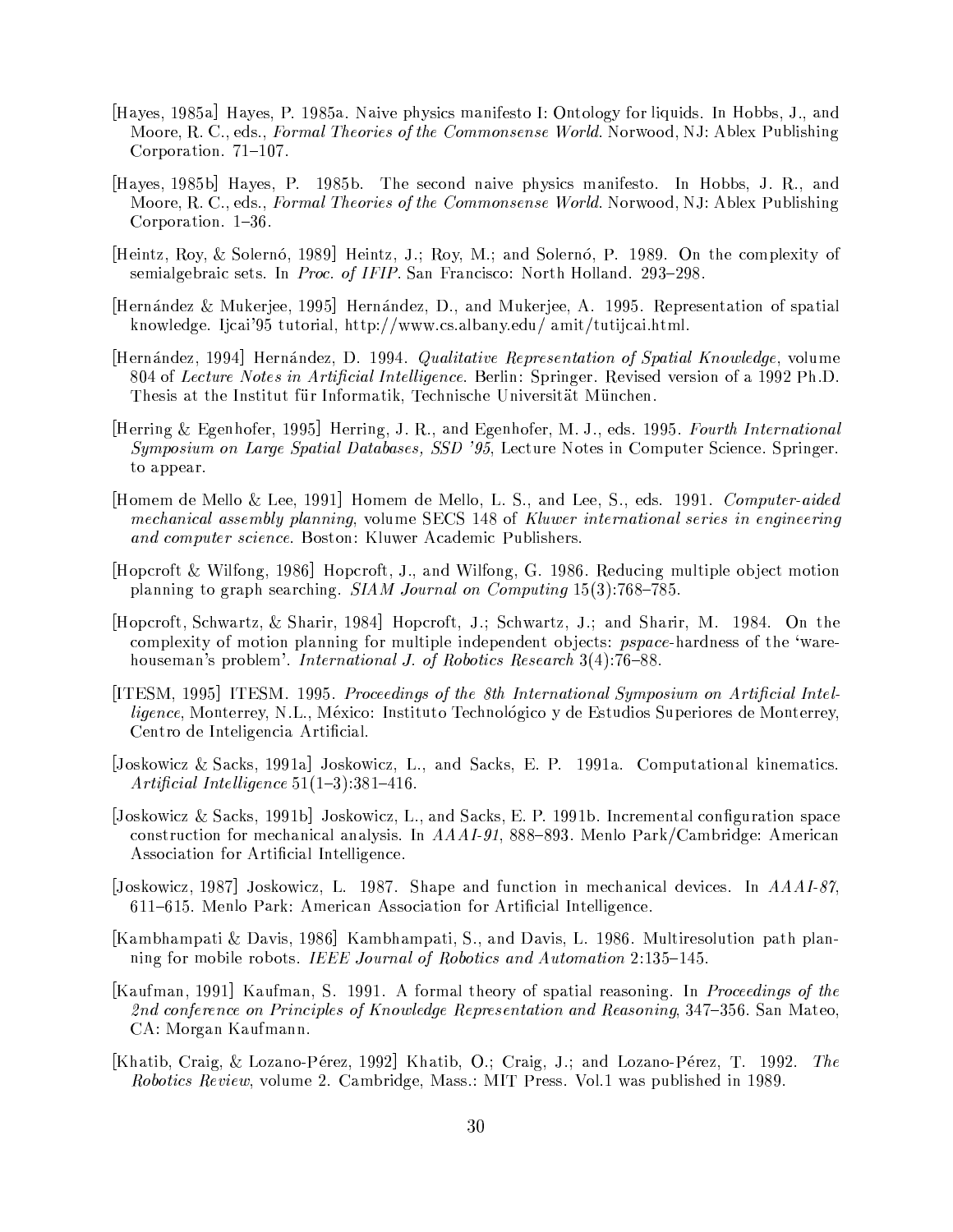- [Khatib, 1986] Khatib, O. 1986. Real-time obstacle avoidance for manipulators and mobile robots. Internat. J. of Robot. Research  $5(1):90-98$ .
- Koga et al., 1994 Koga, Y.; Kondo, K.; Kuffner, J.; and Latombe, J. 1994. Planning motions with intentions. In Proceedings of SIGGRAPH'94, Computer Graphics Proceedings, 395–408.
- [Kramer, 1992] Kramer, G. A. 1992. Solving Geometric Constraint Systems: A Case Study in Kinematics. Cambridge, Massachusetts: The MIT Press.
- [Kuipers & Byun, 1991] Kuipers, B. J., and Byun, Y.-T. 1991. A robot exploration and mapping strategy based on a semantic hierarchy of spatial representations. Robotics and Autonomous  $Systems 8(1-2):47-63.$
- [Kuipers & Levitt, 1988] Kuipers, B. J., and Levitt, T. 1988. Navigation and mapping in large-scale space. Artificial Intelligence Magazine  $9(2)$ :25–43. Reprinted in [Chen, 1990], vol.2, pp.207–251.
- [Kuipers, 1990] Kuipers, B. J. 1990. Three chapters on the tour model. In Chen [1990]. 169–251.
- [Kusiak, 1990] Kusiak, A. 1990. *Intelligent manufacturing systems*. Englewood Cliffs, N.J. Prentice-Hall.
- Latombe, Lazanas, & Shekhar, 1991 Latombe, J.-C.; Lazanas, A.; and Shekhar, S. 1991. Robot motion planning with uncertainty in control and sensing. Artificial Intelligence  $52(1)$ :1-47.
- [Latombe, 1991] Latombe, J.-C. 1991. Robot Motion Planning, volume 124 of The Kluwer International Series in Engineering and Computer Science. Boston: Kluwer Academic Publishers.
- [Lazanas, 1994] Lazanas, A. 1994. Reasoning about Uncertainty in Robot Motion Planning. Ph.D. Dissertation, Dep. of Computer Sceince of Stanford University, Stanford, California.
- [Lesperance *et al.*, 1994] Lesperance, Y.; Levesque, H.; Lin, F.; Marcu, D.; Reiter, R.; and Scherl, R. 1994. A logical approach to high-level robot programming – a progress report. In Kuipers, B., ed., Control of the Physical World by Intelligent Systems, 79-85.
- [Lozano-Pérez & Winston, 1977] Lozano-Pérez, T., and Winston, P. 1977. LAMA: A language for automatic mechanical assembly. In 5th Intern. Joint Conf. on AI, 710–716.
- [Lozano-Pérez et al., 1992] Lozano-Pérez, T.; Jones, J. L.; Mazer, E.; and O'Donnell, P. A. 1992. HANDEY: A Robot Task Planner. Cambridge (MA, USA): The MIT Press.
- [Lozano-Pérez, Mason, & Taylor, 1984] Lozano-Pérez, T.; Mason, M. T.; and Taylor, R. 1984. Automatic synthesis of fine-motion strategies for robots. *Internat. J. Robot. Res.* 3(1):3-24.
- [Lozano-Pérez, 1981] Lozano-Pérez, T. 1981. Automatic planning of manipulator transfer movements. IEEE Trans. Syst. Man Cybern. SMC-11(10):681-698.
- [Lozano-Pérez, 1982] Lozano-Pérez, T. 1982. Task planning. In Brady, M.; J.M.Hollerbach; T.L.Johnson; Lozano-Pérez, T.; and Mason, M., eds., Robot Motion. Cambridge, Massachusetts: MIT Press. 473-498.
- [Lozano-Pérez, 1983] Lozano-Pérez, T. 1983. Spatial planning: A configuration space approach. IEEE Transactions on Computers C-32(2):108-120.
- Mason, 1981 Mason, M. 1981. Compliance and force control for computer controlled manipulators. IEEE Transactions in System Man and Cybernetics  $11(6)$ : 418-432.
- Morik & Rieger, 1993 Morik, K., and Rieger, A. 1993. Learning action-oriented perceptual features for robot navigation. Report 3, University of Dortmund, Lehrstuhl Informatik VIII - AI.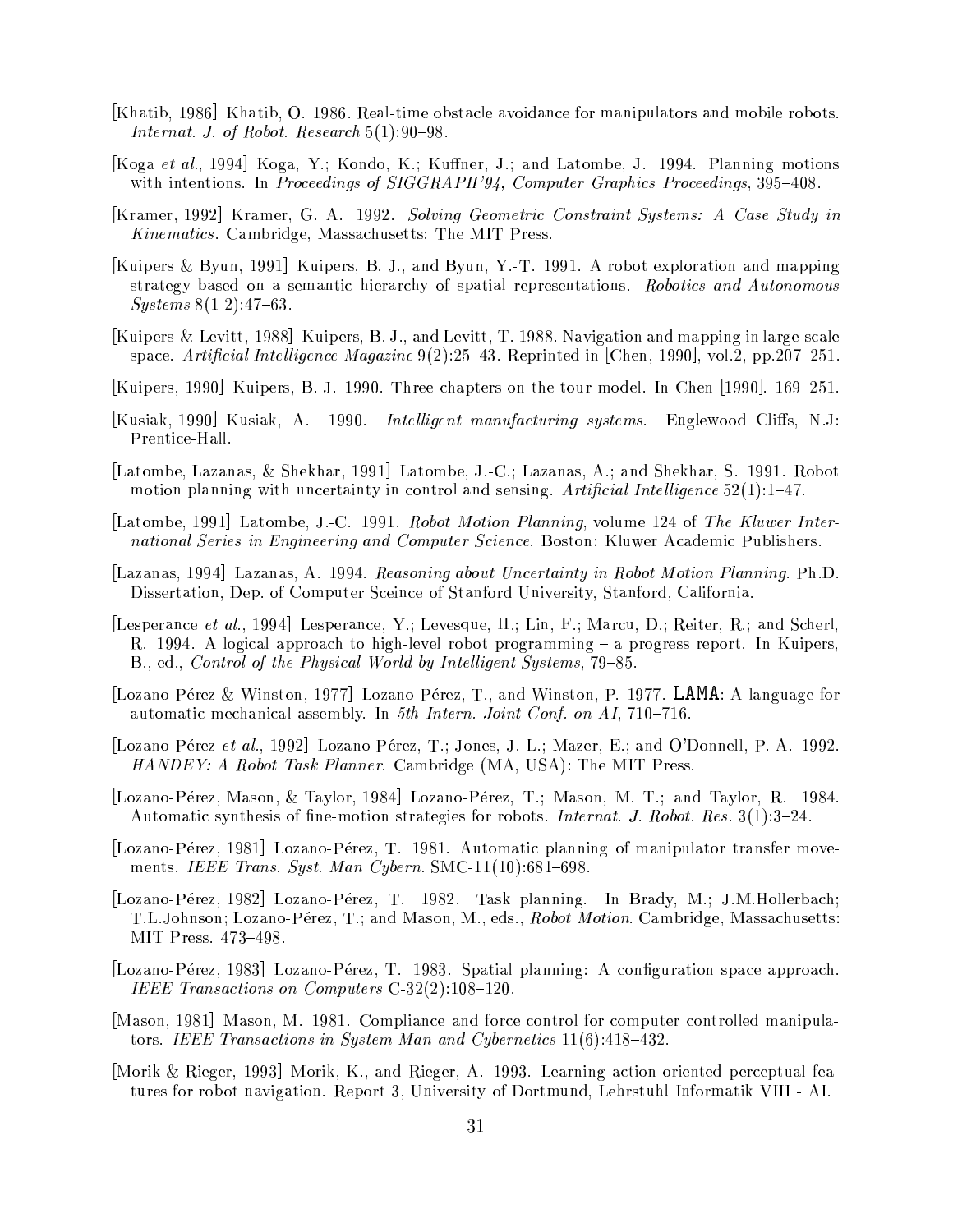- [Mukerjee, Manish, & Praveen, 1995] Mukerjee, A.; Manish, A.; and Praveen, B. 1995. A qualitative discretization for 3d contact motions. In 14th-IJCAI [1995], 915–921.
- [Myers & Wilkins, 1995] Myers, K., and Wilkins, D. 1995. Reasoning about locations in theory and practice. Technical report, Artificial Intelligence Center, SRI International.
- [Nielsen, 1988] Nielsen, P. E. 1988. A qualitative approach to mechanical constraint. In AAAI-88, 270–274. Menlo Park: American Association for Artificial Intelligence. Reprinted in [?].
- Nilsson, 1969 Nilsson, N. J. 1969. A mobile automaton: An application of artificial intelligence techniques. In Proc. of the Intern. Joint Conf. on Artif. Intelligence, 509-520.
- Nilsson, 1980 Nilsson, N. J. 1980. Principles of artificial intelligence. Los Altos: Morgan Kaufmann.
- [Olivier, Ormsby, & Keijchi, 1995] Olivier, P.; Ormsby, A.; and Keijchi, N. 1995. Higher-pair kinematics using occupancy arrays. In Anger et al.  $[1995]$ , 65-74.
- [Pang & Trudel, 1994] Pang, W., and Trudel, A. 1994. A point based spatio-temporal logic. In Anger and Loganantharaj [1994], 145-150.
- [Pang & Trudel, 1995] Pang, W., and Trudel, A. 1995. A logic for representation and reasoning about robotic navigation on a shop floor. In ITESM  $[1995]$ , 139-146.
- Pianesi & Varzi, 1994 Pianesi, F., and Varzi, A. 1994. Mereotopological construction of time from events. In Cohn, A., ed., Proceedings of 11th Europen Conference on Artificial Intelligence,  $396-400$ . John Wiley & Sons, Ltd.
- [Popplestone, Liu, & Weiss, 1990] Popplestone, R. J.; Liu, Y.; and Weiss, R. 1990. Group theoretic approach to assembly planing. AI Magazine  $11(1):82-97$ .
- [Preparata & Shamos, 1985] Preparata, F. P., and Shamos, M. I. 1985. Computational geometry: an introduction. Berlin: Springer-Verlag.
- [Qin, Cameron, & McLean, 1995] Qin, C.; Cameron, S.; and McLean, A. 1995. Towards efficient motion planning for manipulators with complex geometry. In Proc. of the IEEE Intern. Symposium on Assembly and Task Planning, 207-212.
- [Rajagopalan, 1994a] Rajagopalan, R. 1994a. A model for integrated qualitative spatial and dynamic reasoning in physical systems. In Proceedings of the Twelfth National Conference on Artificial Intelligence, 1411-1417. Cambridge: American Association for Artificial Intelligence.
- Rajagopalan, 1994b Rajagopalan, R. 1994b. On shape abstractions for qualitative spatial reasoning. In Anger and Loganantharaj [1994], 151-155.
- [Randell & Cohn, 1992] Randell, D., and Cohn, A. 1992. Naive topology: Modelling the force pump. In B. Faltings and P. Struss [1992]. 177-192.
- [Reif & Sharir, 1994] Reif, J., and Sharir, M. 1994. Motion planning in the presence of moving obstacles. Journal of the ACM 41(4):764-790. Published initially in the Proc. of 25th FOCS'79 IEEE Symposium.
- [Reif & Storer, 1994] Reif, J. H., and Storer, J. A. 1994. A single-exponential upper bounds for finding shortest paths in three dimensions. Journal of the  $ACM$  41(5):1013-1019.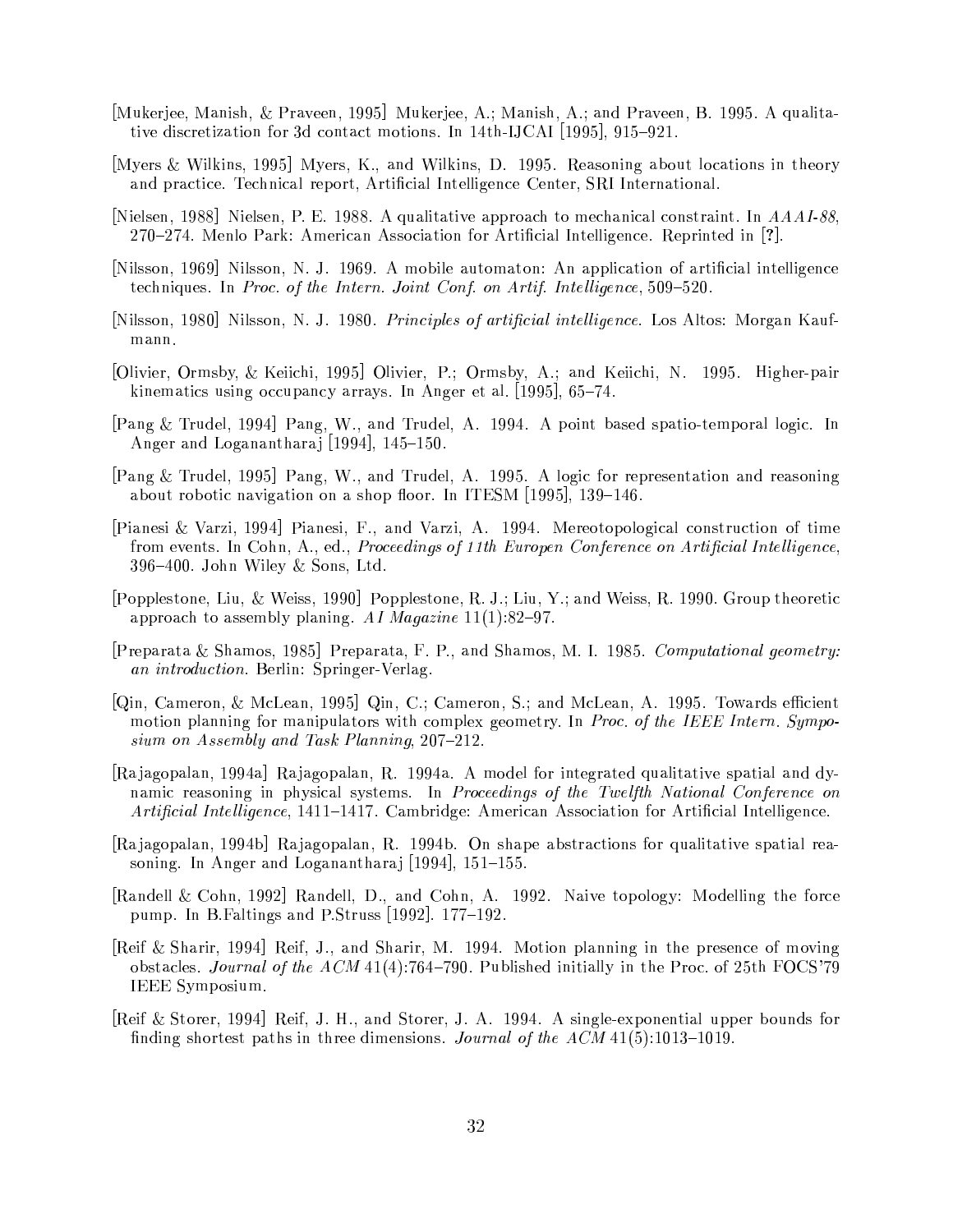- [Reif, 1987] Reif, J. H. 1987. Complexity of the generalized movers problem. In Hopcroft, J.; Schwartz, J.; and Sharir, M., eds., Planning, Geometry and Complexity of Robot Motion. Norwood, NJ: Ablex Pub. Corp. 267–281. Published initially in the Proc. of 20th FOCS'79 IEEE Symposium,  $p.421-427$ .
- Renegar, 1992 Renegar, J. 1992. On the computational complexity and geometry of the first-order theory of the reals. *Journal of Symbolic Computation* 13:255-352.
- [Rieger, 1995] Rieger, A. 1995. Inferring probabilistic automata from sensor data for robot navigation. Report 18, University of Dortmund, Lehrstuhl Informatik VIII - AI.
- [Rimon & Koditschek, 1992] Rimon, E., and Koditschek, D. 1992. Exact robot navigation using artificial potential functions. IEEE Transactions on Robotics and Automation  $8(5):501-518$ .
- Rogers, 1956 Rogers, H. 1956. Certain logical reductions and decision problems. Annals of Mathematics  $64(2):264-284$ .
- Roos & Noltemeier, 1991 Roos, T., and Noltemeier, H. 1991. Dynamic Voronoi diagrams in motion planning. In *Computational Geometry*  $-$  *Methods, Algorithms and Applications: Proc.* Internat. Workshop Comput. Geom. CG '91, volume 553 of Lecture Notes in Computer Science. Springer-Verlag. 227-236.
- [Samet, 1990a] Samet, H. 1990a. Applications of spatial data structures: computer graphics, image *processing, and GIS. Reading, Mass.: Addison-Wesley.*
- Samet, 1990b Samet, H. 1990b. The design and analysis of spatial data structures. Addison-Wesley series in computer science. Reading, Mass.: Addison-Wesley.
- Schwartz & Sharir, 1983. Schwartz, J. T., and Sharir, M. 1983. On the piano movers' problem, ii: General techniques for computing topological properties of real algebraic manifolds. Advances in Applied Mathematics 4:298-351. Reprinted in [Schwartz, Sharir, & Hopcroft, 1987].
- [Schwartz & Yap, 1987] Schwartz, J., and Yap, C.-K., eds. 1987. Algorithmic and geometric aspects of robotics, volume 1 of *Advances in robotics*. Hillsdale (NJ): Lawrence Erlbaum.
- [Schwartz, Sharir, & Hopcroft, 1987] Schwartz, J. T.; Sharir, M.; and Hopcroft, J., eds. 1987. *Planning, geometry, and complexity of robot motion.* Ablex series in artificial intelligence. Ablex.
- Shaffer, 1992 Shaffer, C. 1992. A real-time robot arm collision avoidance system. IEEE Journal of Robotics and Automation  $8(2)$ :149-160.
- [Shanahan, 1995] Shanahan, M. 1995. Default reasoning about spatial occupancy. Artificial Intelligence  $74(1)$ :147-163.
- Shanahan, 1996 Shanahan, M. 1996. Robotics and the commonsense informatic situation. In Working Notes for the 3rd Symposium on Formalization of Commonsense Reasoning, 186–198.
- [Simmons & Koenig, 1995] Simmons, R., and Koenig, S. 1995. Probabilistic robot navigation in partially observable environments. In 14th-IJCAI [1995], 1080-1087.
- [Thrun & Buecken, 1996] Thrun, S., and Buecken, A. 1996. Integrating grid-based and topological maps for mobile robot navigation. Technical report, University of Bonn.
- Thrun, 1993 Thrun, S. 1993. Exploration and model building in mobile robot domain. In *Proc.* of the IEEE Intern. Conf. on Neural Networks. San Francisco, CA: IEEE Press.
- Thrun, 1995 Thrun, S. 1995. An approach to learning mobile robot navigation. Robotics and  $Autonomous\ Systems\ 15:301-319.$